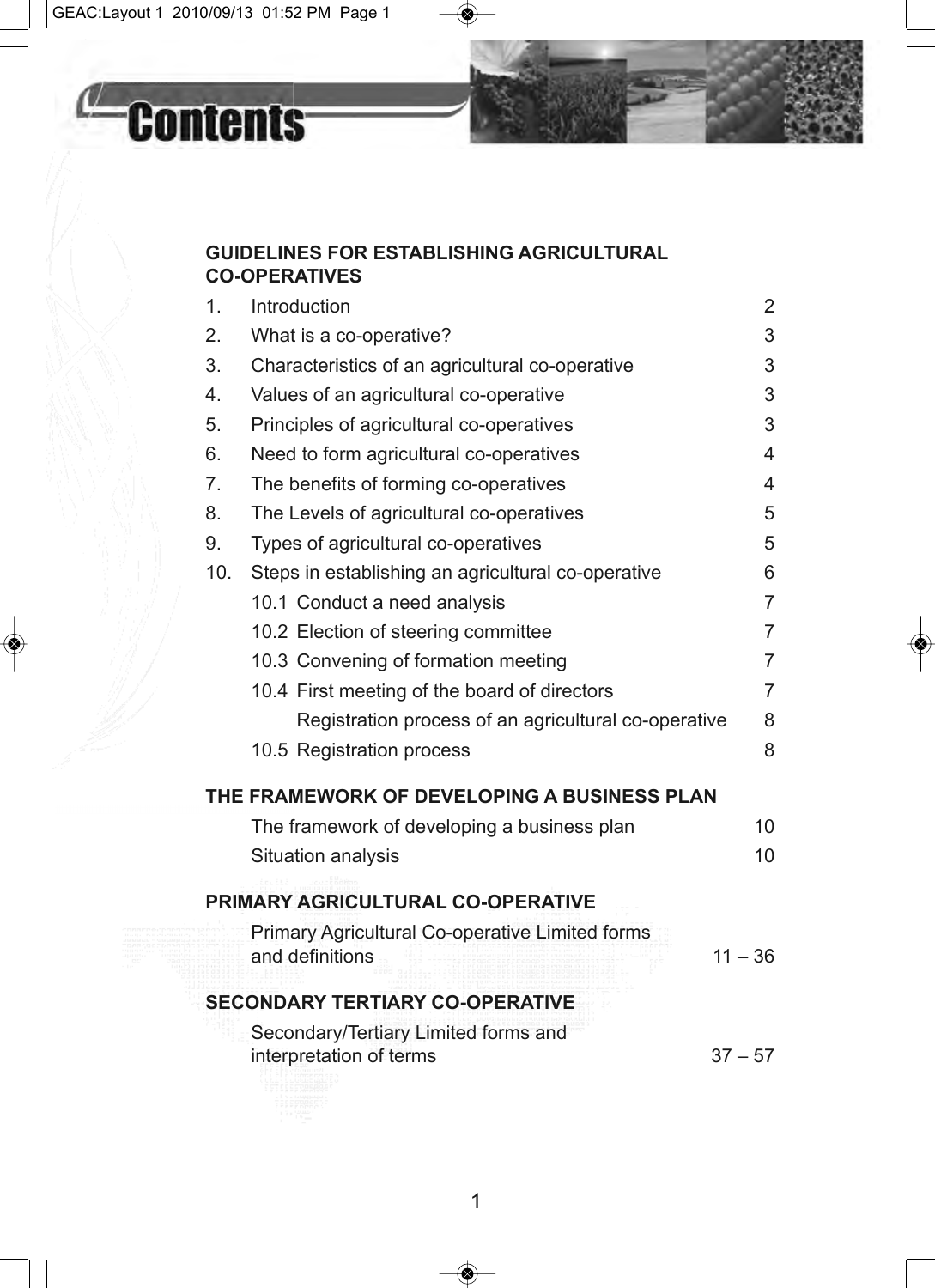# **Introduction**

# **1. INTRODUCTION**

One of the great challenges facing the agricultural sector is to increase the number and variety of viable and sustainable economic agricultural enterprises. The past history resulted in many interruptions in the development of agricultural enterprises, because of the destruction of wealth in black communities, especially in both rural and urban areas. One important variant of these economic enterprises is agricultural cooperatives. Agricultural co-operatives are ideal institutions of people to create employment and empower people in improving their socioeconomic conditions. The co-operatives can be instrumental in giving the poor women, youth and other marginalised members of a community a purpose and pride as a result of their financial independence and contribution to the economy of the country. Individual farmers cannot consistently and reliably control the prices that they receive for their agricultural products or the prices they pay for the inputs required to produce these goods. In order to enhance their economic market power, farmers therefore often form co-operatives.

Co-operatives also play an important role in the uniform preparation of a commodity for a buyer. Minimisation of the number of farmers with whom a commodity purchase must do business could also be achieved. An agricultural co-operative could serve one or more functions, including, but not limited to, providing loans to farmers, supplying information pertinent to agricultural production, selling inputs necessary to agricultural production, bargaining on behalf of its members, assigning transportation and delivery costs, arranging the timing and scheduling of delivery, setting the delivery location, marketing agricultural products for its members and securing prices. As a result, many of these co-operatives and self-help groups are still requiring regular assistance through the direct distribution to the economy. The guidelines will assist these farmers to form themselves into co-operatives so that they could be able to acquire available assistance from various programmes of government 117 - 128 | 128 | 128 | 128 | 128 | 128 | 128 | 128 | 128 | 128 | 128 | 128 | 128 | 128 | 128 | 128 | 128 | 1 departments. - СПС 6651 ПРОГЛЯМОВОГО 11498014141-1<br>- СК - МЕР СОССОВОВОГО 114980-1444-1<br>- ГР - МЕР СОССОВОВОГО 14580-1441-1

The purpose of this document is to highlight the formation and development of farmer providents attons/co- operatives to enable the groups to build their own organisations which articulate their needs. It also enables them to form partnerships with Government in service delivery and use these organisations for mutual support and information dissemination. The importance of the formation and development  $\delta f$ 

u ya m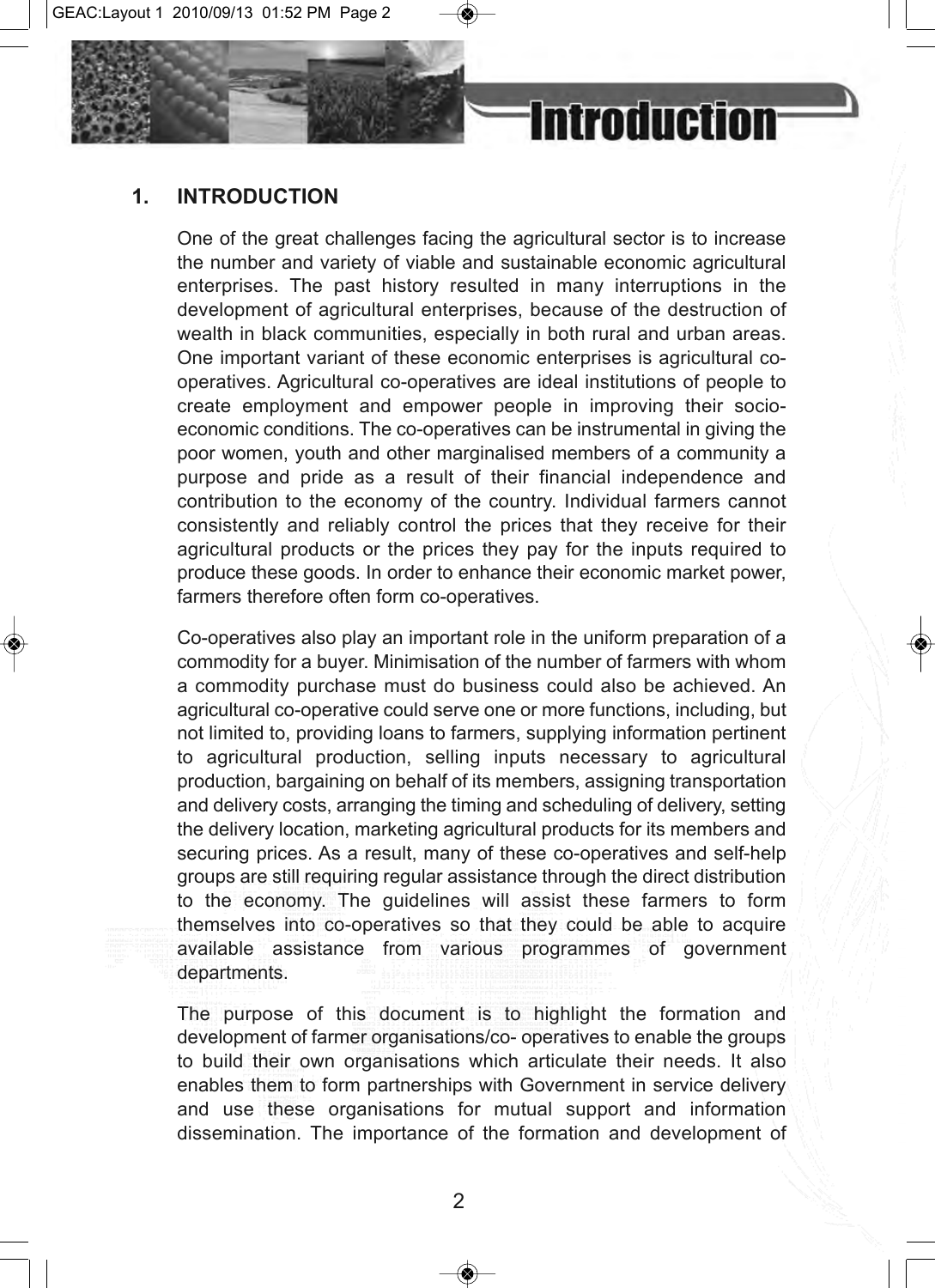farmer organisations/co- operatives is to ensure that they have sustained livelihoods, can create jobs, mobilise resources, generate investments, for economic empowerment, enhance social reform and food security, promote SMME, etc.

# **2. WHAT IS A CO-OPERATIVE?**

A co-operative is an autonomous association of persons united voluntarily to meet their mutual economic, social and cultural needs and aspirations through a jointly owned and democratically controlled enterprise organised and operated on co-operative principles (dti). An agricultural co-operative is a co-operative that produces processes or markets agricultural products and supplies agricultural inputs and services to its members.

# **3. THE CHARACTERISTICS OF AN AGRICULTURAL CO-OPERATIVE**

- Association of persons
- **Voluntary basis**

実際に 体に

- Mutual or common economic, social and cultural needs
- Jointly owned and democratically controlled enterprise
- Co-operative principles

# **4. THE VALUES OF AGRICULTURAL CO-OPERATIVES**

Agricultural co-operatives are based on the values of self-help, selfresponsibility, democracy, equality, equity and solidarity. In the tradition of their founders, co-operative members believe in the ethical values of honesty, openness, social responsibility and caring for others. How the company of the company of the company of the company of the company of the company of the company of the company of the company of the company of the company of the company of the company of the company of the comp

# **5. PRINCIPLES OF THE AGRICULTURAL CO-OPERATIVES**

- The principles are
	- e principles are <sup>an</sup> adjunctifications and an international service of the magnetic member of the magnetic member of the magnetic member of the magnetic member of the magnetic member of the magnetic member of the magnet
	- Voluntary and open membership...
	-
	- Autonomy and the pendence
	- **Educational training and information**
	- Co-operation among co-operatives
	- Concern for the community
	- Economic participation of members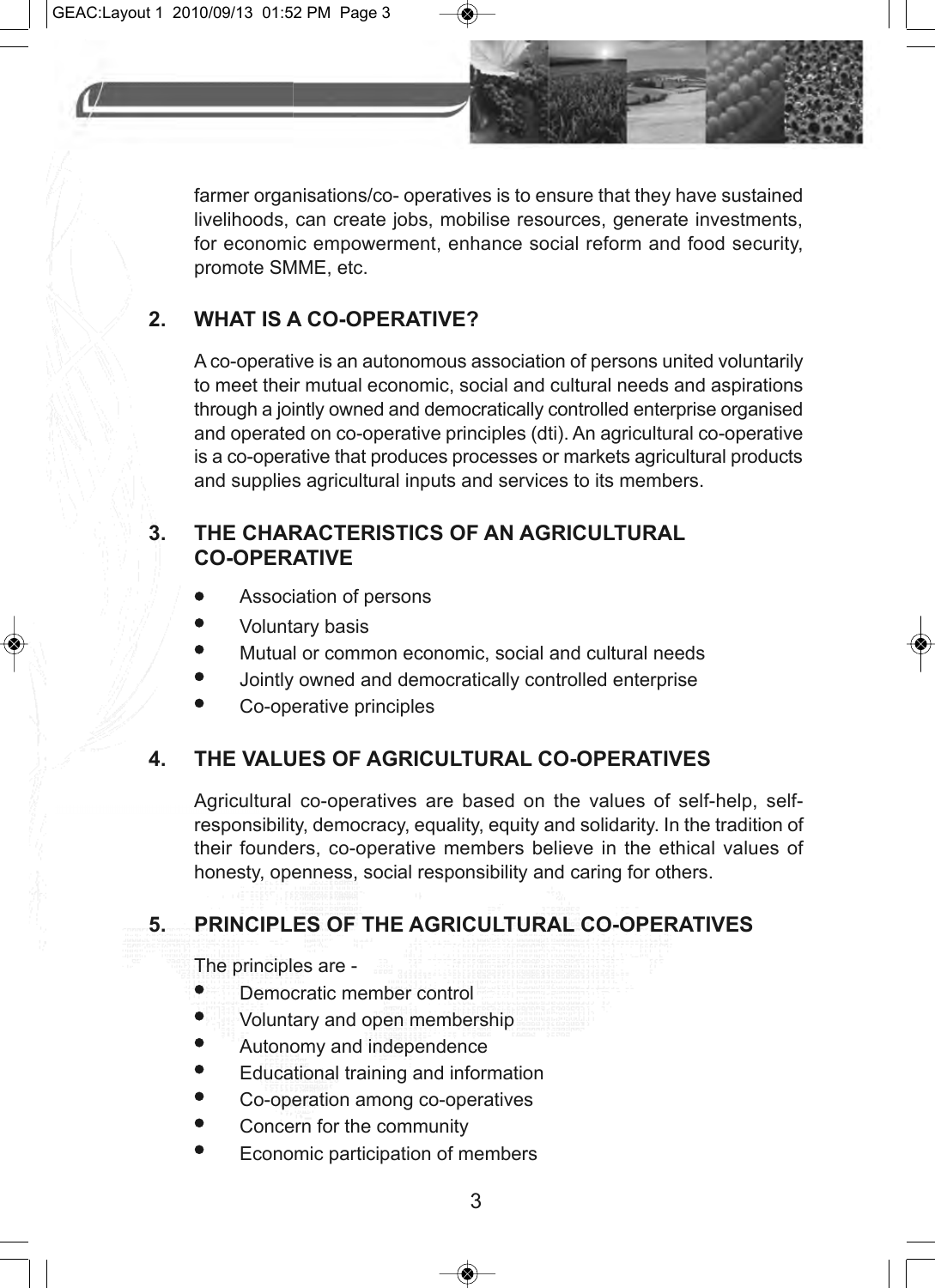## **6. NEED TO FORM AGRICULTURAL CO-OPERATIVES**

There are many reasons why groups of farmers could wish to form agricultural co-operatives, namely to supply inputs or provide processing and marketing services. The importance of agricultural co-operatives is job creation, mobilising resources, generating investment and their contribution to the economy. In their various forms agricultural cooperatives promote the fullest participation in the economy and social development of all people. People form agricultural co-operatives to improve their income or economic position or to provide a needed service. This may be achieved by one or more of the following:

化乙烯酸 医精神病

#### **Improved bargaining power**

Combining the volume of several members leverages their position when dealing with other businesses.

#### **Reduced purchasing power**

Volume purchasing reduces the purchasing price of needed supplies. Earnings of the co-operative returned to individual members lower their net costs.

**Obtaining market access or broadening market opportunities** Value is added to products by processing or offering larger quantities of an assured type and quality to attract more buyers.

#### **Improve products or service quality**

Member satisfaction is achieved by adding value to the products and competition the co-operatives provide, and improved facilities, equipment and services.

**Obtaining products or services otherwise unavailable** Agricultural co-operatives often provide services or products that

would not attract other private businesses. ● **Reduce cost/increase income Reducing the co-operative's operating costs, increasing the amount** of earnings available for distribution to members to boost their

- income. **THE WESTERN F**
- **7. THE BENEFITS OF FORMING CO-OPERATIVES**
	- Achieve what one cannot achieve on your own
	- Provide easy access to needed services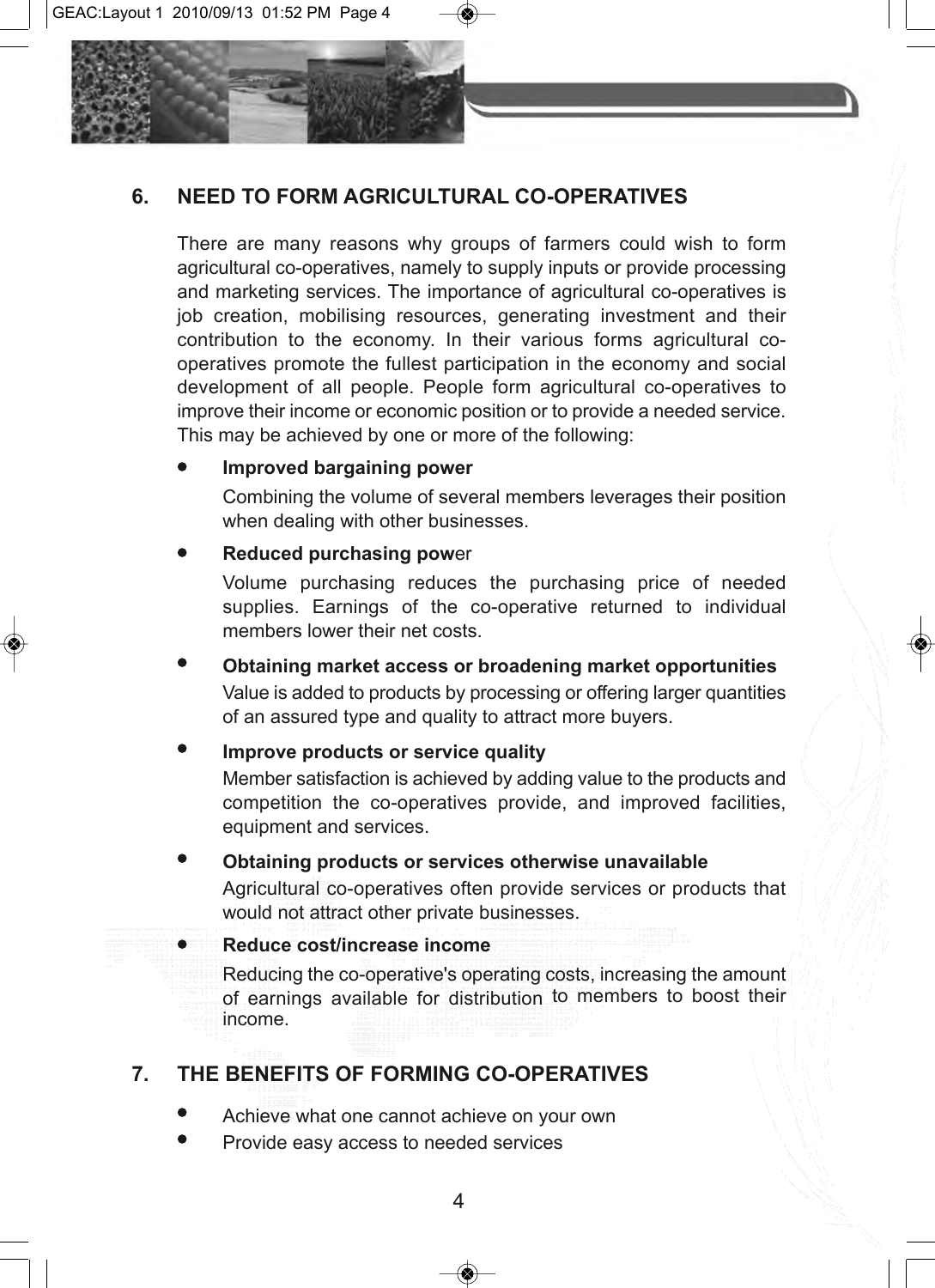- Pay less for inputs, marketing, distribution and selling of produce
- Process products if necessary

# **8. THE LEVELS OF AGRICULTURAL CO-OPERATIVES**

#### **1. Primary agricultural co-operatives**

A primary agricultural co-operative is a co-operative in which all the members are individuals. The purpose of a primary agricultural cooperative is to provide employment or services to its members and to promote community development. It takes a minimum of five natural persons to form a primary co-operative. Each member will benefit as a result of being part of the co-op. Members pool their resources to offer services to others. Members can raise funds for the benefit of their colleagues. Mostly, primary co-ops exist at local level.

#### **2. Secondary agricultural co-operatives**

A secondary agricultural co-operative is a co-operative in which two or more primary co-operatives, including juristic persons, can form a secondary co-operative. The members are primarily agricultural co- operatives. The purpose of a secondary co-operative is to provide services to its members relating to the sector in which they are active. Most of secondary co-ops exist at district level.

#### **3. Tertiary agricultural co-operatives**

実際に 体に

A tertiary agricultural co-operative is a co-operative in which two or more secondary co-operatives, including juristic persons, can form tertiary co-operatives. The purpose of a tertiary agricultural cooperative is to advocate the interests of the member co-operatives to government bodies, the private sector and other stakeholders. Another name for a tertiary agricultural co-operative is an apex organisation. An "apex" is the word for the top of a pyramid shape. These co-ops exist at a provincial level.

ELECTRIC DESCRIPTION

# **9. TYPES OF AGRICULTURAL CO-OPERATIVES**

Agricultural co-operatives may be organised according to function -

a] Production co-operatives permit farmers to organise their farms as co-operative corporations.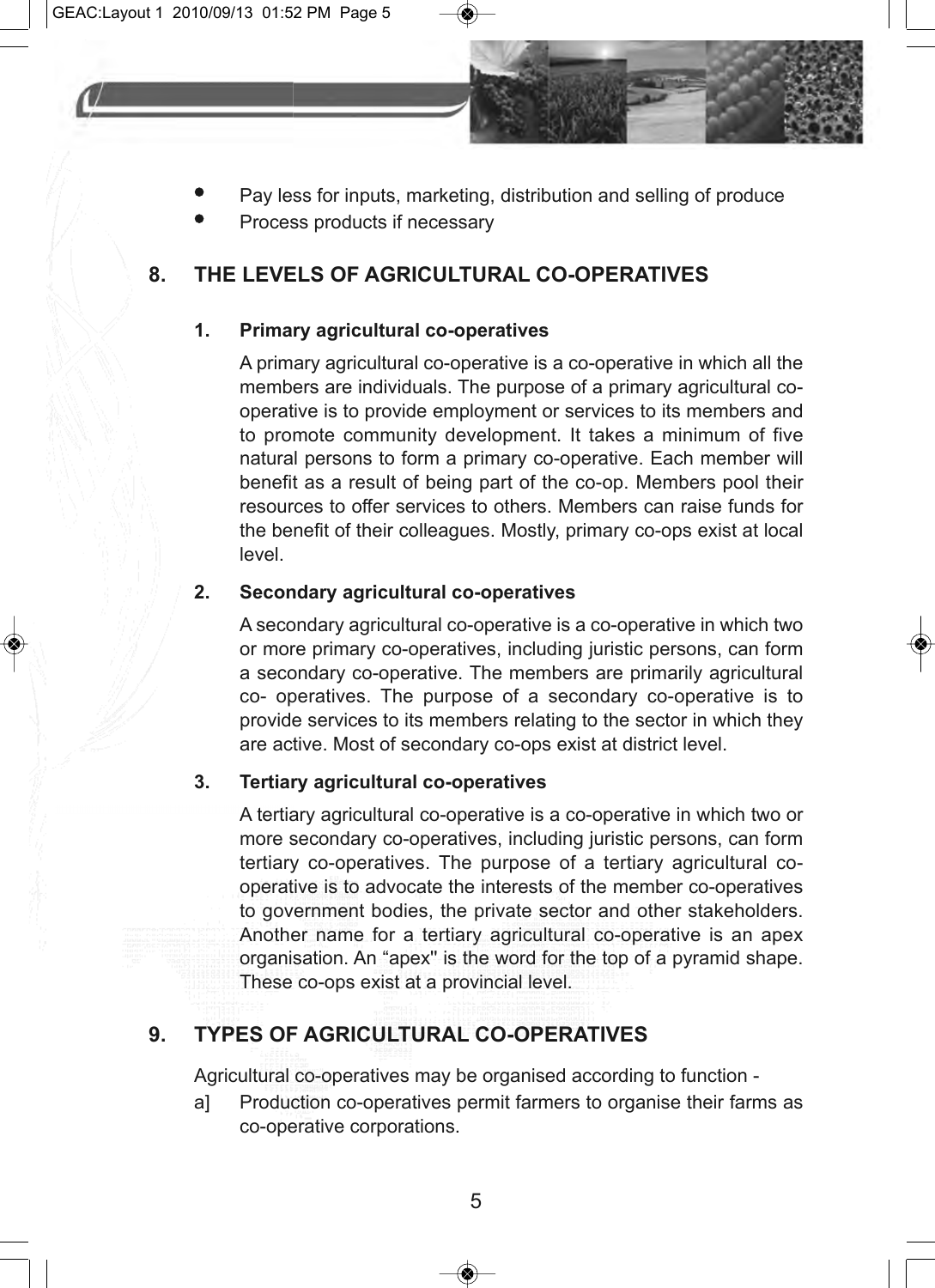- b] Supply co-operatives purchase products and services and required inputs for agricultural production for their members.
- c] Service co-operatives provide a wide variety of services and were initially formed to serve farmers with e.g. horticultural advice that is otherwise very expensive for an individual farmer to obtain.
- d] Agricultural marketing co-operatives are frequently organised according to farm commodity or groups of commodities such as sugar, grains, maize and poultry to produce or (usually) store and market agricultural products. Marketing co-operative structures may function as contract and price-bargaining co-operatives, or may be involved in processing, assembling and packaging as well as selling members' products on both domestic and foreign markets.
- e] Purchasing co-operatives buy supplies and goods and sell these at a reduced price to members. These lower member costs. This type was first used by farmers to gain access to affordable and quality supplies such as feed, fertilisers, etc.

# **10. STEPS IN ESTABLISHING AN AGRICULTURAL CO-OPERATIVE**

#### **Fig. 1**

**STEP 1 Need Analysis** 

- Identify the objectives
- Equipment
- Premises
- Financial arrangements
- Human capital - Identify interested members
- Invite them to the meeting
- Present the concept

**STEP 3 Formation** meeting and election of board

#### **Functions of board of directors**

- must follow the constitution
- develop policies and strategies
- enforce members' interests
- accountable to members
- appointment of a management team

**STEP 2** Selection of steering committee

**STEP 4 Registration** 

#### **Filling in of the following documents:**

- Draw up a business plan - Draw a constitution (Annexure2& 3)

- CR1 = Actual application form for registration
- CR4 = Acceptance to act as an auditor
- CR8 = Exemption form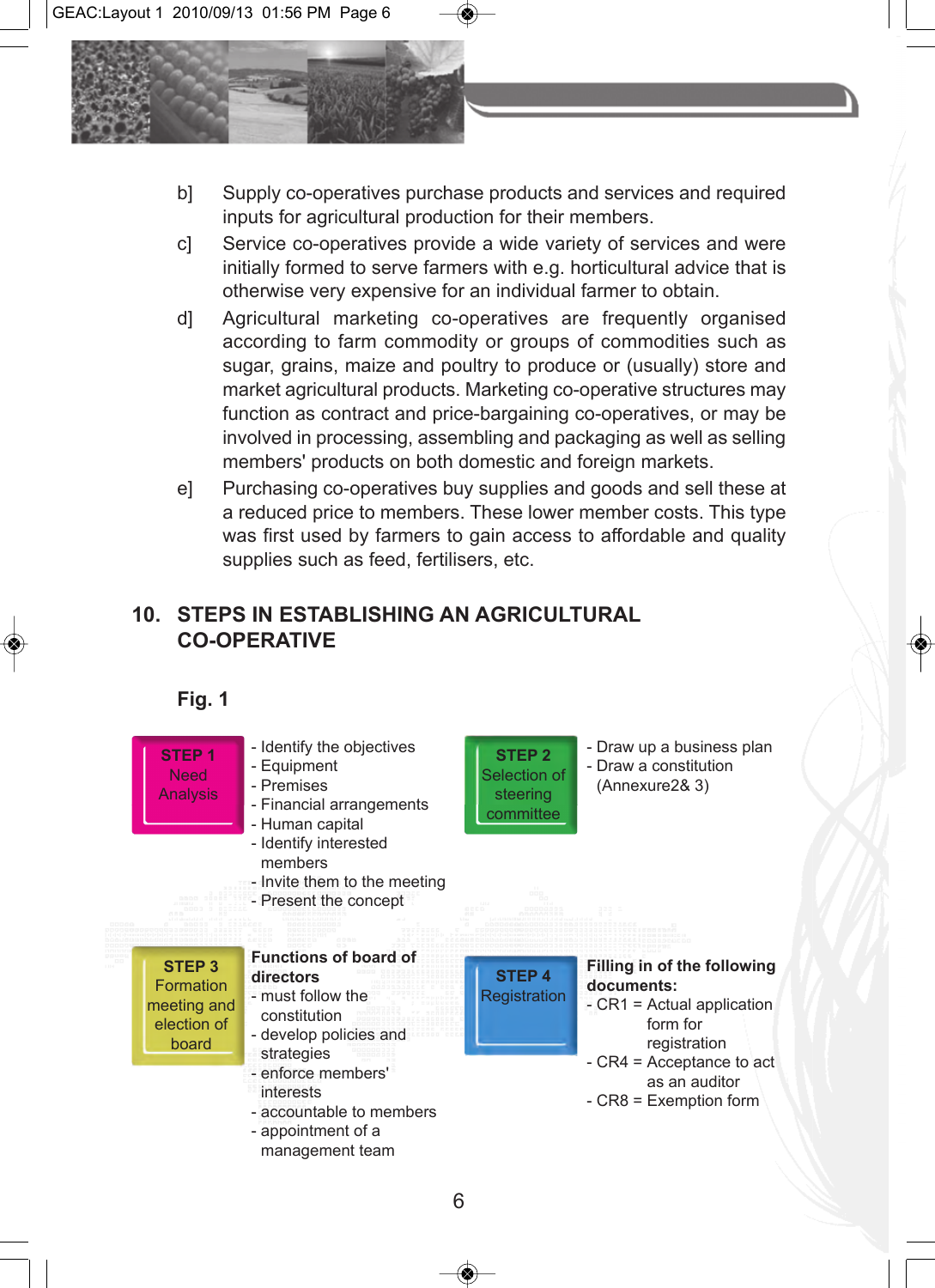

- Identify the objectives (exactly what the co-operative aims to do)
- Equipment, buildings and other materials needed in the enterprise
- Financial requirements (How are you going to obtain this?)
- Premises (where the co-operative will be located)
- Human capital
- Identify interested members
- Invite them to the meeting
- Present the concept

# **10.2 Election of steering committee which will be responsible for the following:**

- Draw up a business plan
- Draw up a constitution, which will lay down the procedures to be followed by the co-operative in achieving its aims and objectives
- Ensure the smooth operation of the co-operative and provide supervision

# **10.3 Convening of formation meeting**

Election of the first board of directors.

# **10.4 First meeting of the board of directors**

- Completing the following documents with the Registrar of cooperatives for consideration:
- Copy of the constitution

- CR1 form on the actual application form for registration
- CR4 form on the acceptance to act as an auditor or
- CR8 form on the exemption of appointing an auditor
	- **Proof of payment (copy of a deposit slip or a receipt from the cashier,** 
		- **...viz.** if payment was made at CIPRO offices)

7345589834343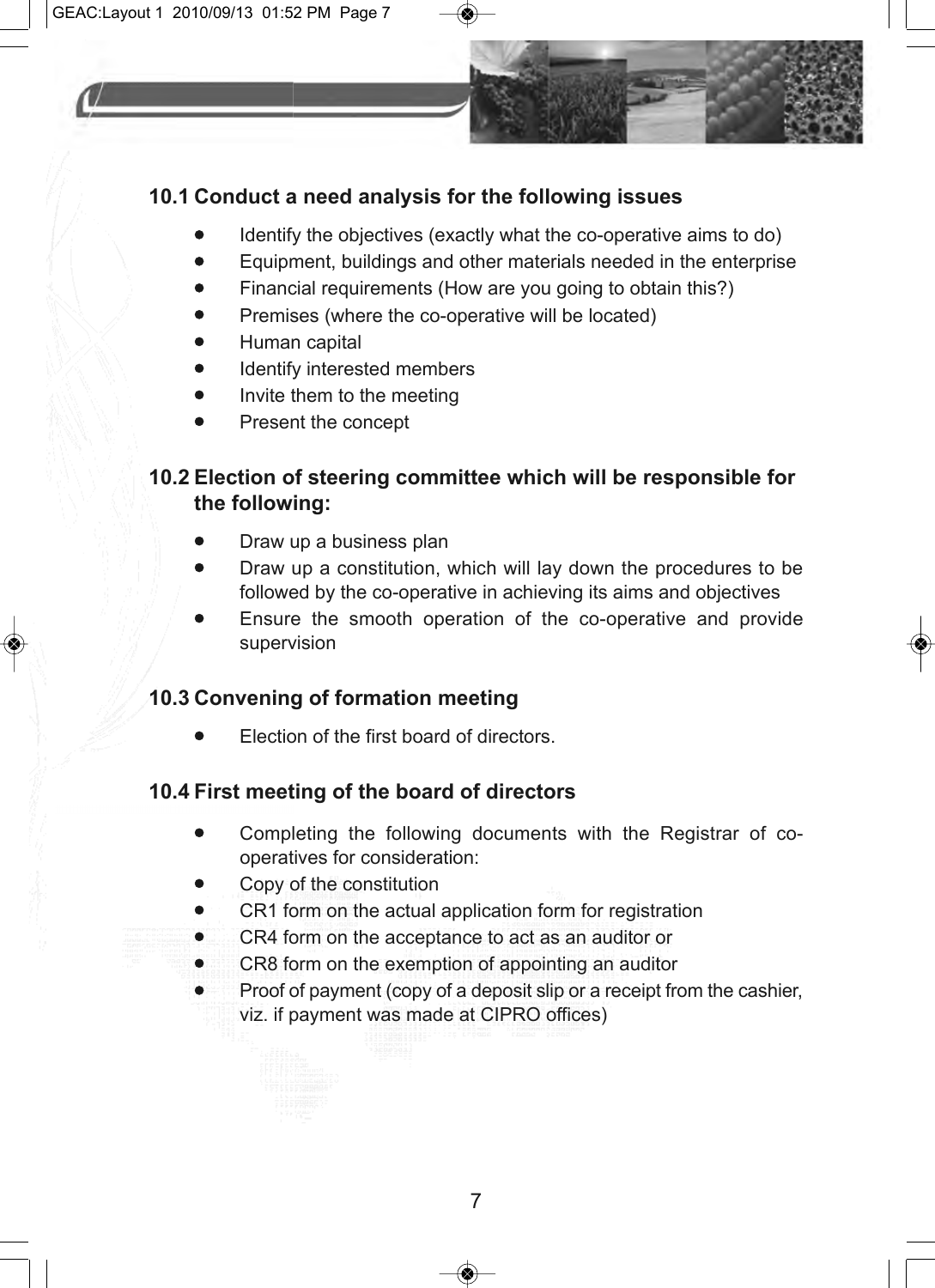# **REGISTRATION PROCESS OF AN AGRICULTURAL CO-OPERATIVE**

**Fig. 2**

**STEP 1**

Register as a customer on CIPRO website (www.CIPRO.gov.za) to obtain a reference. If no access to website, contact the nearest Extension Officer to advise on the application process to secure customer code/name

**STEP 2**

Name reservation. Complete the form for registering co-operative, i.e. CR1 +CR4 or CR8



Pay the registration fee (R215,00) either bank deposit or cash to payment at CIPRO offices and use customer number that you obtained during the payment of the application fee.



Submit registration forms together with proof of payments to CIPRO. Post to CIPRO at: Companies and Intellectual Property Registration Offices, Private Bag X237, Pretoria, 0001

# **REGISTRATION PROCESS OF AN AGRICULTURAL CO-OPERATIVE**

#### **Step 1:**

The co-operative should register as customer on the CIPRO website www.CIPRO.gov.za to obtain a reference which is: Customer name and date of deposit with the sequence of the transaction. If no accesses to website, contact the nearest Extension Officer for advice on the application process to secure customer code/name.

#### **Step 2:**

Name reservation (optional). Complete the form for registering a cooperative (CR1 form, CR4 or CR8).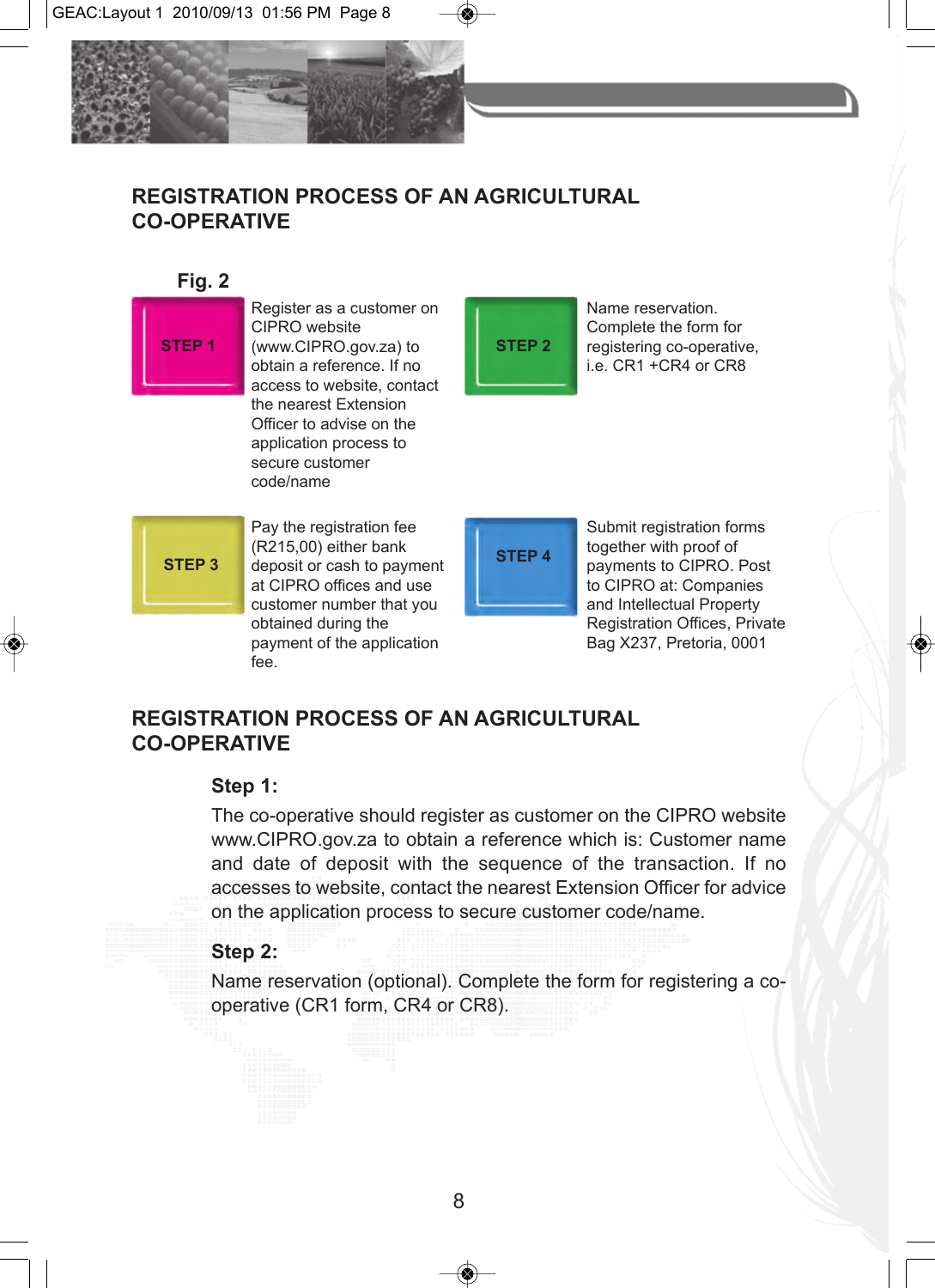# **Step 3:**

Pay the registration fee (R215,00) either as a bank deposit or cash payment at CIPRO offices and use the customer number that you obtained when paying the application fee.

#### **Step 4:**

「「「「「「「「「「「「」」

Submit registration forms together with proof of payments to CIPRO or post to Companies and Intellectual Property Registration Offices, Private Bag X237, Pretoria, 0001

ABSA BANK ● ACCOUNT NUMBER: 4055 68 1017 ● ACCOUNT HOLDER: CIPRO: COMPANIES DIVISION BRANCH NAME: VAN DER WALT STREET (PRETORIA)

**NOTE:** Payment by means of revenue stamps has been abolished. Payment is now done directly to CIPRO or the above- mentioned details and can be made on the website (a credit card). Alternatively, visit the Companies and Intellectual Property Registration Office (CIPRO), at the dti campus, Entfutfukweni Building (Block F), 77 Meintjes Street, Sunnyside,Pretoria or write to CIPRO, Private Bag X237, Pretoria, 0001.

# **Registration will take place if the Registrar is satisfied that -**

- The application has been made in accordance with the Act.
- The proposed name complies with the provisions of section 10 of the Act.
- The constitution of the co-operative complies with the Act and the co-operative principles.
- NB: The guidelines in registering a primary, secondary and tertiary co-operative are more or less the same, except in membership, where the minimum number of persons in the formation of a primary co-operative is 5, whereas in the case of secondary and tertiary co-operatives it is 2.

 $\frac{1}{2}$  and  $\frac{1}{2}$ **Beautiful** 

If the Registrar is satisfied that the application meets all of these conditions, then the Registrar will give the co- operative a registration certificate with a registration number. Once a to-operative is registered, it becomes a legal person. This means that it has legal powers similar to those of companies and related groups.

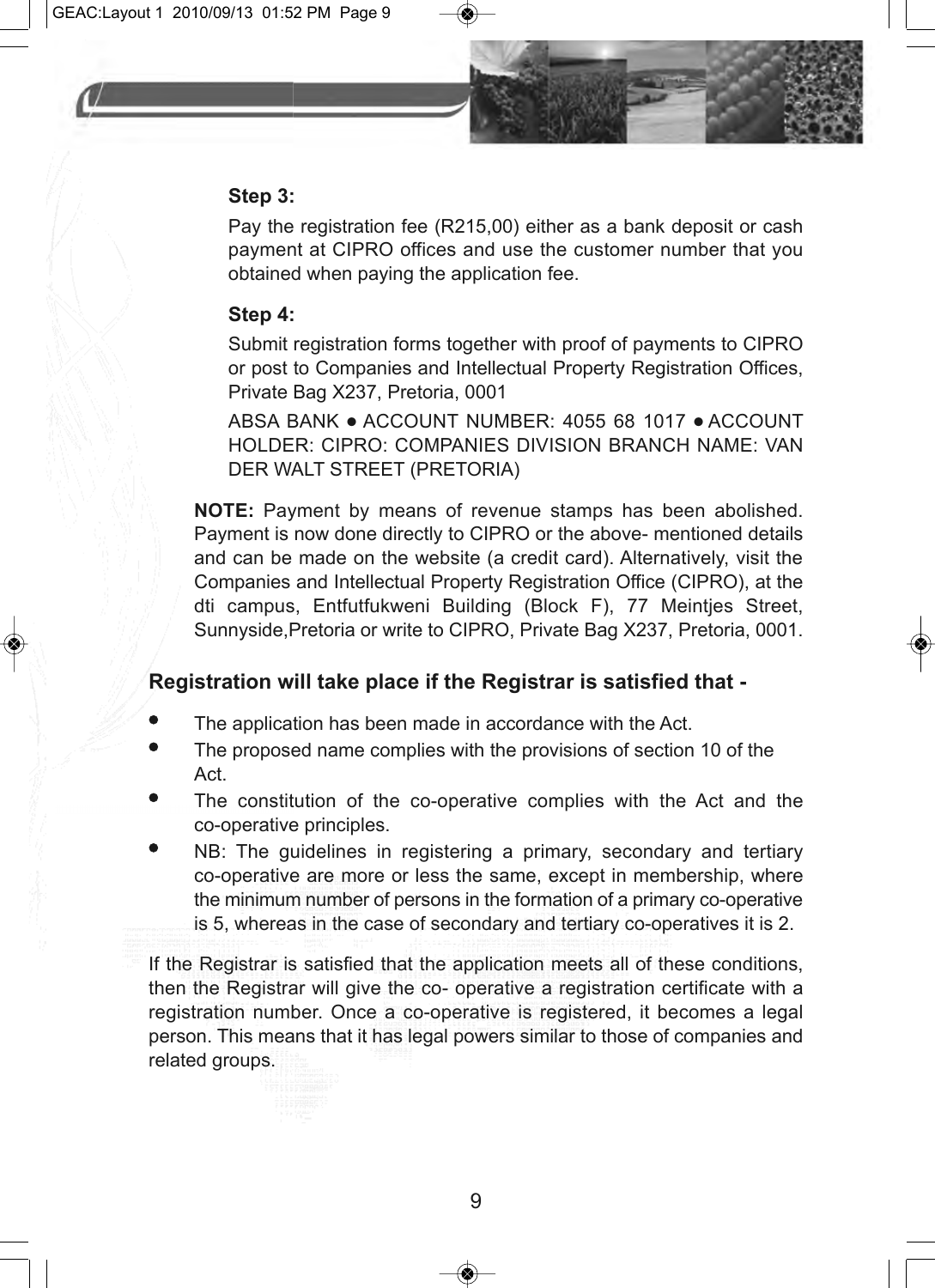# **1. THE FRAMEWORK OF DEVELOPING A BUSINESS PLAN**

#### **Business description**

- Name of the business
- Number of members
- Number of committee members (board)
- Names of executive members
- Postal address
- Contact person
- **Telephone numbers**

#### **Nature of a business**

- Type of business
- **Enabling legislation**
- Economic sector or industry
- Unfulfilled need

#### **Our vision**

How we see the future in our sector

#### **Our mission**

Our main business in this sector

#### **Our objectives**

Our specific projects

# **SITUATION ANALYSIS**

- 
- **External environment**
- Land ownership
- **Bovernment regulations**
- Suppliers' terms
- **Financial providers**
- Nature of the competition

# **Internal environment**

- **Leadership**
- Personnel
- **Organisation**
- **Technology**

**Policy** 

#### **Marketing plan**

Market overview and size

**Framework** 

- Market segment
- **Growth potential**
- Customer profile
- Competition
- **Market share**
- Geographic market factors
- Barriers to market entry
- **Market channels**

#### **Production plan**

- **Estimated production**
- Kinds of production
- Machines to be used

#### **Organising plan**

- Management profile
- Personnel profile
- Organisational structure

#### **Financial plan**

- Audited financial statements (3 years)
- Cash flow productions (5 years)
- Proforma income statement (5 years)
- Proforma balance sheets (5 years)

# **Funding sources**

- Membership contributions
- b**oans**iiliide
- Security for loans
- Grants
	-

# **Risk analysis**

- **Financial risk**
- Price risk
- Production/output risk
- Interest rate risk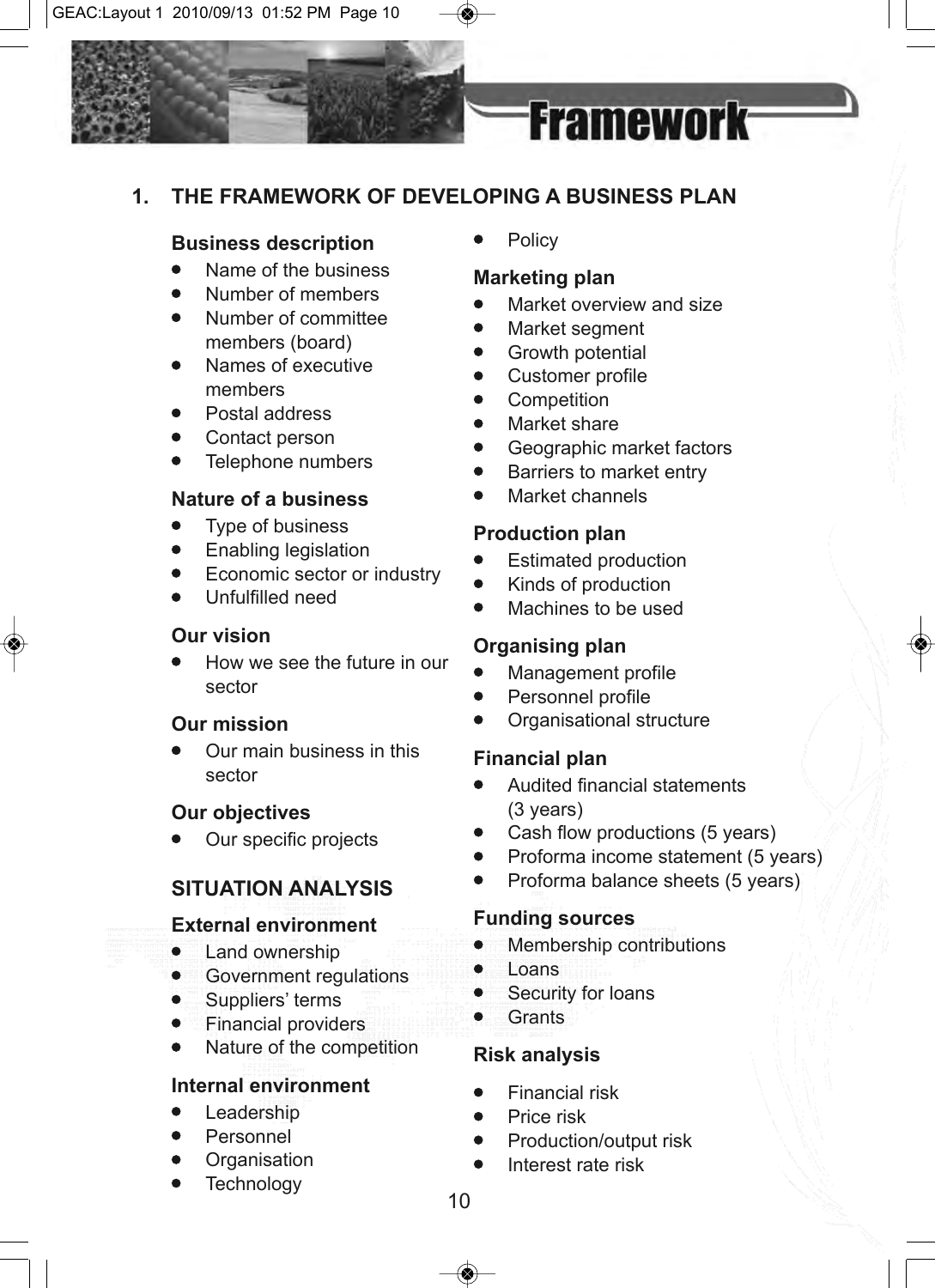# **Primary**

## ...................................................... **AGRICULTURAL CO-OPERATIVE LIMITED**

## **NAME**

- 1. [a] The name of the co-operative is ....................................................... AGRICULTURAL CO-OPERATIVE LIMITED
	- [b] The abbreviated name is .................................................................. (CO-OP.) LTD (if applicable)
	- [c] The co-operative may trade as ......................................................... (if applicable)

# **FORM OF CO-OPERATIVE**

This is the constitution of a business undertaking formed as a primary agricultural co-operative with limited liability in terms of the provisions of the Co-operatives Act, 2005 (Act No. 14 of 2005).

# **DEFINITIONS**

In this constitution, unless the context indicates otherwise, a word or expression to which a meaning is attached in the Co-operatives Act, 2005 shall have a similar meaning and -

**「大学のことをする」ということをすることをする」ということをすることをする。** 

"the Act" means the Co-operatives Act, 2005 (Act No. 14 of 2005);

"co-operative" means the .................................................................

"members

**AGRICULTURAL CO-OPERATIVE LIMITED** that is incorporated in terms of the Act;

entrance fee mans a one-off fee payable to obtain membership of the co-operative, and is paid on application for

membership;

a reference in this constitution to the masculine gender shall also include the feminine gender and *vice versa*;

subscription fee" means an annual fee payable towards the running of the co-operative, and may be paid off in equal monthly instalments;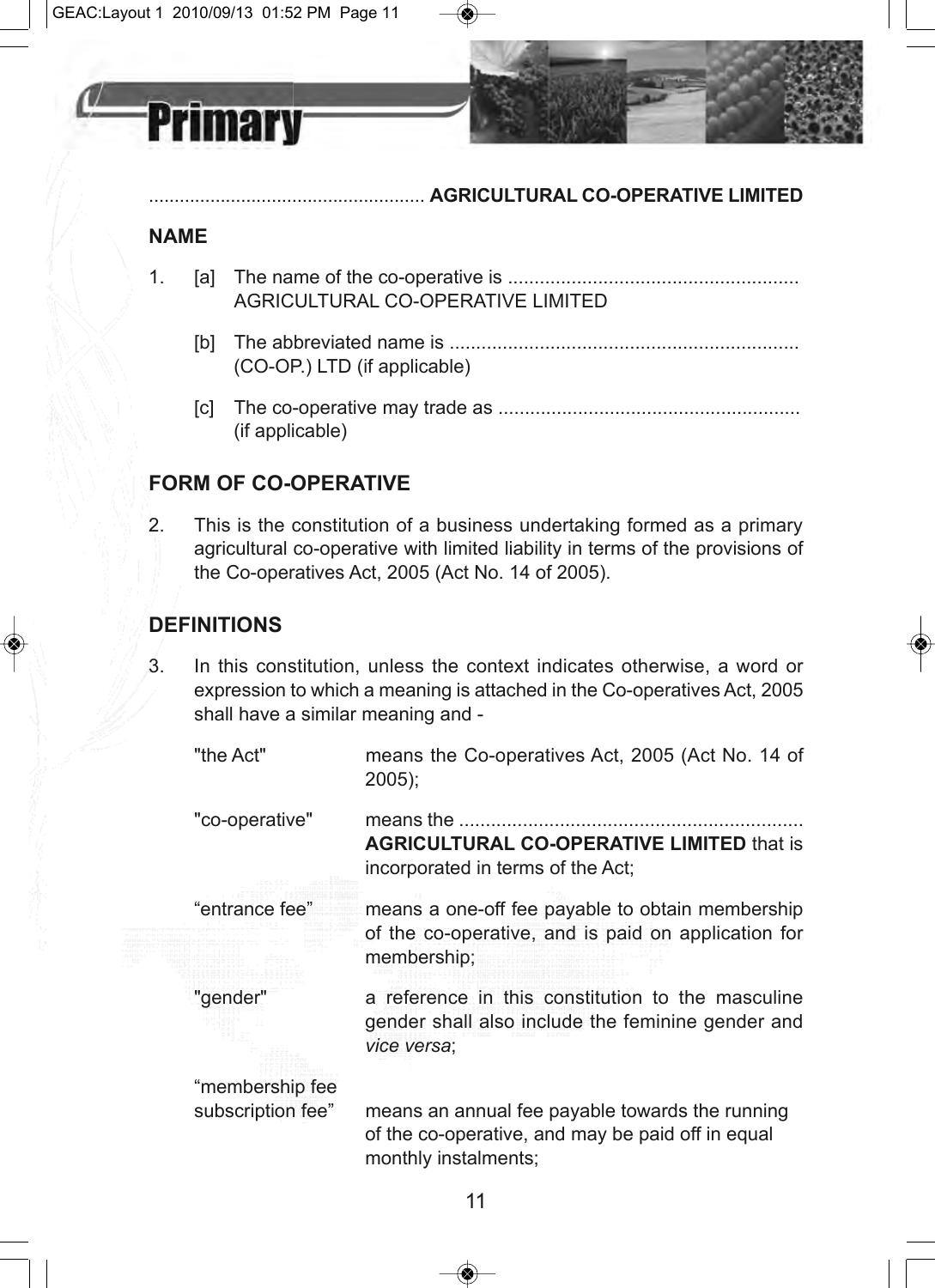"member loan" means a loan made by a member to a co-operative in terms of clause 62;

"patronage

proportion" means the proportion which the value of the transactions conducted by a member witha cooperative during a specified period bears to the value of the transactions conducted by all the members during the same period with or through the cooperative.

## **PLACES OF BUSINESS**

4. The main place of business of the co-operative is situated at ................

.........................................................(place); ................................. province.

## **OBJECTIVES**

- 5. The objectives of the co-operative are
	- [a] to undertake the marketing of agricultural products;
	- [b] to process the agricultural products or to manufacture any article therefrom and to dispose of the product or thing into which it was processed or articles so manufactured;
	- [c] to hire, buy or otherwise acquire and to let, sell or otherwise supply requisites, necessary or used for or in connection with farming operations;
	- [d] to hire, buy or otherwise acquire, or produce or manufacture and to let, sell or otherwise supply any article of consumption;
	- [e] to hire, establish or erect and to use or make available for use facilities necessary for or useful in connection with farming

operations;......

- **fill to render services, necessary for or useful in connection with farming <u>estations;</u>** рголааст препавиалист таавалалагы<br>1955 - Фер Соборов болуп таарылааны тал<br>1951 - Фер Римская хеммин таасаны аргана
	- [g] to render any other services, including services relating to the ़ी buying, selling and leasing of immovable agricultural property;
	- $[h]$  to the primariance business which relates to farming risks to farmers...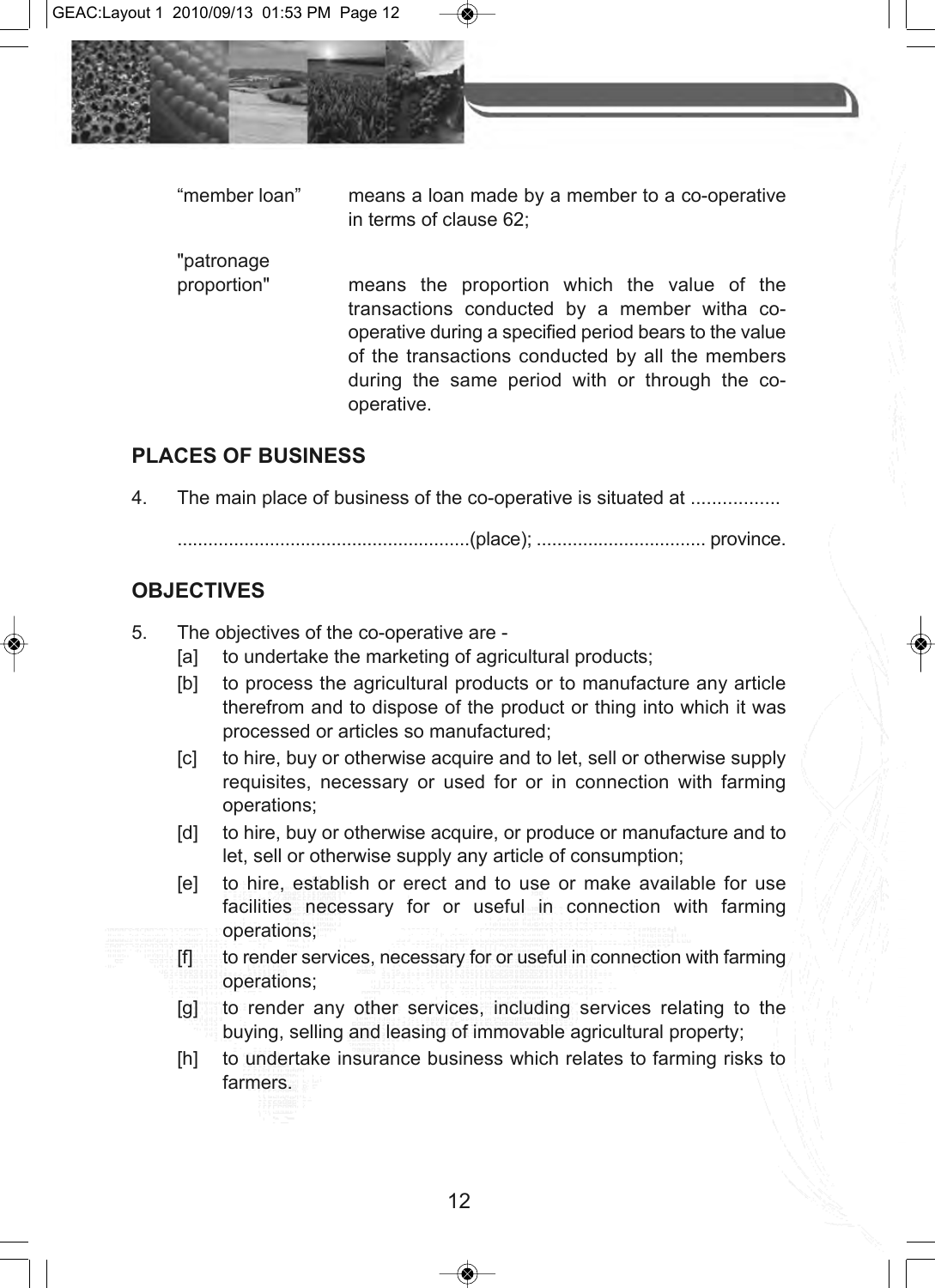

13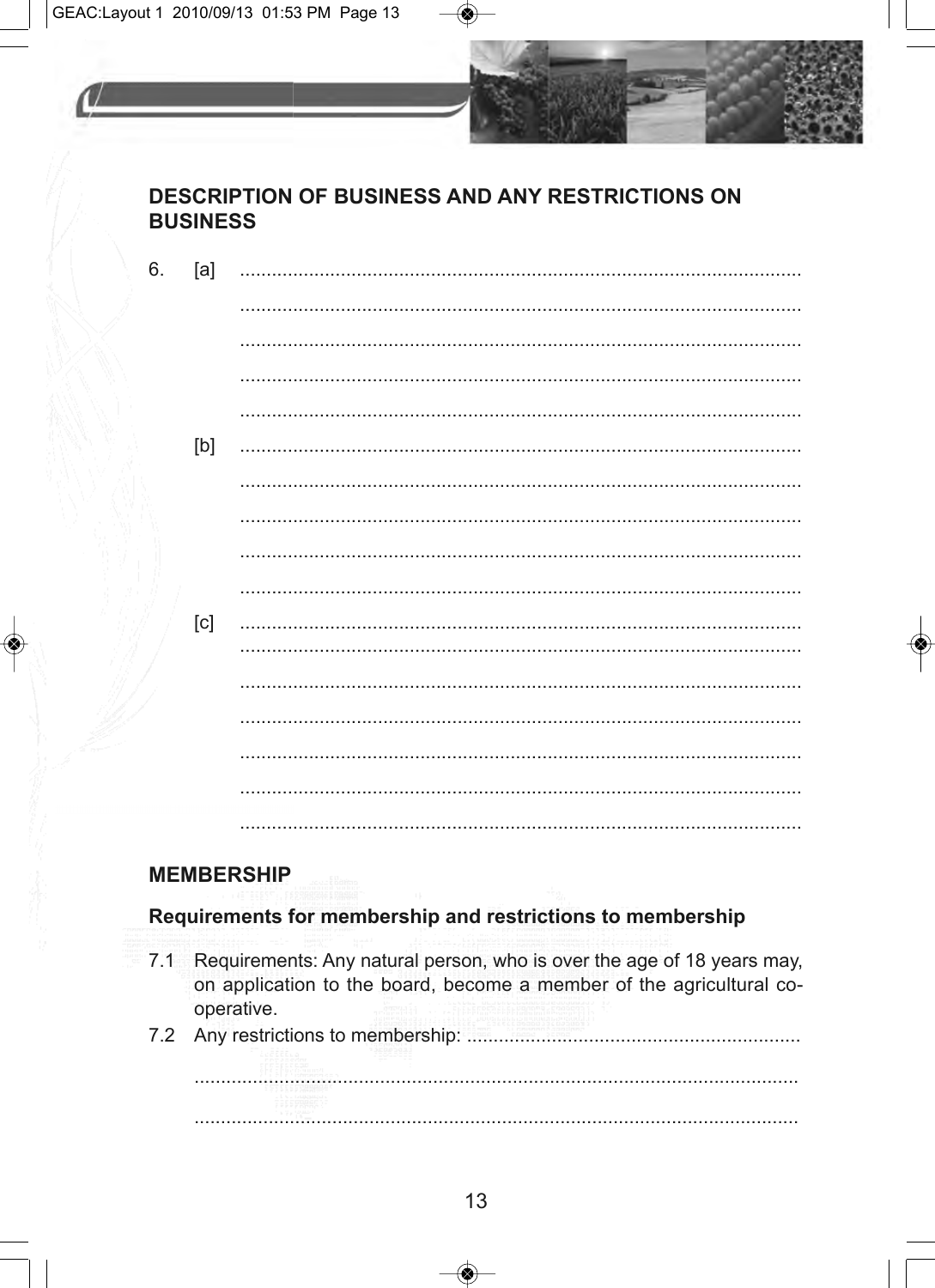## **APPLICATION FOR MEMBERSHIP**

- 8.1 Application for membership and for the number of shares an applicant wishes to take up shall be made on the form provided for that purpose, and shall be accompanied by the entrance fee.
- 8.2 The Board must consider every application for membership and has the right to accept or reject an application.

**大学 医心理学家** 

- 8.3 The Board must, within **3** (three) months after receipt of an application for membership, notify the applicant of its decision and, in the event of an application for membership being rejected, any amount paid by the applicant to the co-operative must be refunded to him.
- 8.4 A person becomes a member of the co-operative when his application for membership has been accepted by the Board, and a share is issued or transferred to him.

### **ENTRANCE FEE AND MEMBERSHIP/SUBSCRIPTION FEE**

- 9.1 An entrance fee of **R……....-00** must be paid on application for membership. Such fee is not refunded on termination of membership.
- 9.2 A membership fee/subscription fee of **R…….....-00** must be paid annually: Provided that a member may pay off the subscription fee in equal monthly instalments. Such fee shall not be refunded on termination of membership.

## **RIGHTS AND OBLIGATIONS OF MEMBERS**



14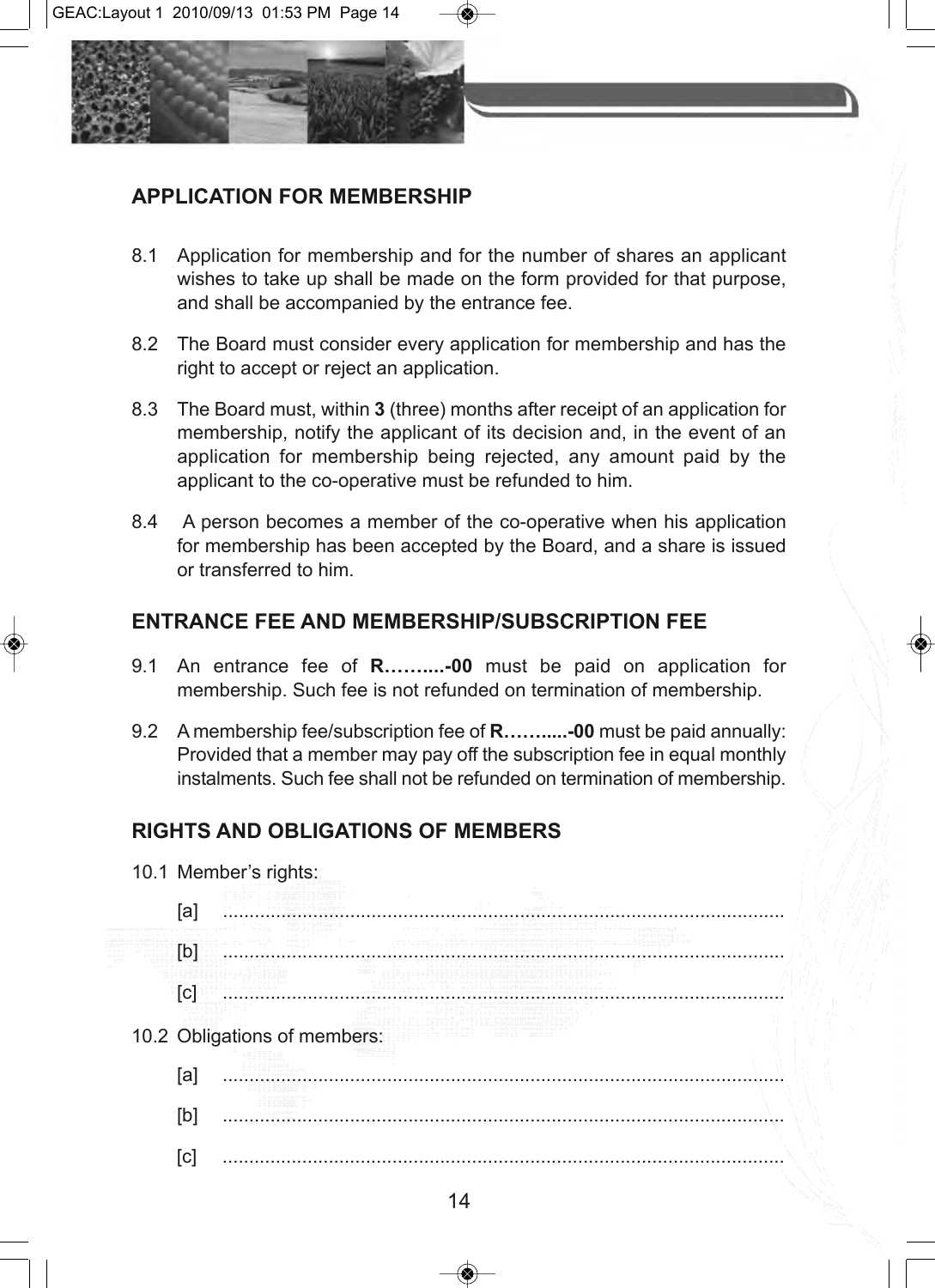「「「「「「「「「「「「」」



# **ISSUE OF SHARES AND MINIMUM SHAREHOLDING**

- 11.1 The shares issued by the co-operative must all be of the same class, ranking and nominal value.
- 11.2 When the co-operative is founded each member must have a minimum of …………… (number of) shares.
- 11.3 From the time that the co-operative is 3 years in operation, every member shall be bound to hold a minimum number of shares in the co-operative prescribed by a scale which shall be approved by members in general meeting on the recommendation of the board: Provided that the scale must relate to business done by members with the co-operative. Whenever it appears that a member does not hold the number of shares prescribed by the applicable scale, the board may issue to him without application, therefore such number of shares as will make up the insufficiency and ………% of the nominal value of such shares shall immediately become payable upon such issue, the balance becoming payable in accordance with the provisions of clauses 14 and 15 of this Constitution: Provided that before such issue of shares is made to any member, he shall be afforded an opportunity, of at least 30 (thirty) days, to acquire the requisite number of additional shares from any other member holding shares in excess of the above scale. The amounts that are already paid up can be utilised to pay up all the shares to the same extent.
- 12. The nominal value of each share must be R…… (…… Rand) of which ………..% (……… per cent) shall be payable in money on application and the balance, subject to the provisions of clause 14 in such instalments, on such dates and at such times and places as may be determined by the board.
- 13. No call on shares must exceed **25 %** (twenty five per cent) of the nominal value per share or be payable within **30** (thirty) days after the date on which the last preceding call was payable.
- 14. At least **14** (fourteen) days prior to the date on which a call is payable written notice thereof must be given.
- FFFFFFFFF 15. Calls on shares must be numbered consecutively from one upwards and each call must apply to all unpaid up shares issued or held at the time such call is made as well as to all such shares issued after such call has been made.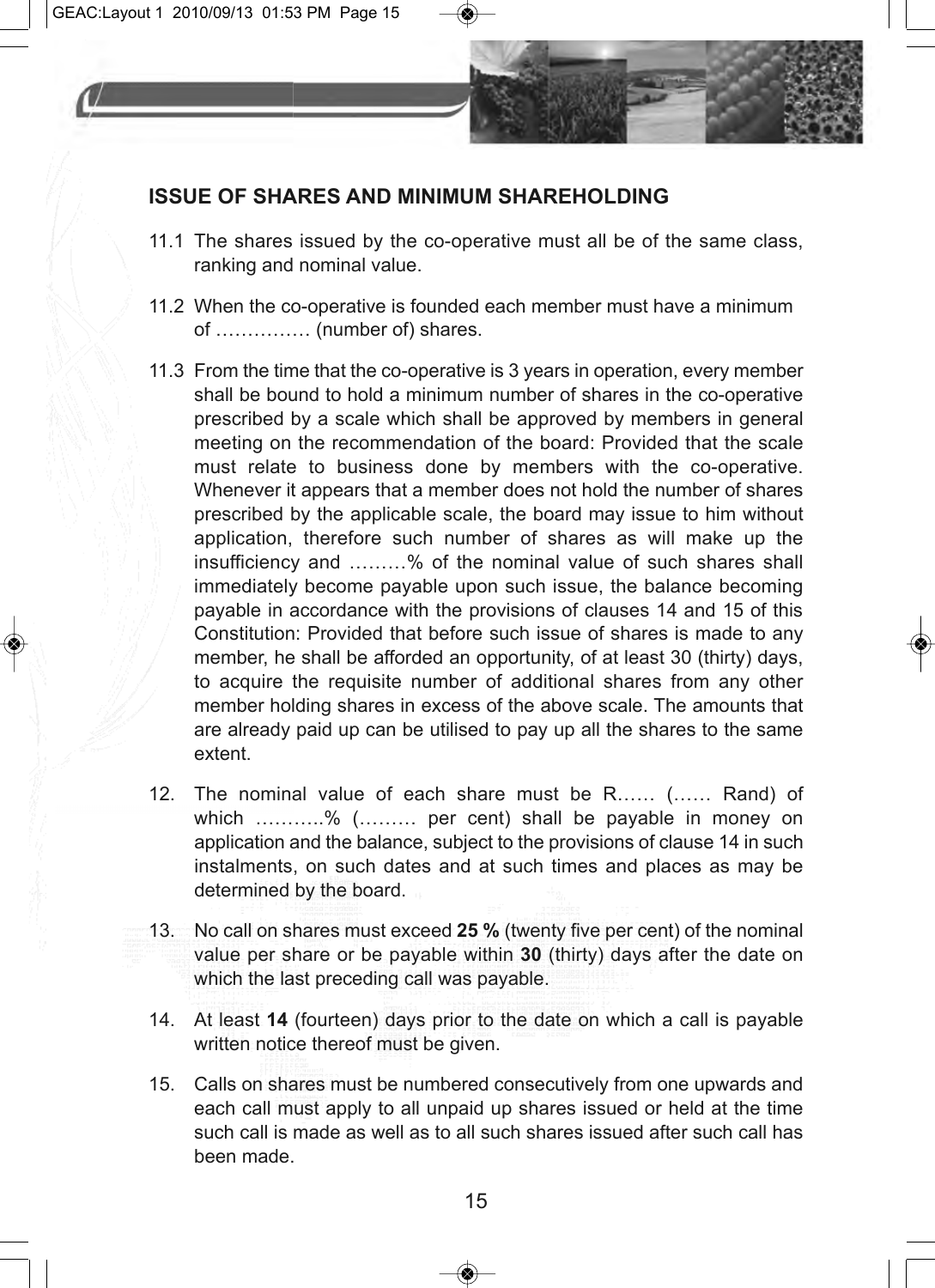16. Every new member who is responsible for calls made before he became a member and which are payable in terms of clause 16, shall be allowed to pay such calls over the same period as would have been allowed him had he been a member at the time such call was or such calls were made: Provided that if more than one call was made the periods within which the calls were payable must run consecutively and not concurrently and that the period meant in this clause extends from the time a call was made to the time such call became payable.

1999年6月19日, 1998年

- 17. The board may receive from any member willing to pay the same, all or any part of the nominal value of the share or shares held by him, and such payment shall constitute a reduction, to the extent of the payment so made, of the liability of the member in respect of the payment of the nominal value of the share or shares subscribed for by him, notwithstanding that no call be due and payable.
- 18. In the event of a member being in default in the payment of a call referred to in clause 13 on the specified date, interest on such overdue amount shall be payable at a rate to be determined by the board from time to time as from the date of default.

# **CERTIFICATES OF SHARES AND LOANS**

19. Share certificates and loan certificates shall be issued in such form, as the board shall determine. These certificates shall state the name of the co-operative, that the co-operative is subject to the Act, the name of the person to whom it is issued and that the certificate represents membership shares in, or member loans to, the co-operative and the number of the membership shares or the amount of the member loans.

# **LIABILITY OF MEMBERS** 20. The liability of a member is limited to an amount equal to the nominal value of the shares in the co-operative held by him in so far as that amount has not been paid up. The manufactured

**TRANSFER OF MEMBERSHIP, MEMBERS LOANS AND SHARES**

21.1 Membership, member loans and shares may be transferred only with the approval and on the authority of the board, which shall satisfy itself that the proposed transferee is qualified to be a member of the co-operative.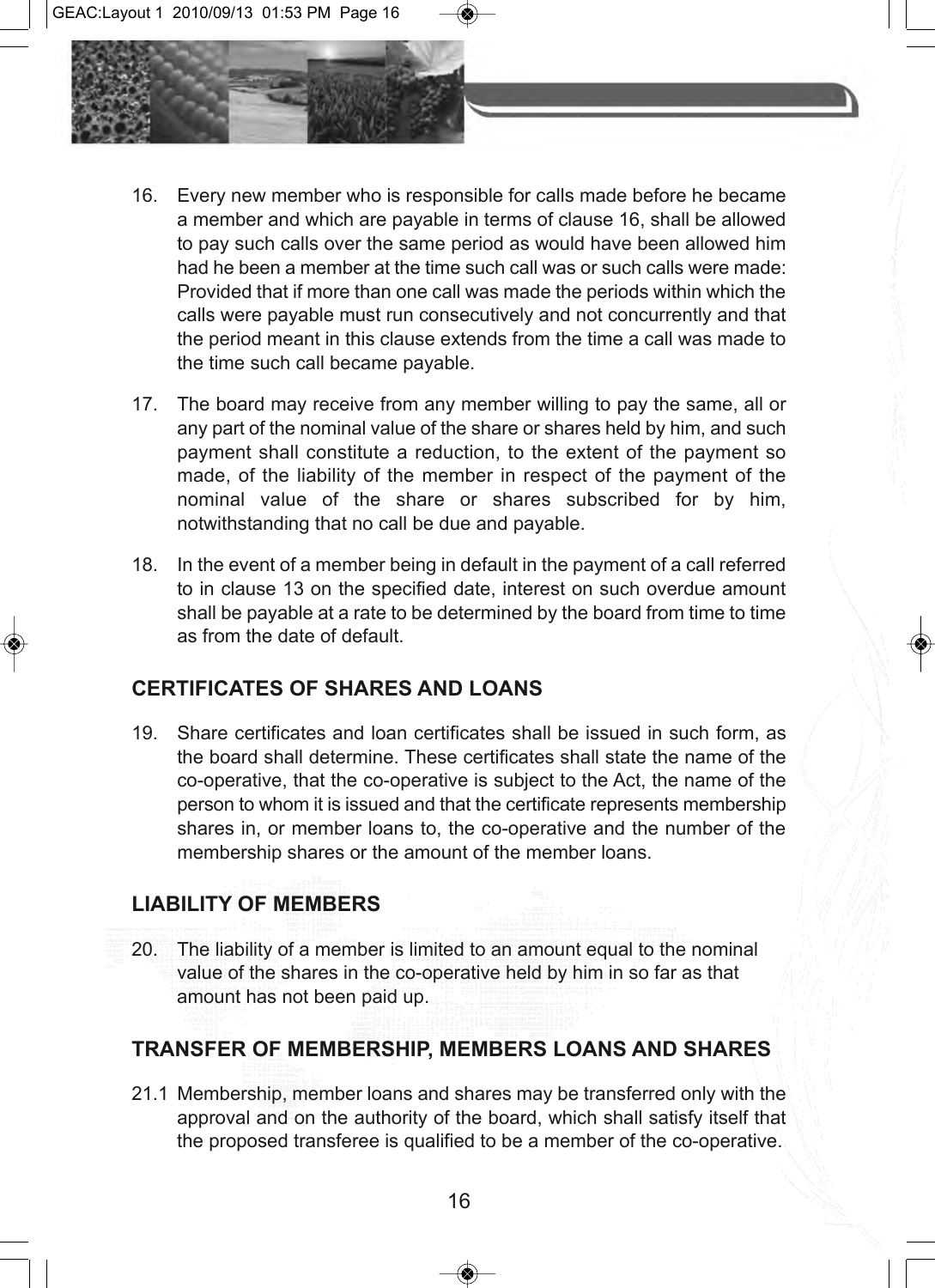- 21.2 The board may at any time refuse to approve and register a proposed transfer.
- 21.3 The transfer of any membership shall be in writing in such form and signed in such manner as the board from time to time may stipulate.
- 21.4 When such transfer has taken place the board shall issue to the transferee a membership card, and/or a member loan certificate and/or a share certificate.

# **CONDITIONS AND PROCESSES FOR TERMINATION OF MEMBERSHIP**

# **Termination on death**

「「「「「「「「「「「「」」

- $22.1$  The membership of a member who has died may in terms of this clause be transferred to a member of that deceased member's family or another person appointed by the executor of the deceased member's estate subject to the approval by the Board of the proposed transferee. In the event of such transfer not taking place, the membership of the deceased member shall be terminated by resolution of the board.
- 22.2 Upon such termination, the membership fees concerned are forfeited and the amount paid in respect thereof is credited to the general reserve of the co-operative.
- 22.3 The shares registered in the name of a member who has died, must be cancelled by resolution of the board at the request the executor or liquidator of the estate.
- 22.4 Upon such cancellation the co-operative must pay to the executor the amount paid up on the shares for payment to the estate of the deceased member: Provided that if the value of such shares, according to the latest completed balance sheet of the co-operative, is less than their nominal walue, the co-operative shall pay result was a sense in the
	- If the shares are fully paid up, an amount equal to the value so  $d$  determined; or  $\frac{d}{d}$  determined; or  $\frac{d}{d}$
	- [b]  $\frac{1}{10}$  If the shares are not fully paid up, an amount that stands in the same proportion to the amount paid up on the shares as that which the value so determined of the shares stands to their nominal value.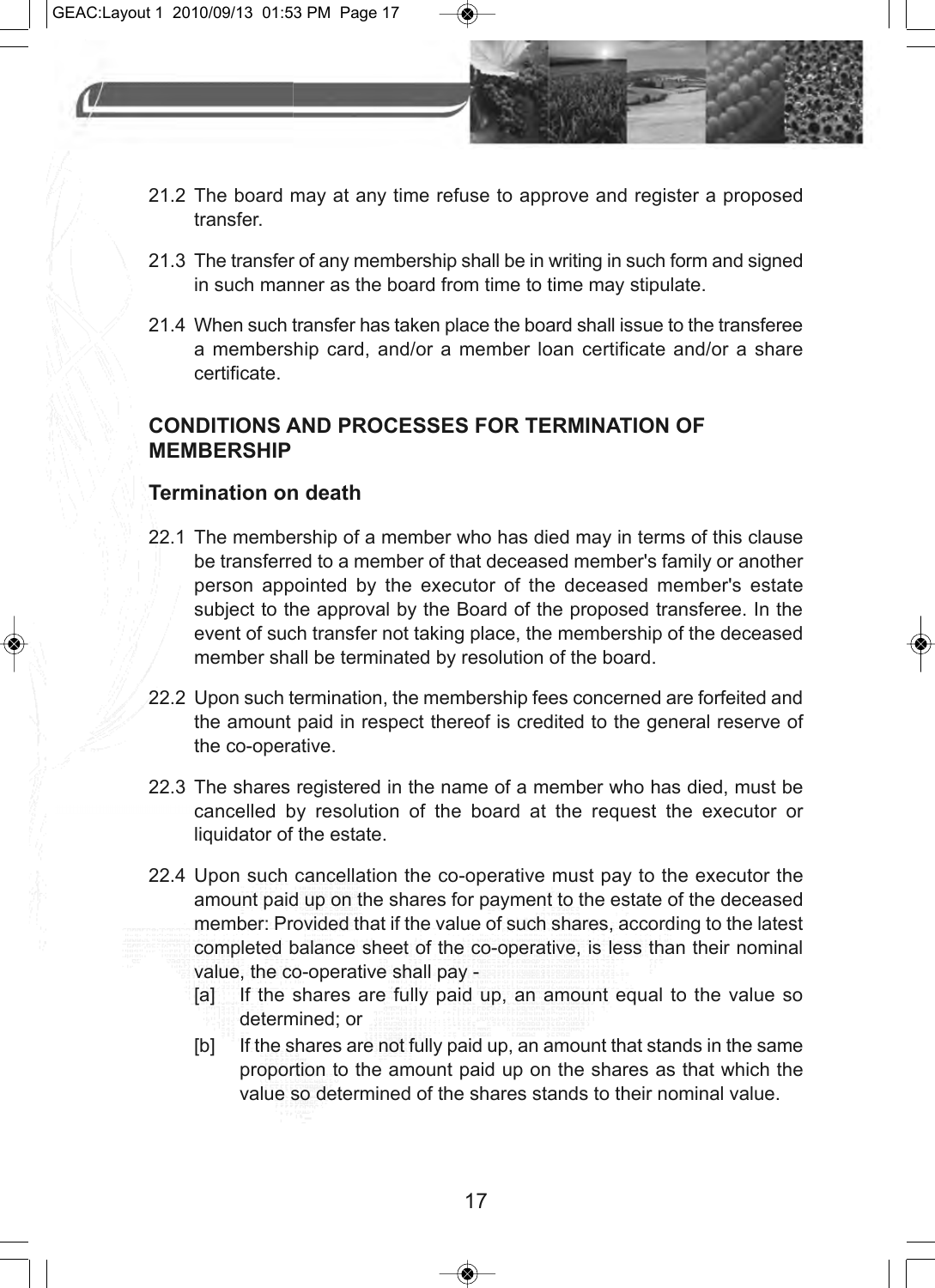#### **Termination on change of place of residence**

- 23.1 The membership of a member who no longer resides in the area served by the co-operative may on application of the member or by decision of the board, be terminated by resolution of the board.
- 23.2 Upon such termination, the membership fees of the member concerned are forfeited to the co-operative and the amount thereof is credited to the general reserve of the co-operative.

- 23.3 The shares registered in the name of such member may be cancelled by resolution of the Board.
- 23.4 Upon such cancellation the co-operative must refund to the ex-member, the amount paid up on the shares: Provided that if the value of such shares, according to the latest completed balance sheet of the co-operative is less than their nominal value, the co-operative shall pay the ex-member:
	- [a] If the shares are fully paid up, an amount equal to the value so determined; or
	- [b] If the shares are not fully paid up, an amount that stands in the same proportion to the amount paid up on the shares as that which the value so determined of the shares stands to their nominal value.

## **TERMINATION WHEN A MEMBER IS NON-ACTIVE**

24.1 Whenever a member does not actively participate in the activities of the co-operative for a period of 1 (one) year or has neglected to notify the cooperative of any change in his address, whereby the co-operative is prevented from contacting him, his membership may be terminated by resolution of the board.

11pon such termination, the membership fees of the member concerned are forfeited to the co-operative and the amount thereof is credited to the general reserve of the co-operative.

andrénansiers –<br>Földungspringer 24.3 The shares of such member may be cancelled by resolution of the board.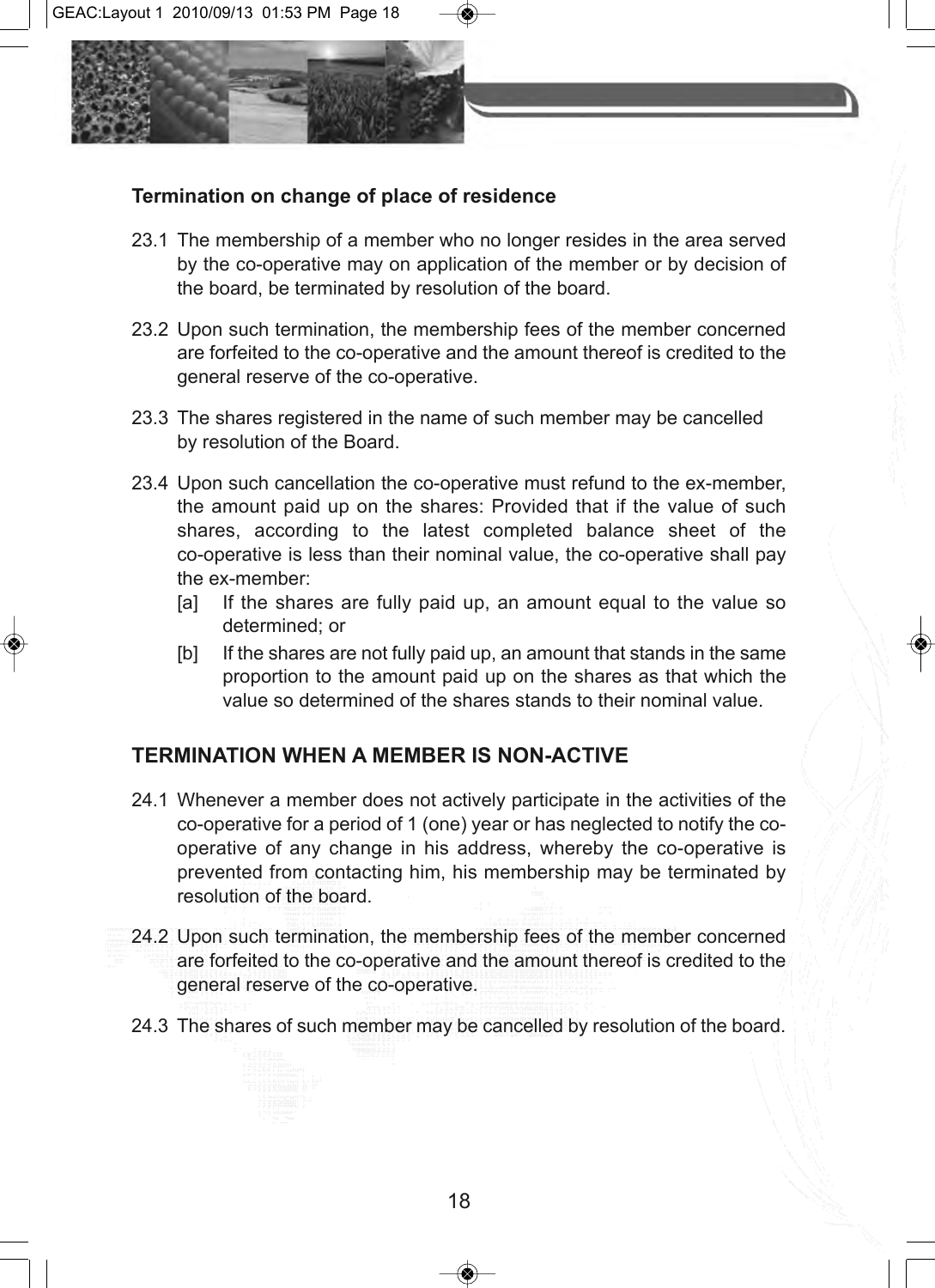- 24.4 Upon such cancellation, the amount paid up on such shares must be transferred to a special account called "Unclaimed Share Moneys". If no claim against this account is received and paid by the co-operative within 3 (three) years of such transfer, the amount concerned is forfeited to the co-operative and transferred to the general reserve of the co-operative: Provided that if the value of the shares, according to the latest completed balance sheet of the co-operative, is less than their nominal value, the amount to be transferred, shall -
	- [a] If the shares are fully paid up, be an amount equal to the value so determined; or
	- [b] If the shares are not fully paid up, be an amount that stands in the same proportion to the amount paid up on the shares, as that which the value so determined of the shares stands to their nominal value.

#### **WITHDRAWAL OF MEMBERSHIP**

「「「「「「「「「「「「」」

- 25.1 The resignation of a member comes into operation at the first meeting of the board held after the co-operative has received the written resignation of the member.
- 25.2 The membership of a member who has resigned, shall be terminated by resolution of the board. The amount paid in respect of membership fees shall be forfeited to the co-operatives and credited to the general reserve.
- 25.3 The shares of a member who has resigned, shall be cancelled by resolution of the board. The amount paid up on such cancelled shares shall, at the discretion of the board and provided funds are available, be repaid to the member within a period of 2 (two) years from the date of cancellation: Provided that if the value of the shares, according to the latest completed balance sheet of the co-operative, is less than their nominal value, the amount payable shall reases

fa] if the shares are fully paid up, be an amount equal to the value so determined; or

**[b] if the shares are not fully paid up, be an amount** which stands in the same proportion to the amount paid up on the shares as that which the value so determined of the shares stands to their nominal value.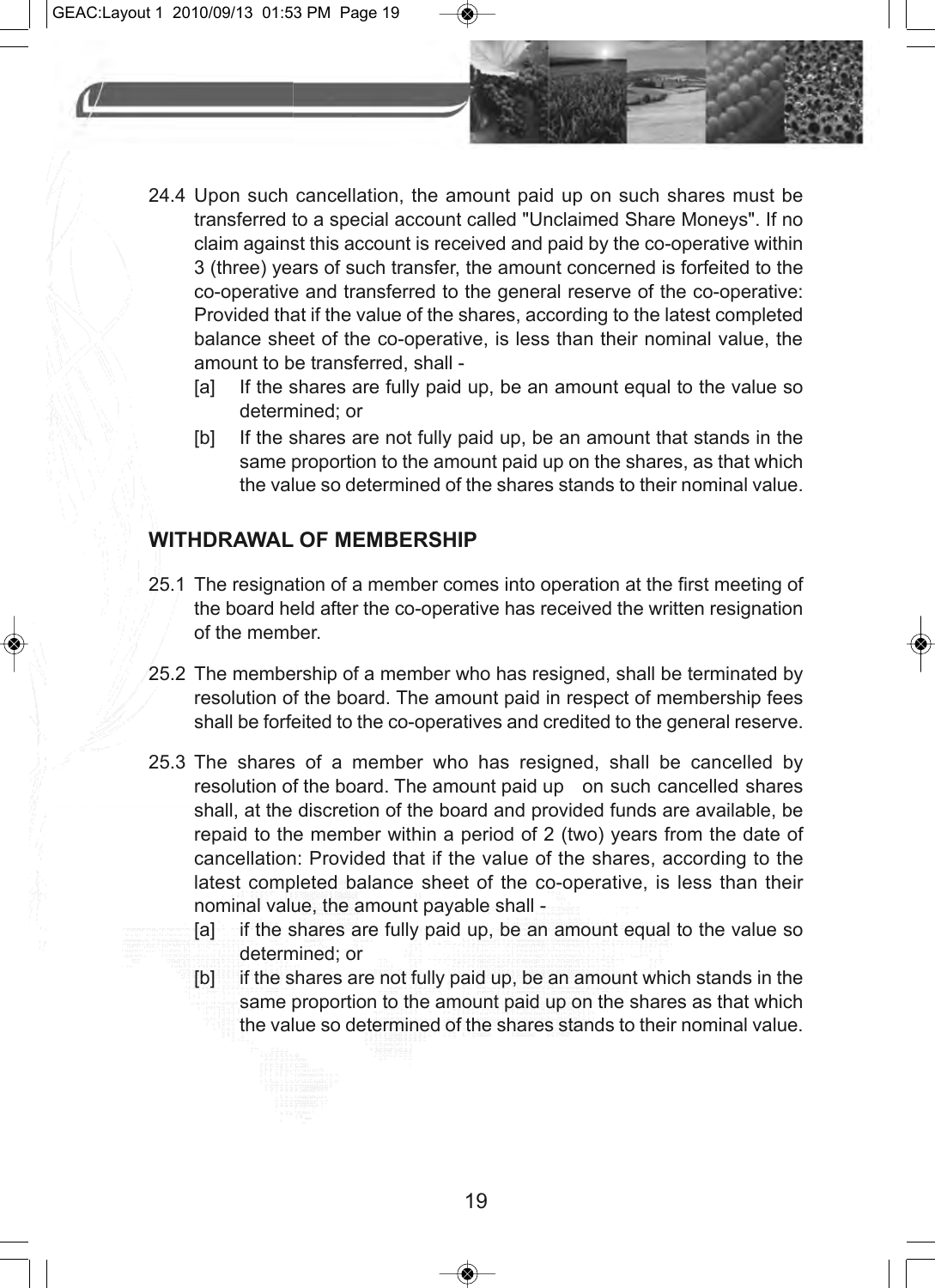26. Any amount payable by the co-operative in terms of clauses 22, 23, 24 and 25 shall be set off against any debt for the payment of which the member or his estate is liable.

# **CONDITIONS AND PROCESS FOR SUSPENSION AND EXPULSION**

- 27.1 A member who repeatedly contravenes a provision of this constitution or who refuses to comply with such provision or to meet an obligation imposed on him by the Act or in terms of this constitution or which he agreed to meet, may -
	- [a] by resolution of the board, be suspended as a member for a period to be determined by the board but which shall not be longer than the date of the next annual general meeting;

计子程序 医精神

- [b] by special resolution be suspended as a member for a period not longer than 12 (twelve) months from the date on which he is suspended;
- [c] by special resolution be expelled from the co-operative.
- 27.2 The suspension of a member may be revoked by resolution of the board at any time.
- 28.1 Before a member can be suspended or expelled in terms of clause 27, he has to be given prior written notice of the intention of the board.
- 28.2 The notice to such member must contain the following particulars
	- [a] the reasons for the proposed suspension or expulsion; and
	- [b] a time when, and place where the member may appear in person, with or without witnesses, before the board or to which he may send a written statement signed by himself setting out his objections to the proposed suspension or expulsion...

The board must notify him in writing if it is decided to suspend or expel a member, of -

.the date on which his suspension or expulsion comes into effect; [b] period of time during which the suspension will apply; and

- [c] disciplinary measures which will be taken.
	-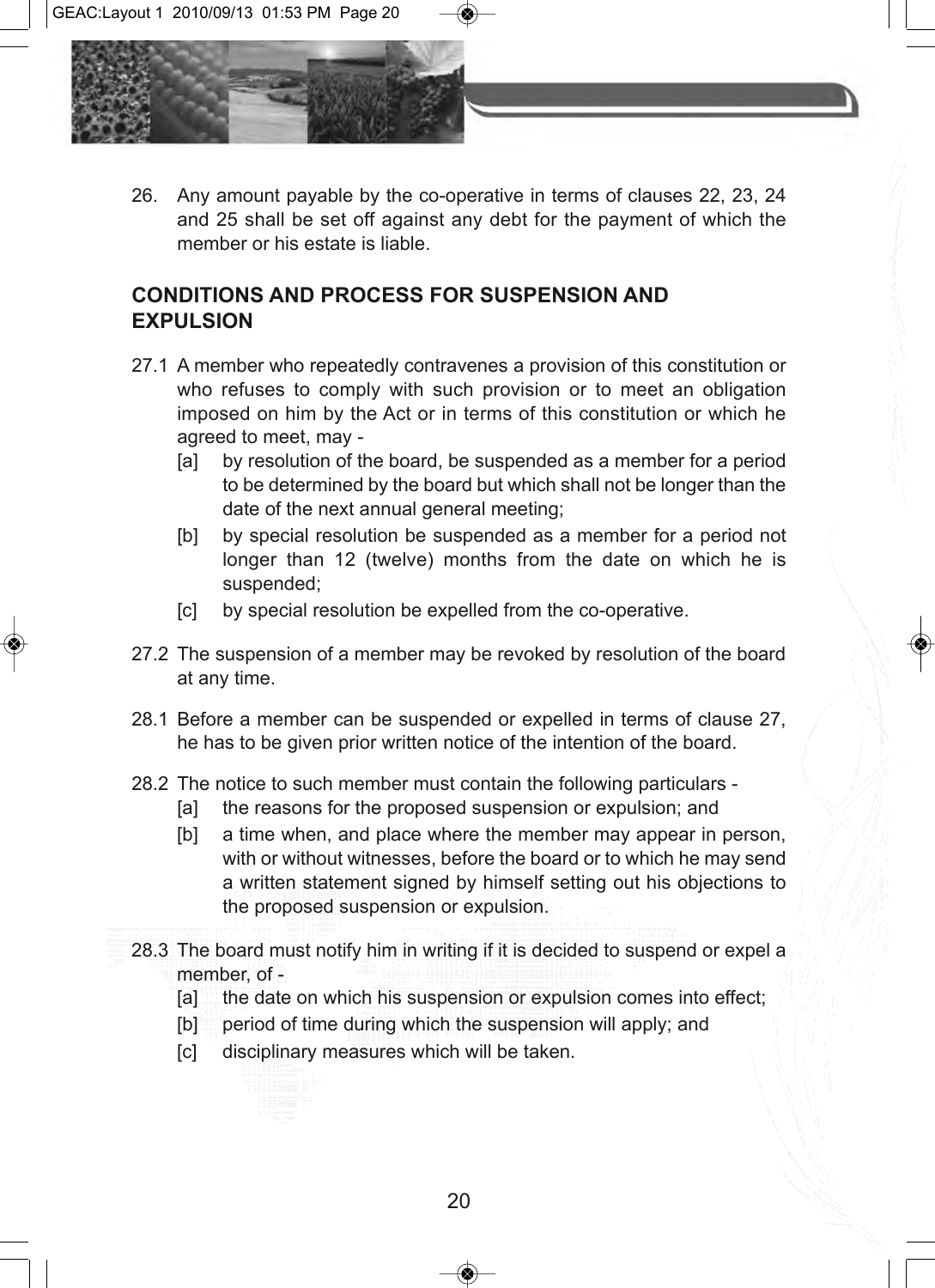「「「「「「「「「「「「」」



- 29.1 While under suspension a member forfeits his right to attend general meetings or to vote thereat by proxy.
- 29.2 The members by special resolution or the board may furthermore stipulate that certain or all transactions with a member must be suspended for the period of his suspension.
- 29.3 The membership of an expelled member must be terminated by resolution of the board and upon such termination the member forfeits his membership fees and the amount paid in respect thereof must be credited to the general reserve.
- 29.4 The shares of an expelled member must be cancelled, subject to the provisions of clause 30.1, by resolution of the board and upon such cancellation the member shall forfeit his shares.

# **LIABILITY IN RESPECT OF FORFEITED SHARES**

- 30.1 person whose shares have been forfeited, is responsible for immediate payment to the co-operative of the entire amount unpaid on such shares.
- 30.2 All moneys paid to the co-operative in respect of forfeited shares must be added to the general reserve.
- 30.3 Notice must be given to the member in whose name the shares were registered prior to the forfeiture, and an entry of the forfeiture, with the date thereof, shall forthwith be made in the register of members.
- 30.4 Interest on share capital or bonus or any other amount accruing to a member and which is payable by the co- operative to the member, must be applied to pay calls on shares and/or amounts unpaid on forfeited shares, due but unpaid at the time such interest, bonus or other amount becomes payable to the member concern

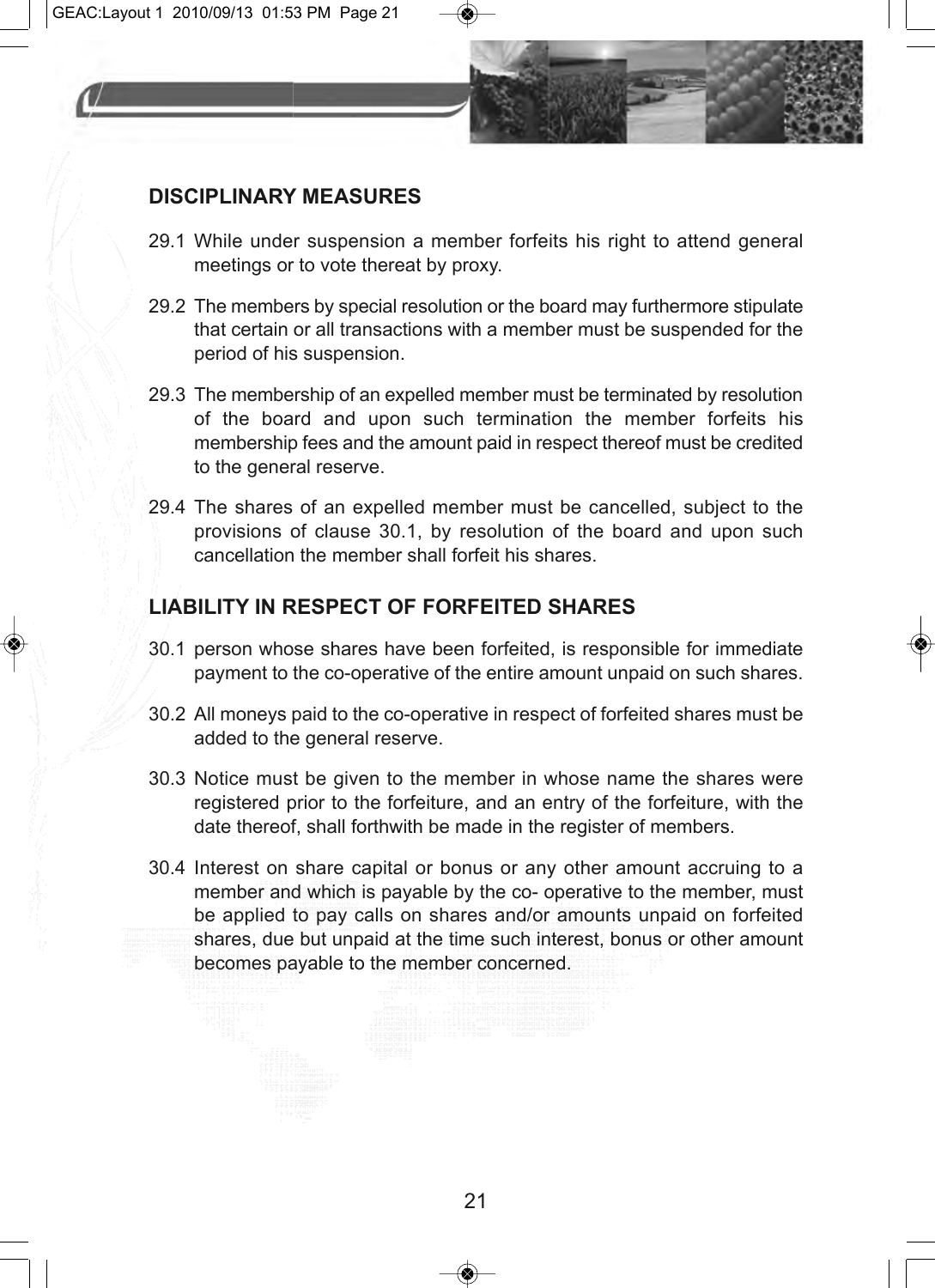# **MANAGEMENT OF CO-OPERATIVE**

#### **Board of directors**

31.1 The affairs of the co-operative must be managed by a board of directors consisting of a minimum of …… and a maximum of …... directors. The directors must exercise the powers and perform the duties of the co-operative.

- 31.2 The number of directors shall be subject to the approval of members at the next general meeting, be determined by the board from time to time. If, however, the members do not approve the decision of the board and a vacancy arises as a result thereof, such vacancy shall be regarded as a casual vacancy to be filled in terms of clause 38.
- 32. Without prejudice to the provisions of clauses 38 of this constitution, directors shall be elected at the annual general meeting.

#### **Powers and restrictions on directors**

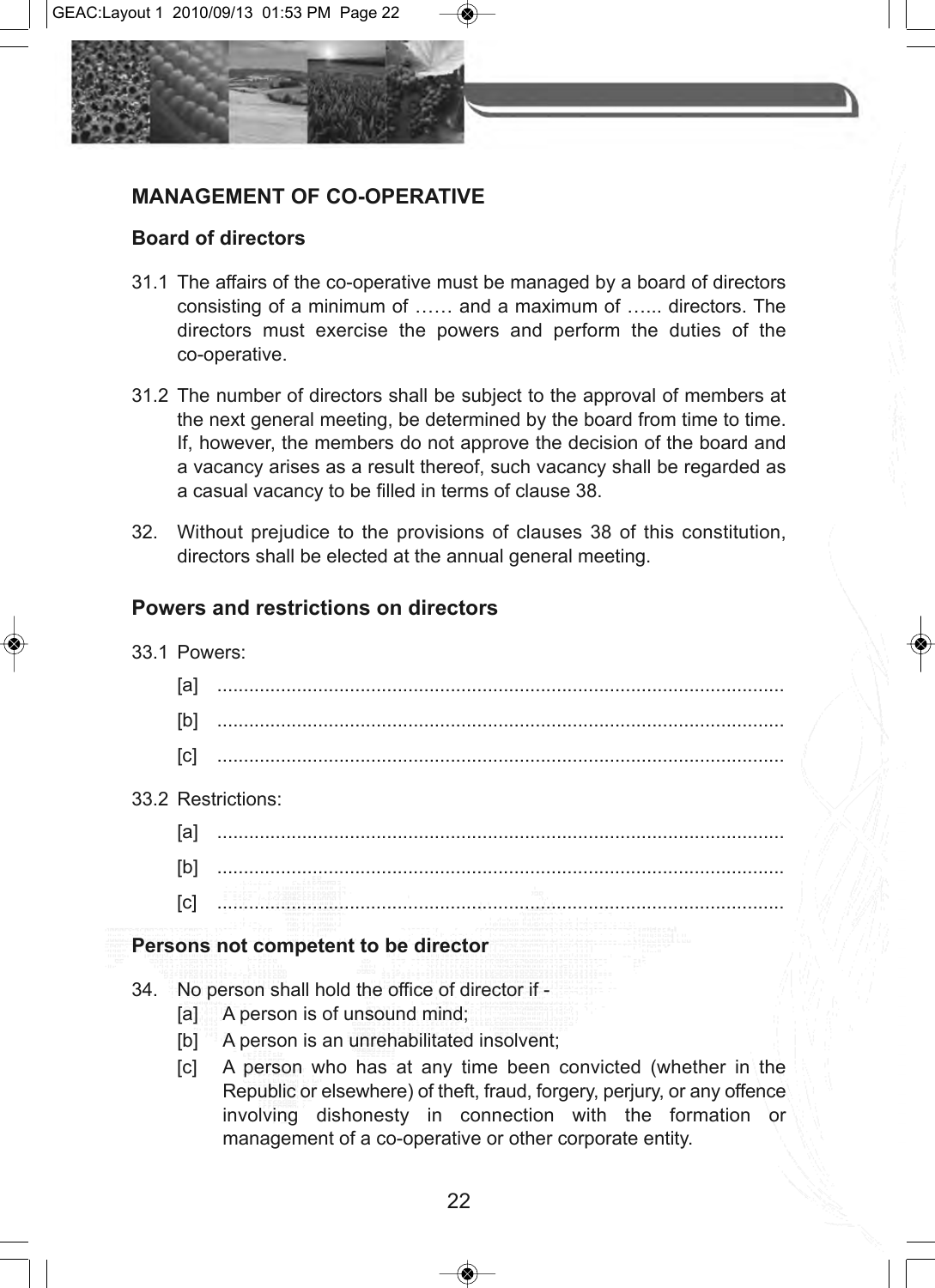### **Term of office**

「「「「「「「「「「「「」」

- 35.1 The term of office of the directors of the co-operative shall be 2 (two) years.
- 35.2 Retiring directors are eligible for re-election.
- 35.3 The directors to retire each year shall be those who have been longest in office since their last election at the annual general meeting, but as between members who became directors on the same day, those to retire shall, unless they otherwise agree among themselves, be determined by ballot.

#### **Nomination of directors and voting for directors**

- 36.1 Candidates for the position of director shall be nominated openly at the annual general meeting held for the purpose electing one or more directors.
- 36.2 Without prejudice to the provisions of clauses 38 a member, including a retiring director, qualifies for election as director only if he is nominated in terms of subclause 36.1.
- 36.3 [a] If the number of candidates nominated does not exceed the number of vacancies on the board to be filled such candidate or candidates shall be declared elected at the annual general meeting.
	- [b] If the number of candidates nominated exceeds the number of vacancies on the board, as many directors as there are vacancies shall be elected from the nominees at the annual general meeting.
	- [c] If insufficient or no candidates are nominated to fill the vacancies on the board, such vacancies shall be regarded as casual vacancies to be filled in accordance with clause 38.
		- echer Euglis à₫. võõb*dud* päipenunemene
- The method to be followed in electing directors shall be as determined by the chairperson of the meeting. The meeting of
	- garggaa f  $\begin{bmatrix} 1 & 0 & 0 \\ 0 & 0 & 0 \\ 0 & 0 & 0 \\ 0 & 0 & 0 \\ 0 & 0 & 0 \\ 0 & 0 & 0 \\ 0 & 0 & 0 \\ 0 & 0 & 0 \\ 0 & 0 & 0 \\ 0 & 0 & 0 \\ 0 & 0 & 0 \\ 0 & 0 & 0 & 0 \\ 0 & 0 & 0 & 0 \\ 0 & 0 & 0 & 0 & 0 \\ 0 & 0 & 0 & 0 & 0 \\ 0 & 0 & 0 & 0 & 0 \\ 0 & 0 & 0 & 0 & 0 \\ 0 & 0 & 0 & 0 & 0 \\ 0 & 0 & 0 & 0 & 0 \\$
- 38. At the election of directors a member shall vote for as many candidates as there are vacancies the filled on the board and those candidates receiving the highest function of votes shall be declared elected.

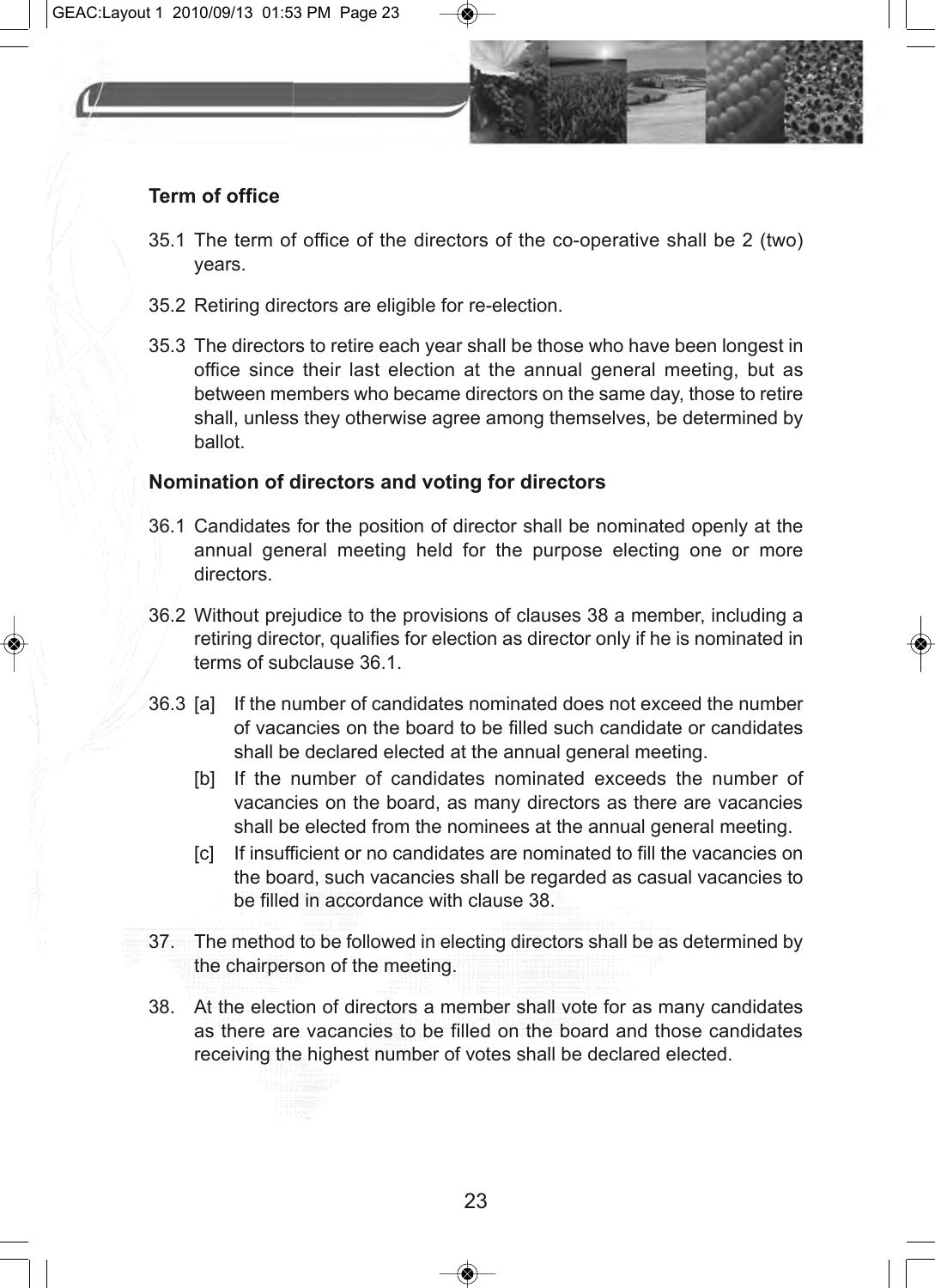#### **Filling of a vacancy on the board**

39. Any vacancy occurring on the board during the year shall be filled until the next annual general meeting by a member appointed, by the remaining directors, subject to the provisions of clause 35. At the said annual general meeting a member shall, subject to the provisions of this constitution, be elected to fill the vacancy. Any director elected at such annual general meeting shall not hold office for a period longer than the unexpired portion of the period of office of the director whose office became vacant.

# **Conditions for vacation of office**

- 40. A Director shall vacate his office
	- [a] If he becomes incompetent in terms of clause 35 of this constitution to hold the office of director; or
	- [b] If he absents himself from more than three consecutive ordinary meetings of the board without its leave; or
	- [c] Upon the expiry of 30 (thirty) days, or such shorter period as may be approved by the board, after he has resigned as a director of the co-operative.

#### **Conditions and processes for the appointment of the chairperson, vice-chairperson and acting chairperson of the board**

41.1 At the first meeting of the board held after the formation meeting and thereafter at the first meeting of the board held after every annual general meeting of members or when the necessity arises, the directors shall elect from among themselves a chairperson and vice-chairperson.

1.2. The vice-chairperson shall act as chairperson whenever last-named is absent or unable to act as chairperson, and if both the chairperson and vice-chairperson are absent or unable to carry out the functions of the chairperson, the board must elect another director to be actingchairperson during such absence or incapacity.

- 42. The chairperson of the board of the co-operative shall vacate the office of chairperson the -
	- [a] Ceases to be a director of the co-operative; or
	- [b] Resigns as chairperson; or
	- [c] Is relieved of the office of chairperson by the board.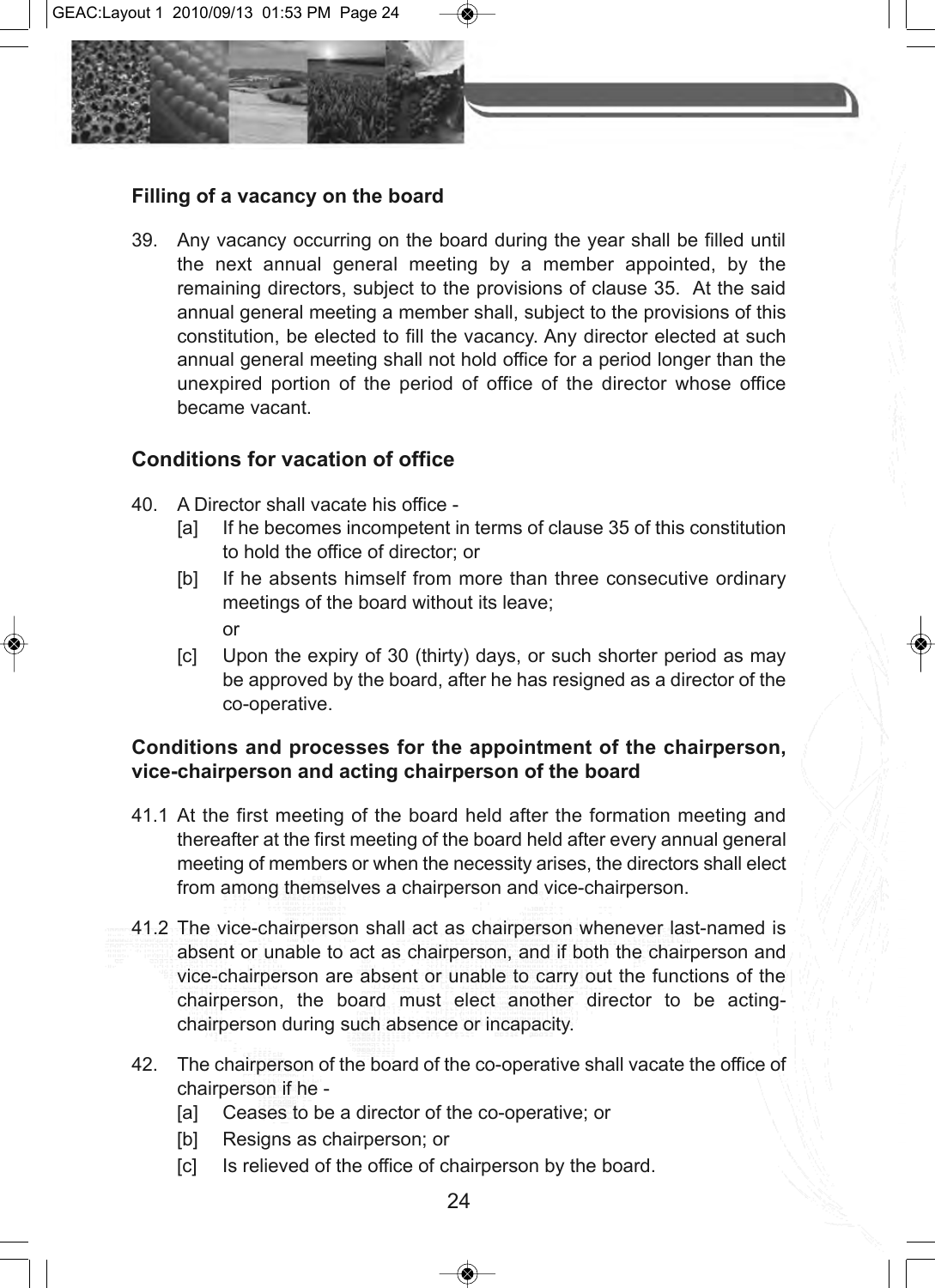43. The provisions of clause 42 shall be applicable mutatis mutandis to the vice-chairperson of the board.

## **Board meetings and quorum**

- 44.1 A meeting of the board must be convened by the board or the chairperson of the board or any two directors of the co-operative.
- 44.2 The majority of directors shall constitute a quorum of a meeting of the board.
- 44.3 Questions arising at a meeting of the board shall be determined by a majority of the directors present at the meeting and in the case of an equality of votes, the chairperson of the board or the person acting as chairperson shall have a casting vote in addition to his deliberative vote.

# **By-laws**

**大家教育 体部的** 

The board have power to make by-laws provided they are not repugnant to this constitution.

# **Delegation of powers to a committee**

- 46.1 The board may delegate one or more of its powers to a director or to a committee appointed by the board or manager of the co-operative.
- 46.2 Any director or committee or manager so appointed must in the exercise of the powers so delegated, abide by such rules as may be made and follow such instructions as may be issued, in regard thereto, by the board.

# **GENERAL MEETINGS**

47.1 A co-operative must hold:

Its first annual general meeting within 18 (eighteen) months of registration of the co-operative; 

[b] Subsequently annual general meetings within 6 months after the end **of the preceding financial year. It was also in the preceding financial year. It was also in the preceding financial stress of the preceding financial stress and the preceding financial stress and the preceding financial** 

47.2 The annual general meeting must

- [a] Appoint an auditor;"
- [b] Approve a report of the board on the affairs of the co-operative for the previous financial year;
- [c] Approve the financial statements and auditor's report where applicable for the previous financial year;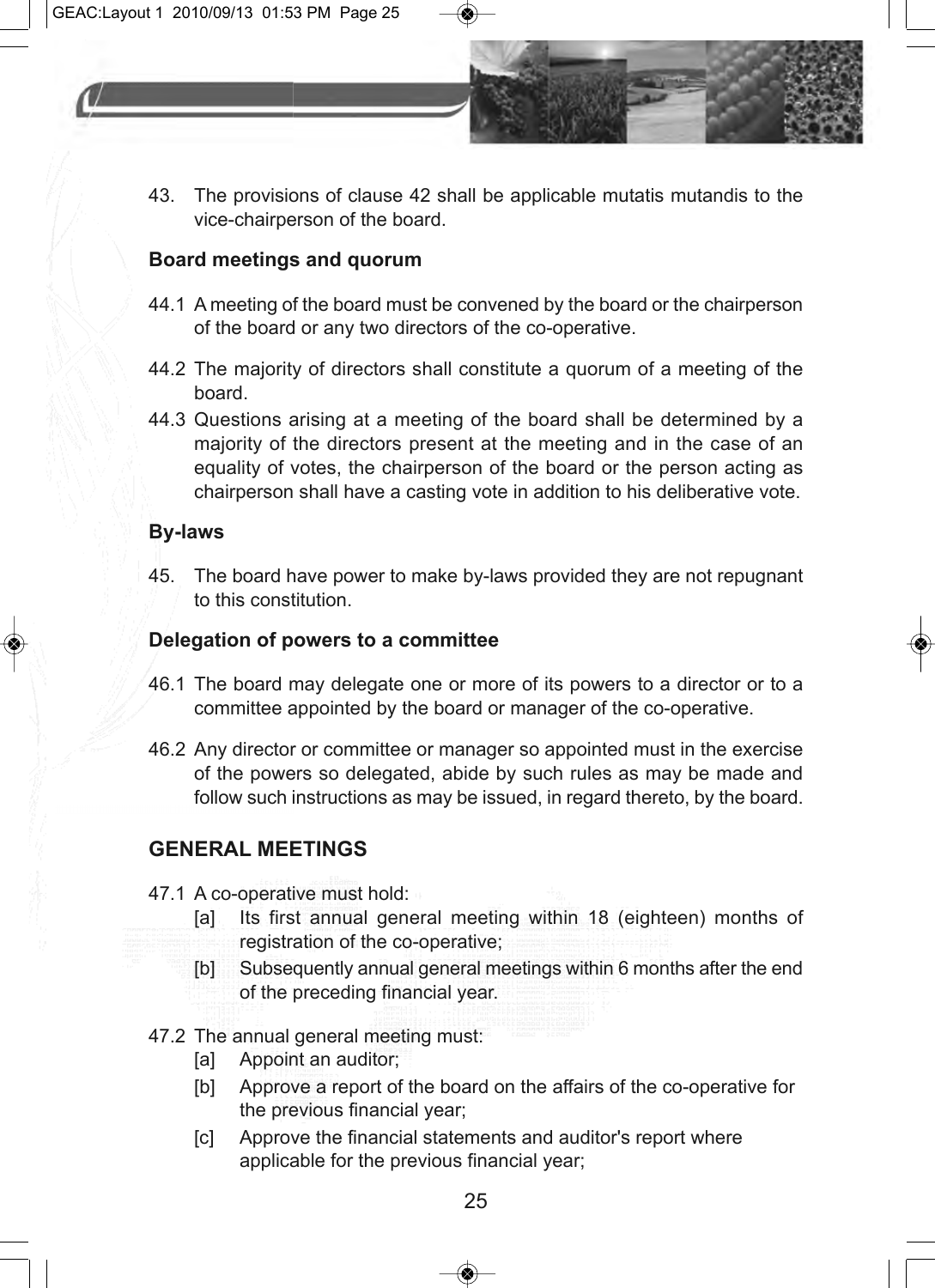- [d] Elect directors; and
- [e] Decide on the future business of the co-operative.

#### **Special general meetings**

48. The co-operative may from time to time in addition to its annual general meeting hold special general meetings of its members to dispose of any matter relating to its affairs specifically set out in the notice convening the meeting.

计有效 医精神

#### **Convention of meetings**

- 49.1 An annual general meeting shall be convened on authority of the board.
- 49.2 A special general meeting shall be convened
	- [a] by at least two directors of the co-operative; or
	- [b] by five or more members of the co-operative constituting in number at least 20 % (twenty per cent) of all the members of the cooperative: Provided that such members shall not be entitled to convene an special general meeting unless they have beforehand in writing petitioned the directors to convene such a meeting and the meeting is not convened within 21 (twenty-one) days reckoned from the date the petition was lodged, or unless for any reason there are no directors to whom such a petition can be addressed.
- 49.3 Any meeting convened in terms of subclause 49.2[b] by the petitionists shall, as far as possible, be convened and held in the same manner as is prescribed for meetings convened and held by the board and any reasonable expense incurred by the petitionists in securing the names and addresses of members, in sending notices of the meeting to them and hiring accommodation for the holding of the meeting if so resolved by such meeting, be refunded to the petitionists by the co-operative.

**Notice of general meeting**

- etyygdalainen kuitetti DBC GSSLLCBCGGganpaggallasu.galli :<br>Tre see; rrhnnaesonnnnnnaesonailli : 50.1 A general meeting shall be convened by at least 14 (fourteen) days notice in writing to each member of the co- operative.
- 50.2 The notice comvening the meeting shall in addition to the time and place of the meeting state the purpose for which it is convened.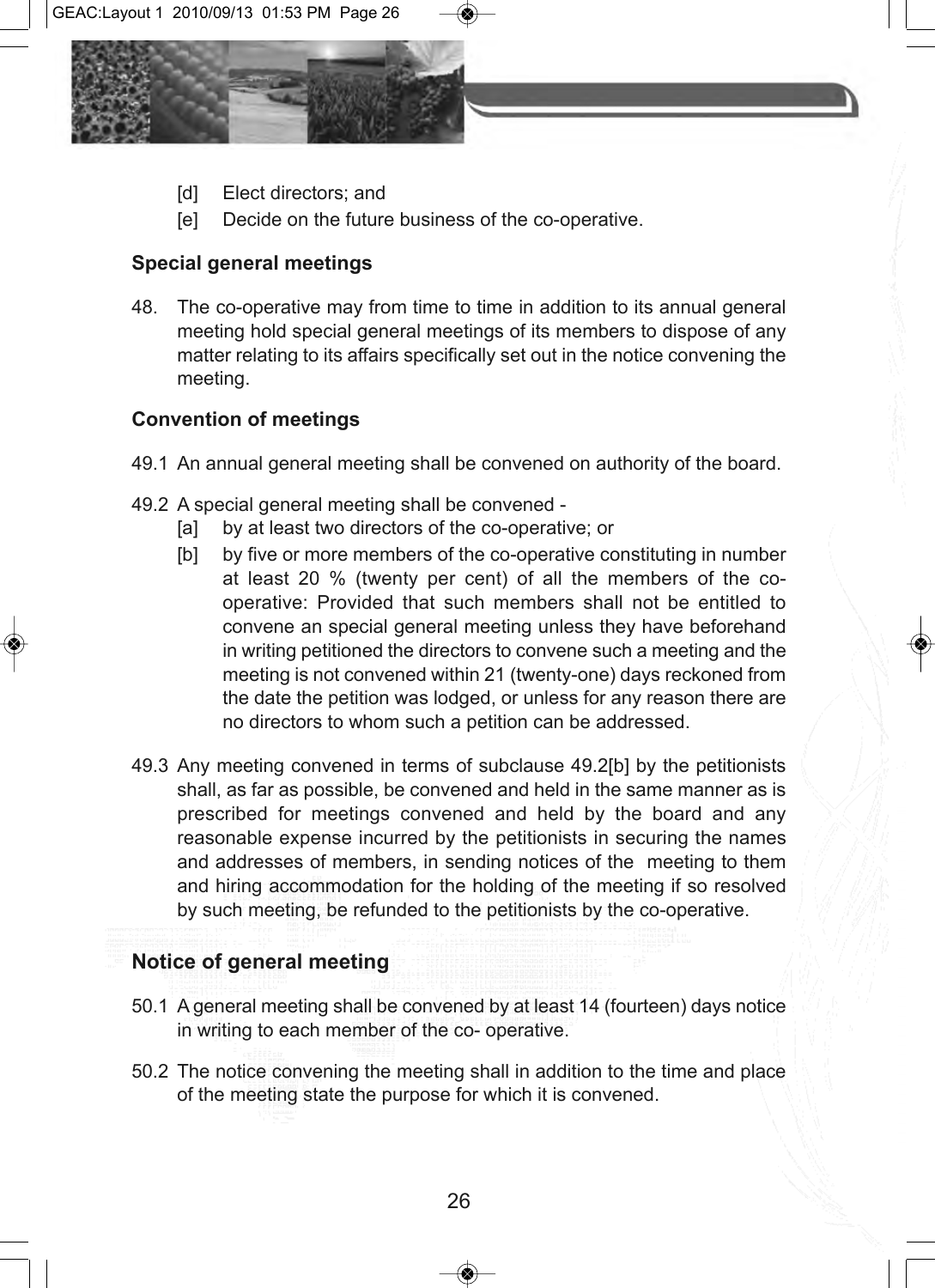- 50.3 A notice may be delivered personally, forwarded by post to the member at his registered address, e-mailed to the registered e-mail address of the member or faxed to the registered fax number of the member.
- 50.4 Nonreceipt by a member of a notice of a general meeting of the cooperative does not render such meeting invalid.
- 50.5 If a notice of a meeting is returned to the co-operative because the member to whom it was sent is no longer resident at the registered address, the email address or fax number does not exist or does not function, the co- operative shall be relieved of its obligation to send further notices of meetings to the member concerned unless the member makes an appearance and requests that such notices be sent to his new address.

#### **Quorums**

実際的な 体質の

51. A quorum for a general meeting shall be constituted -

- [a] by at least five members, if the number of members of the cooperative is not more than 50;
- [b] by at least one tenth of the members of the co-operative, if the number of members of the co-operative is more than 50 but not more than 200;
- [c] by 20 members plus at least 1 % of the members of the co-operative in excess of 200, if the number of members of the co-operative is more than 200.
- 52. No item of business shall be transacted at any general meeting unless a quorum of members is present during the time when the meeting is considering that item.
- 53.1 If within 1 (one) hour from the time appointed for the meeting a quorum is not present, the meeting in é

fa] if convened by members or in consequence of a petition of **manufactures**; must be dancelled; in the state

- for it otherwise convened, must be adjourned to the same day in the mext week at the same time and place, or if that day is a public helili holiday, to the next day following which is not a public holiday.
- 53.2 If the same hall or building is not available for an adjourned meeting it may be held at another venue within convenient distance if members are advised of the change of venue either by notice posted at the original venue or by some other means.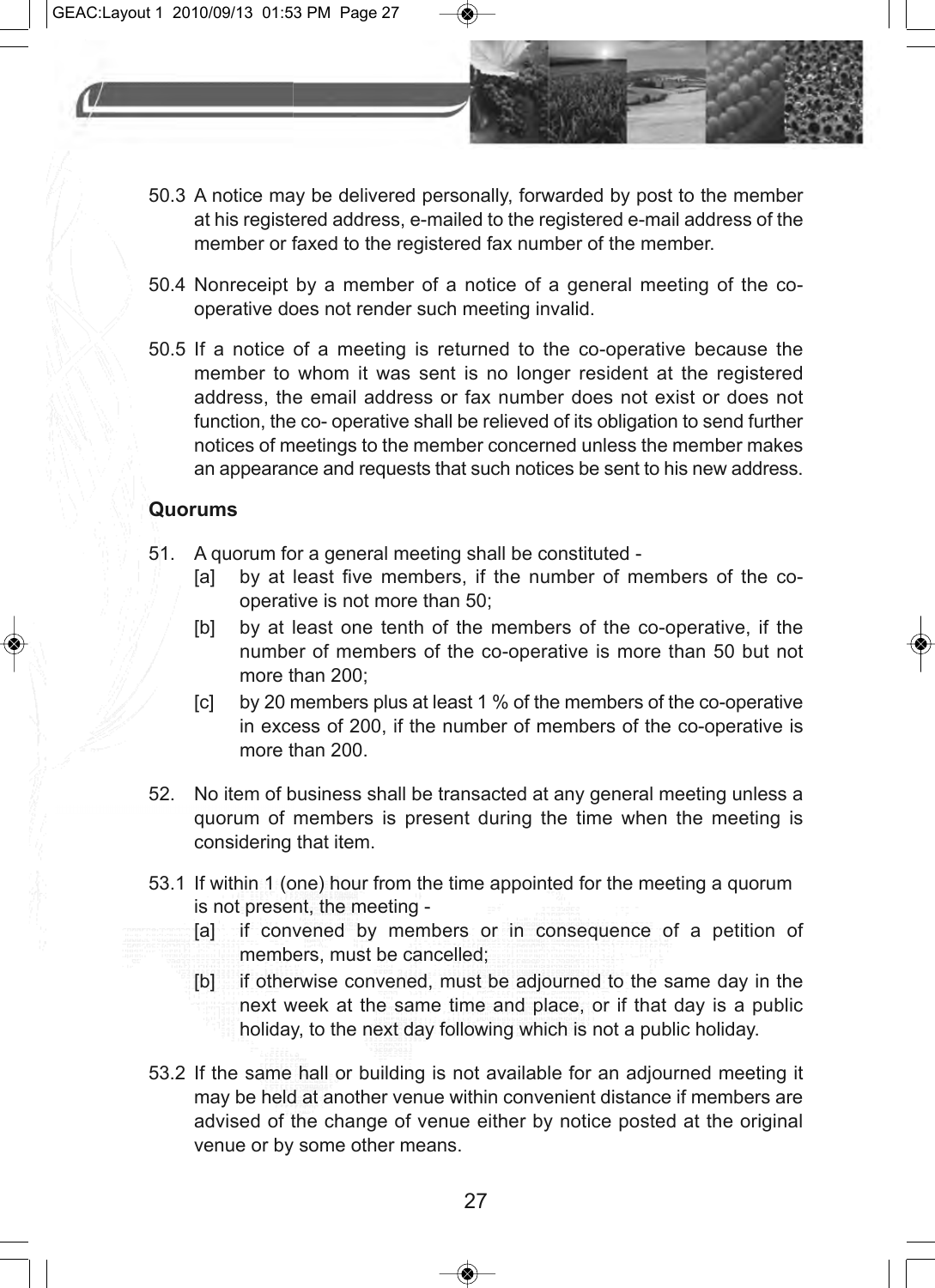53.3 If a quorum is not present within 1 (one) hour after the time fixed for an adjourned meeting, the members present, provided they are not less than five in number, shall be deemed to constitute a quorum: Provided that a special resolution may not be passed by such a meeting.

#### **Chairperson of general meetings**

54.1 The chairperson of the board or in his absence the vice-chairperson or in the absence of both, another director elected by the meeting shall act as chairperson of an annual general meeting or a special general meeting convened in terms of clauses 4.1 and 49.2[a].

计数据数据 医精神

54.2 A person elected by the meeting shall act as the chairperson of a special general meeting convened in terms of clause 49.2[b] of this constitution.

#### **Voting by members**

- 55. At all meetings of the co-operative, each member shall have one vote.
- 56.1 Any matter for decision by a general meeting shall be decided by means of a vote on a show of hands or by ballot.
- 56.2 A vote by ballot shall not be held unless it is demanded by at least five members present at the meeting and entitled to vote in a vote by ballot.
- 56.3 A vote by ballot must be held in such manner as the chairperson stipulates. Scrutineers must be nominated to determine the result of the vote that must be declared by the chairperson of the meeting as the resolution of the meeting.
- 56.4 A declaration by the chairperson that a resolution has, on a show of hands or by ballot, been carried, or carried unanimously or by a particular majority, or 1651, and an entry to that effect in the minutes of the proceedings of the meeting, shall be conclusive, proof thereof, without evidence as to the number or proportion of votes recorded for or against sfich resolution. сы макторальнайындын түзөн ынын түү<br>60 км20 Бебери 2010 ийн ал 2010 жылдан<br>65 км2) оборун аралдан түүрүлүү (1970 жылдан) g-St N
- 57. If  $\frac{1}{2}$  objection is raised in terms of the provisions of this constitution against the validity of any vote cast at the meeting, whether on a show of hands  $\alpha$  by ballot, every vote cast at the meeting that has not been disallowed shall for all purposes be deemed to be valid.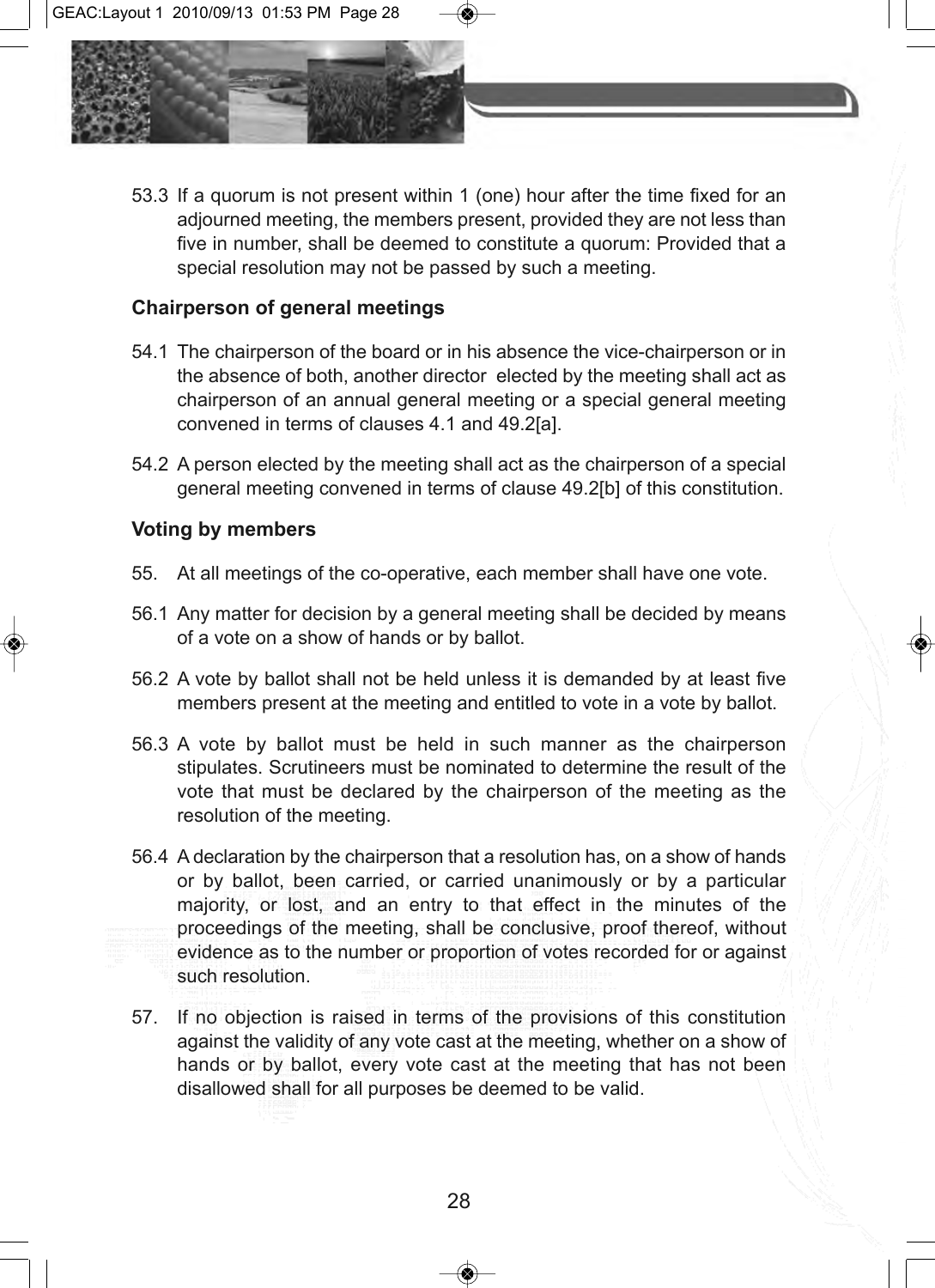- 58. In the case of an equality of votes, whether on a show of hands or in a vote by ballot, the chairperson of the meeting shall have a casting vote in addition to his deliberative vote.
- 59. Every matter submitted to a general meeting for resolution, except for a matter requiring a special resolution, shall be determined by a majority of votes recorded at the meeting.

## **Special resolution**

「「「「「「「「「「「「」」

- 60. A resolution by a general meeting of the co-operative shall constitute a special resolution if -
	- [a] the notice by which the general meeting was convened specified particulars of the proposed resolution and stated the intention to propose same as a special resolution; and
	- [b] the resolution has been passed by not less than two thirds of the members present, both in a vote on the show of hands and a vote by ballot.
	- [c] the resolution related to the winding-up of the co-operative and was passed by at least 75 % of the votes of all the members of the cooperative, both in a vote on the show of hands and a vote by ballot.

# **PROHIBITED AND PERMITTED LOANS AND SECURITY**

- 61.1 The co-operative may give financial assistance by means of a loan or the provision of security to-
	- [a] any person in the ordinary course of business if the lending of money is part of the ordinary business of the co-operative;
	- [b] any person on account of expenditures incurred or to be incurred on behalf of the co-operative;
	- [c] employees of the co-operative or of any of its members-
	- [i] to enable or assist them to purchase or erect living
	- accommodation for their own occupation; or
		- - **Example 2** in accordance with a plan for shares of the co-operative or any of its members to be held by a trustee; and
- [d] members, if the final the state is available to all members on substantially the same terms.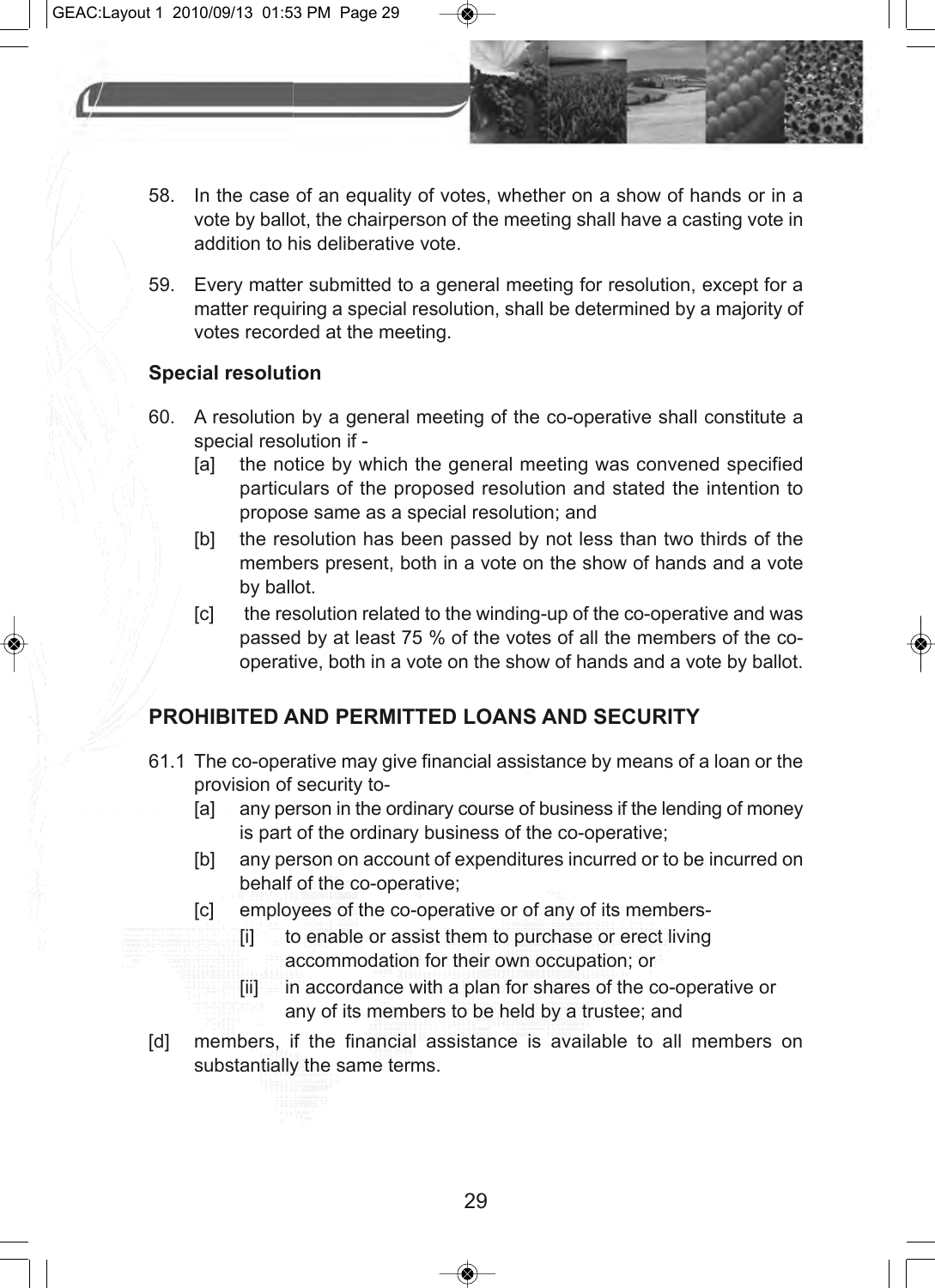- 61.2 The co-operative may not give financial assistance in terms of clause 61.1 whether directly or indirectly if there are reasonable grounds to believe that -
	- [a] the co-operative, after giving the financial assistance, will be unable to pay its liabilities as they become due; or
	- [b] the realisable value of the assets of the co-operative, after giving the financial assistance, will be less that the aggregate of its liabilities, share capital and reserves.

**大作業の意味の意思** 

61.3 In determining the realisable value of the assets of the co-operative contemplated in clause 61.2[b], the amount of any financial assistance in the form of a loan and in the form of assets pledged or encumbered to secure a guarantee must be excluded.

#### **RESTRICTIONS RELATING TO UNSECURED MEMBERS LOANS**

- 62. The board may, if so authorised by members in terms of clause 61 of this Constitution, in addition to the loans secured by some or all of the assets of the co-operative, the issue of secured debentures and loans obtained from the commercial banks or any other financial institution, further raise loans from members subject to the following conditions -
	- [i] No loan from any individual member shall amount to less than R1 000 (one thousand Rand) and, for the purpose of this paragraph, every successive loan from any particular member shall be regarded as a separate loan;
	- [ii] No loan shall be repaid within 12 (twelve) months after receipt;
	- [iii] Interest shall be paid on loans at a rate per annum to be determined by the board from time to time;
	- [iv] An acknowledgement of debt shall be issued in respect of each loan.
	- [v] The acknowledgement of debt shall be freely transferable by means of a cession duly registered by the co-operative.

Receipt of each loan shall be acknowledged by the following acknowledgment of debt, which shall incorporate either of the conditions [ii] or [iii] mentioned below-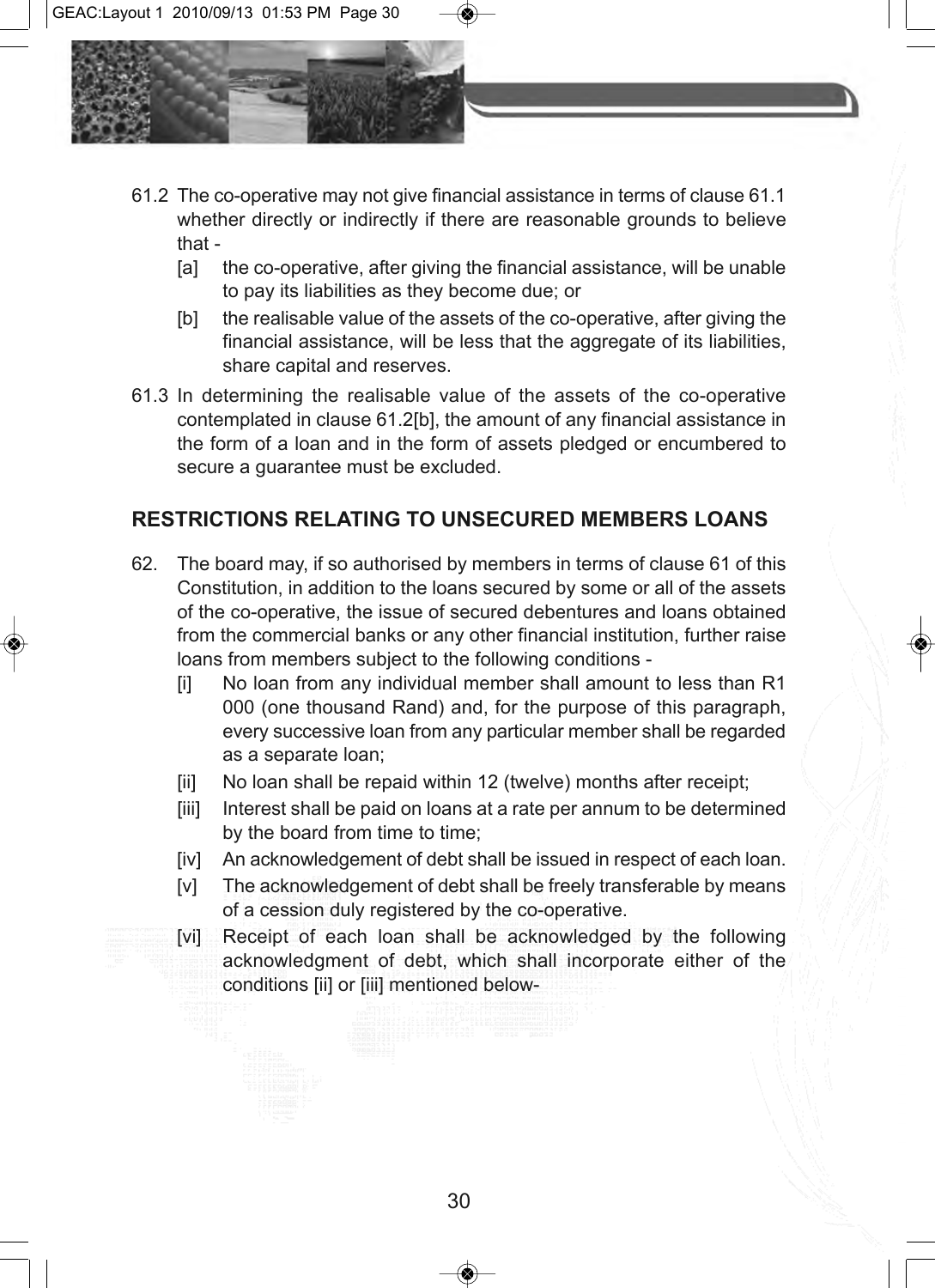実際的な 体質の



# **ACKNOWLEDGMENT OF DEBT**

We, the undersigned, director and secretary of the ................................... ......................................................... (name of co-operative) hereinafter called the co-operative, hereby acknowledge having received the sum of R ................. ( ............................ Rand) from .............................................. ........................................................... (name) of .......................................... ...................................................................................................................

(address) hereinafter called.

the owner, subject to the conditions -

- [I] Interest at the rate of .....% (.................... per cent) per annum or such rate as the board may determine from time to time, shall be payable to the owner on ....................... or at the date of repayment.
- [ii] The owner shall not have the right to demand repayment, but the co-operative, after having had the loan for not less than 12 (twelve) months, may repay such loan at any time after having given not less than 30 (thirty) days notice of its intention to repay such loan.
- [iii] The loan shall be repayable on the ............ day of ......................... 20….... (which may not be less than 12 (twelve) months from the date of this acknowledgment of debt): Provided that the board of the co- operative may defer the repayment if the circumstances of the co-operative at the date of repayment of the loan, render such deferment necessary: Provided further that the board of the cooperative shall submit for confirmation to the first succeeding general meeting of members its resolution to defer repayment of a loan and if the resolution of the board is not confirmed by that meeting of the co- operative, the loan shall be repaid within 7 (seven) days of the date of such meeting.

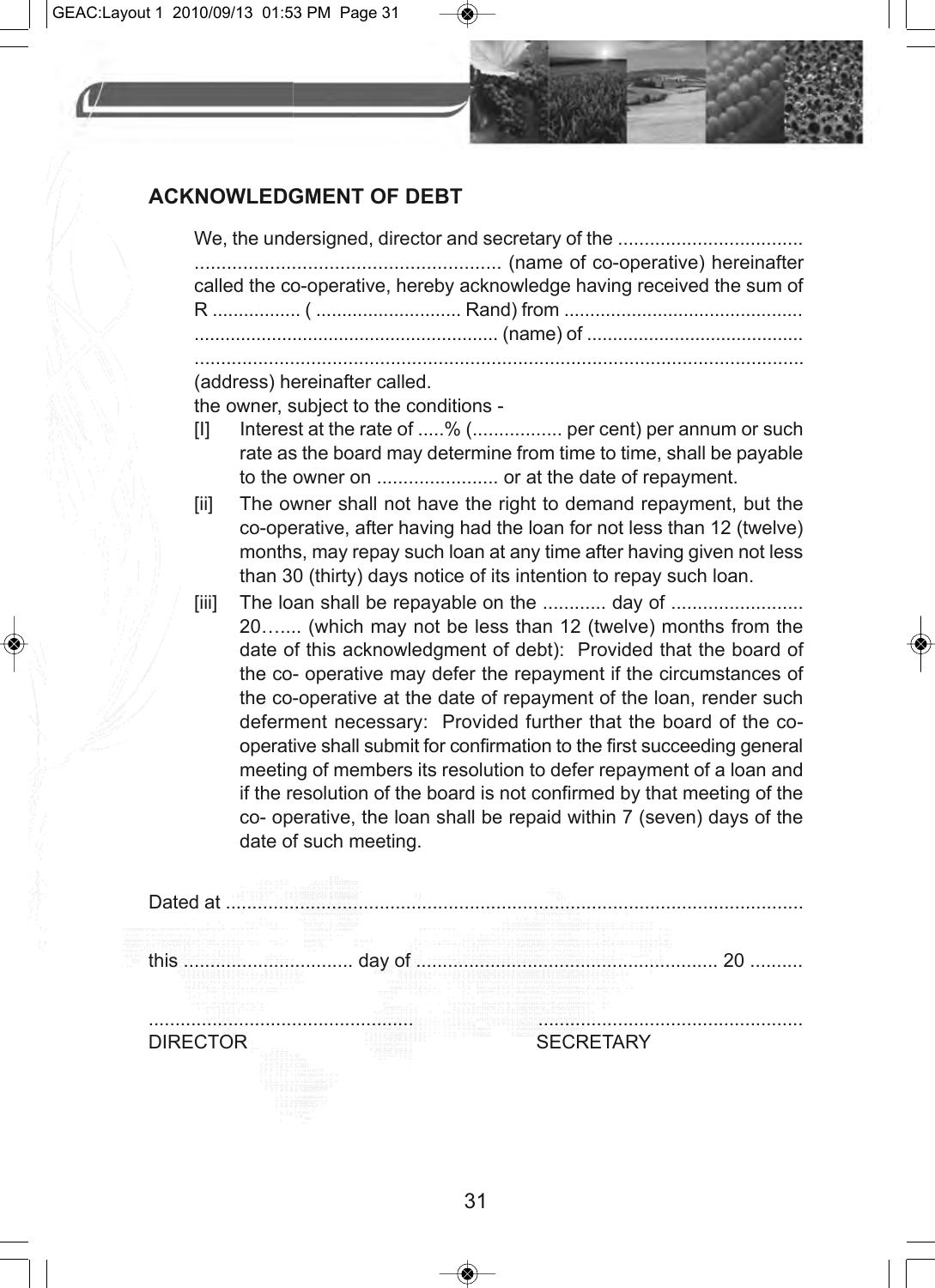## **BANKING ACCOUNT**

- 63.1 The co-operative must open a banking account in the name of the cooperative in which all moneys received shall be deposited as soon as possible after receipt thereof.
- 63.2 Cheques drawn on the banking account shall be signed by one of the directors and must be countersigned by the secretary of the board: Provided that a cheque shall not be signed and countersigned by the same person and that all officers who are authorised to sign or countersign cheques must furnish adequate security.

计单位 医精神

#### **FINANCIAL YEAR**

64. The financial year of the co-operative shall end on the last day of February of each year.

## **FINANCIAL RECORDS**

- 65.1 The co-operative must keep such accounting records as are necessary to reflect fairly the state of affairs and business of the co-operative and to explain the transactions and financial position of the business of the cooperative.
- 65.2 The accounting records shall be kept at the registered office of the cooperative and shall be available at all times for examination by the directors.

#### **Annual financial statements**

66.1 An audit of the affairs of the co-operative must be conducted annually in respect of each financial year in order to

14] ensure that financial statements are drawn up in conformity with generally accepted accounting practices; inter-

[b] verify that the co-operative has maintained adequate records in  $\mathbb{Z}$  jaccordance with the requirements of this constitution and the Act;  $\mathbb{C}$ 

[c] report generally as to whether the assets and facilities of the cooperative are being managed properly and the operations of the co-operative are being conducted in accordance with co-operative principles; and

[d] report on any other matter the auditors are required to report on in terms the constitution.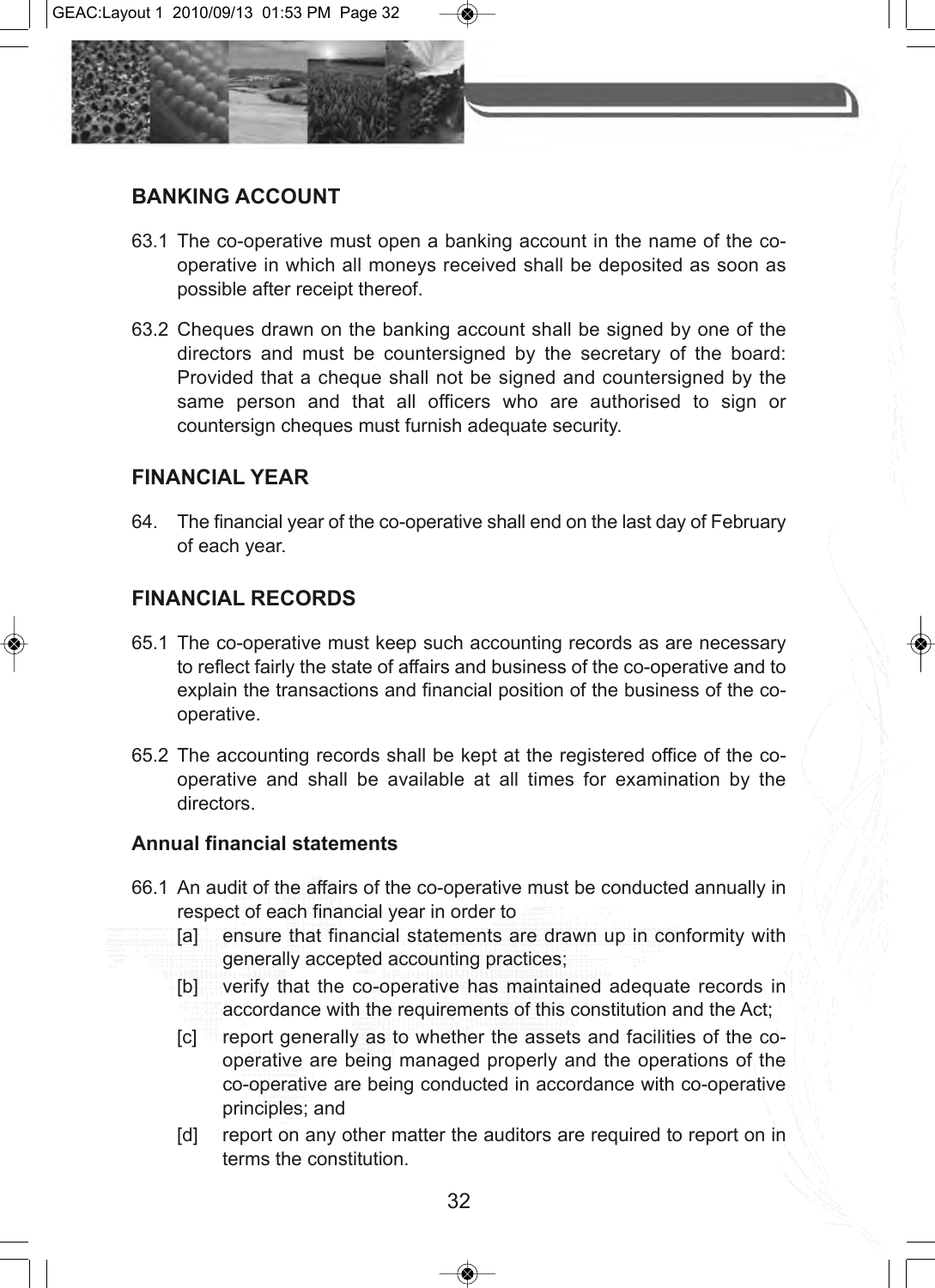66.2 The provisions of clause 65.1 are applicable to the annual financial statements of the co-operative and its company subsidiaries.

# **AUDIT**

67. The members must appoint an auditor at each annual general meeting, to hold office until the close of the next annual general meeting. The duties of the auditor are outlined in clause 66.

# **SURPLUS**

- 68. The surplus resulting from the operations of the co-operative during any financial year shall be applied by resolution of the annual general meeting for that year: Provided that -
	- [a] at least 5 % (five per cent) is set aside as a reserve in the Undivisible Reserve Fund and is not divisible among the members;
	- [b] the amount which is set aside as a General Reserve Fund shall not be less than the amount determined by the Board.
	- [c] the amount which is available out of the surplus for distribution to members shall be applied in one or more of the following ways only, viz.
		- [i] to pay interest at a rate not exceeding 15 % (fifteen per cent) to members on the amounts paid up by them on their shares as at the last day of the financial year;
		- [ii] to pay bonuses to members in accordance with the provisions of clause 66.

# **PAYMENT OF BONUS**

実際的な 体質の

69.1 The amount mentioned in clause 68[c][ii] must be allocated to members according to the patronage proportion and the amount allocated to a member must by resolution of members at the annual general meeting,

- be applied in one or more of the following ways-
- [a] by paying it out either wholly or partly in cash;
- [b] by utilising it for buying of fully paid-up members shares:
	- $[1]_{\text{refinitely}}$  provided  $\frac{1}{2}$  is a mount accruing to a member which is
		- if instruction to fully pay up a share may be applied, by resolution
			- the board, in accordance with the provisions of paragraphs [a] of this clause;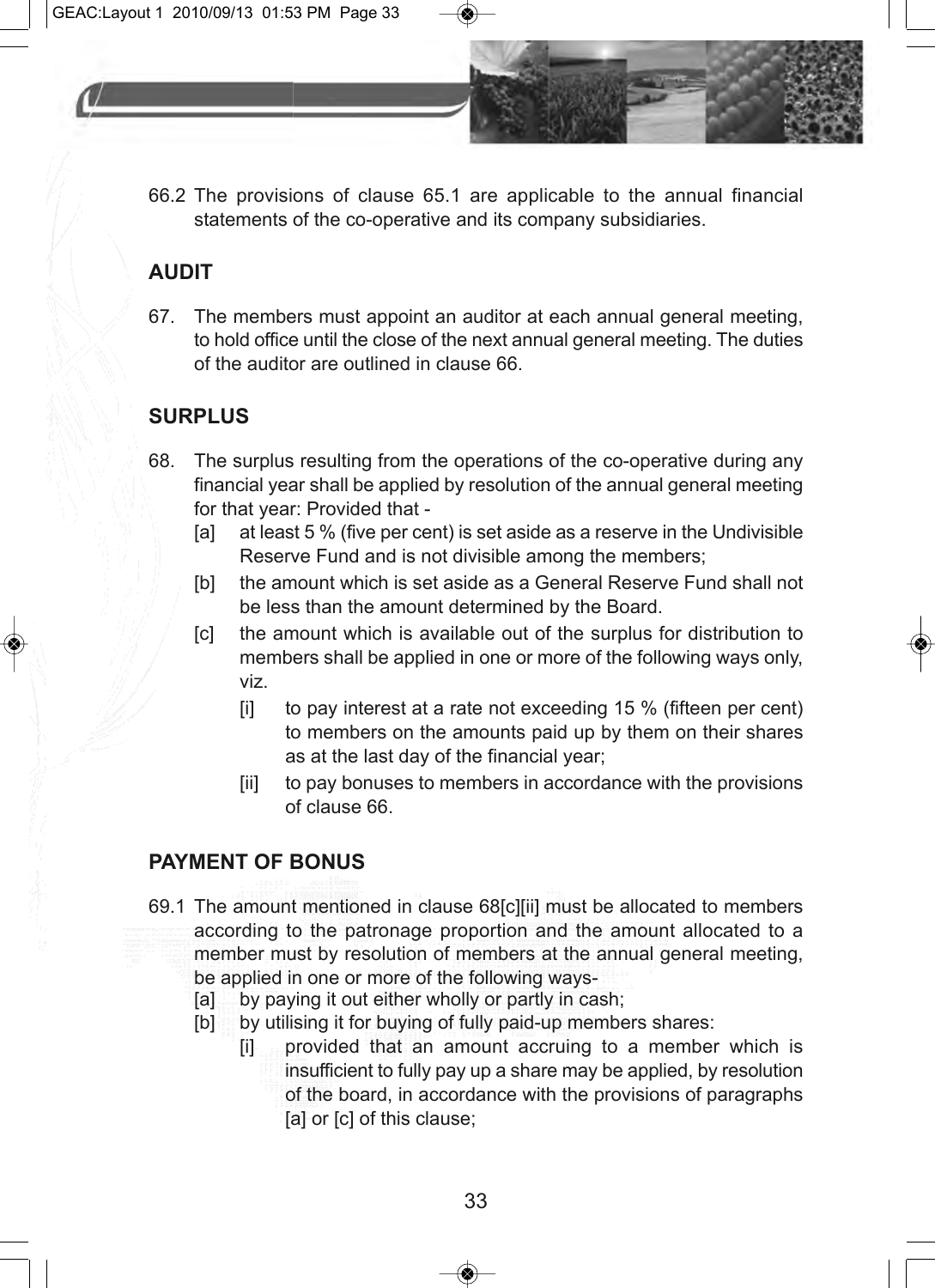- [ii] provided that notice will be given to each member of the number of shares purchased for the member;
- [iii] provided that such shares will be either issued or transferred in terms of clauses 12 and 22, by resolution of the board; and
- [iv] provided that share certificates will be issued and forwarded to members.

医自动检查法检白细胞增加

- [c] by setting it aside in the Deferred Bonus Payment Fund for future payment to members.
- 69.2 Interest on share capital or bonus declared payable to members, except amounts transferred to the Deferred Bonus Payment Fund, does not earn interest from the co-operative.
- 69.3 Any interest on share capital or any bonus remaining unclaimed for a period of 3 (three) years from the date on which such interest or bonus was declared payable may, by resolution of the Board, be declared forfeited and added to the general reserve of the co-operative.

## **DEFERRED BONUS PAYMENT FUND**

- 70.1 All amounts transferred to the Deferred Bonus Payment Fund in terms of clause 69.1[c] shall be credited in the respective names of the members in the books of the co-operative.
- 70.2 The Deferred Bonus Payment Fund may be invested in separately or may be used by the co-operative to carry out any of its objects: Provided that the fund must not be utilised to defray any loss resulting from the operations of the co-operative.
- 70.3 The interests of members and former members in the Deferred Bonus Payment Fund must be repaid to them in the following circumstances and subject to the conditions mentioned, ie. -
- [a] When the fund has been functioning for 5 (five) years, the interests **built up by members and former members during the first year of the** fund is hall be repaid to those concerned; the following year the interests built up during the second year of the fund shall be  $\mathbb{F}_2$  refunded, et se $\mathbb{F}_2$  ;  $\mathbb{F}_2$  is the  $\mathbb{F}_2$ 
	- [b] on the death of a member or former member the interest of the deceased in the fund shall be paid to his estate;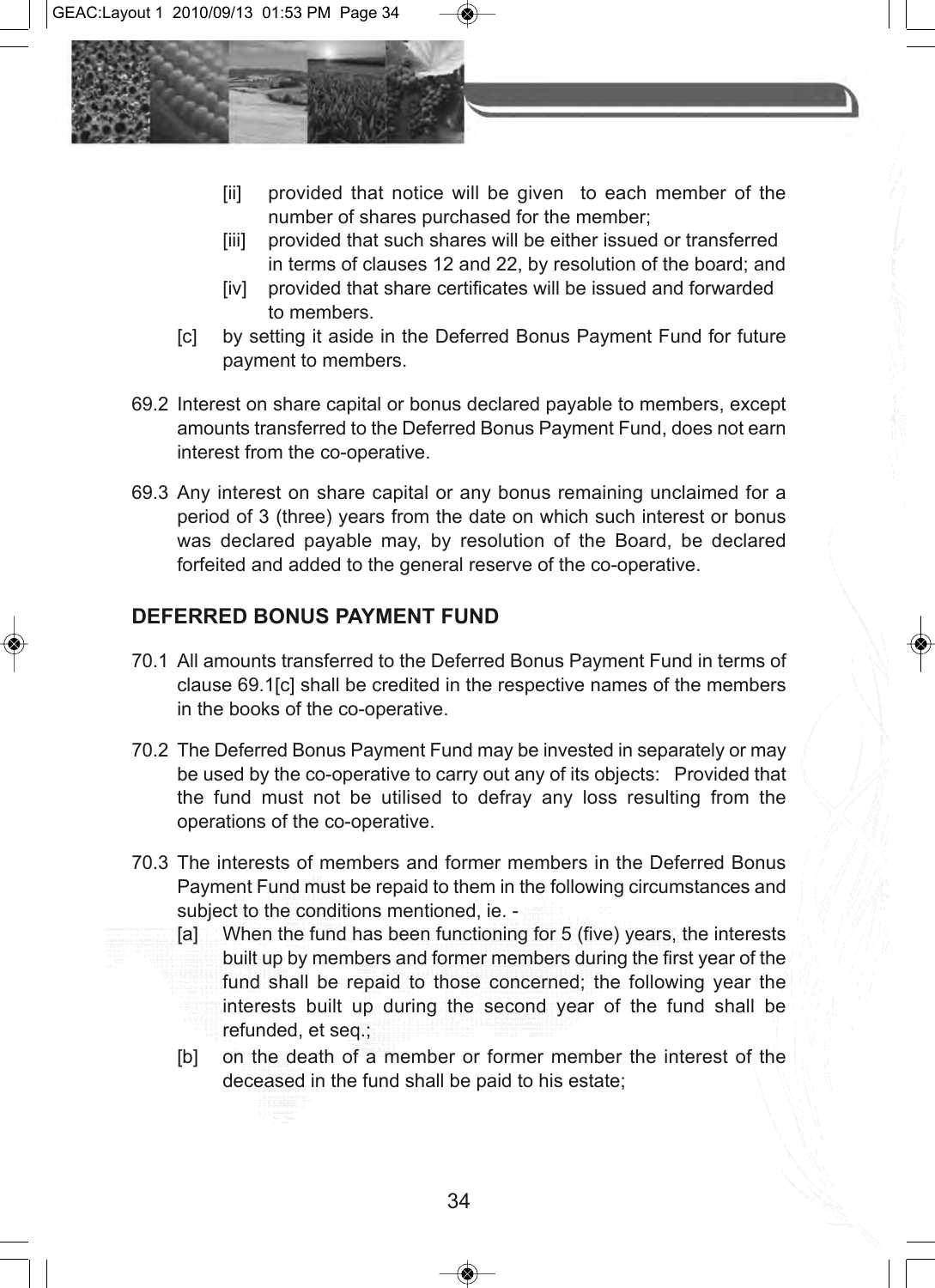- [c] when membership in the co-operative is terminated in any other way, the interest of the member concerned in the fund shall be repaid to him as it becomes repayable in terms of paragraphs [a] or [b] of this subclause: Provided that the board may authorise payment at an earlier date if the co-operative is in a position financially to do so: Provided further that the interest of a former member in this fund shall not be retained in the fund for more than 3 (three) years after termination of membership of the former member.
- 70.4 The amounts payable to a member or former member in terms of this clause shall be applied in payment or part payment of any amount due to the co-operative by such member or former member.
- 70.5 A member's or former member's credit in the fund may be transferred to someone else only with the approval of the Board: Provided that no such transfer shall be approved unless the transferee is a member of the cooperative.
	- 0.6 Any amount to the credit of a member or former member in the Deferred Bonus Payment Fund remaining unclaimed for a period of 3 (three) years from the date it becomes payable to him may by resolution of the board be declared forfeited and transferred to the general reserve of the cooperative: Provided that such a transfer shall not be made unless the member or former member concerned has first been warned of the proposed transfer by means of a notice sent to his last address, as entered in the register of members and he has been given an opportunity of at least 6 (six) months to claim the amount.

#### **AMENDMENT OF CONSTITUTION**

実際には 体質し

71. The constitution of the co-operative may be amended by special resolution  $\frac{1}{2}$ only.

| -----<br>.                                                                                                                                                                                                                               | hone revolta                  |                             | nt deucaug∿egeadadendicioni                                                 |
|------------------------------------------------------------------------------------------------------------------------------------------------------------------------------------------------------------------------------------------|-------------------------------|-----------------------------|-----------------------------------------------------------------------------|
| connecerporates person against                                                                                                                                                                                                           | teen of the product           |                             | 3165280888836988883333333333355686368                                       |
| the main construction of the construction of the construction of the construction of the con-                                                                                                                                            | the Monterstone and           |                             | the material communication of the communication of the con-                 |
| and the contract of the contract of the contract of the contract of the contract of the contract of the contract of the contract of the contract of the contract of the contract of the contract of the contract of the contra<br>-- ' - | <b>ISSUED TO AN</b><br>الشمرة |                             | the Canadist Contaminant managassa (2012) compose called                    |
| --<br>רי והנכביל:ונכרותיהמכססיפתם                                                                                                                                                                                                        | taeth Bac                     |                             | interacted process pronunction companies in the forest perfo                |
|                                                                                                                                                                                                                                          | $1.11 - 1.1$                  |                             | to a considerative consideration of the financial consideration of the<br>. |
| темплеката с Плате<br><b>ALLIE INTERN</b>                                                                                                                                                                                                |                               |                             | одовно по село на населението на неговите положително село се село на       |
| œ                                                                                                                                                                                                                                        |                               | 272.                        | ::::secteddctecccanaphy\canapessitist;<br>505                               |
| <b>Allen</b>                                                                                                                                                                                                                             | <b>ALC 8 DO 8 13</b>          |                             | ा न की जाएगी को साथ का साथ किया था। साथ साथ का साथ को जान करने के साथ प     |
|                                                                                                                                                                                                                                          |                               |                             | SEDS 9,3111::::CLESE@2G3SEEBHOOGBOOGBOOGBOO15225.t.                         |
|                                                                                                                                                                                                                                          |                               | ,,,,,,,,                    | יבנר כר כדם מהעשט פר מסטמטת פרופר פתוח סרבר                                 |
| at 1 Bat to 1 bactery of the community that                                                                                                                                                                                              |                               | <b><i>BUBLER LEED </i></b>  |                                                                             |
| 法法律法律法法律的 医大                                                                                                                                                                                                                             |                               | المتاريخ والمالية والمعاونة | tt: betalliteraugustannen stuttet in                                        |
| 计自动控制 医单面 化多元医多元元素                                                                                                                                                                                                                       | सहस्रक                        | 1,27,270,71                 | 了,一口吃吃饭,好吃,就吃的肉肉就是要吃的肉肉肉肉,这么不一个小。                                           |
|                                                                                                                                                                                                                                          |                               |                             | process the proposed committees that is a                                   |

72. In case of liquidation the patronage proportion must be determined for either 5 years, which preced the commencement of the winding-up of the co-operative, or the period for which the co-operative has existed, whichever period is the shorter.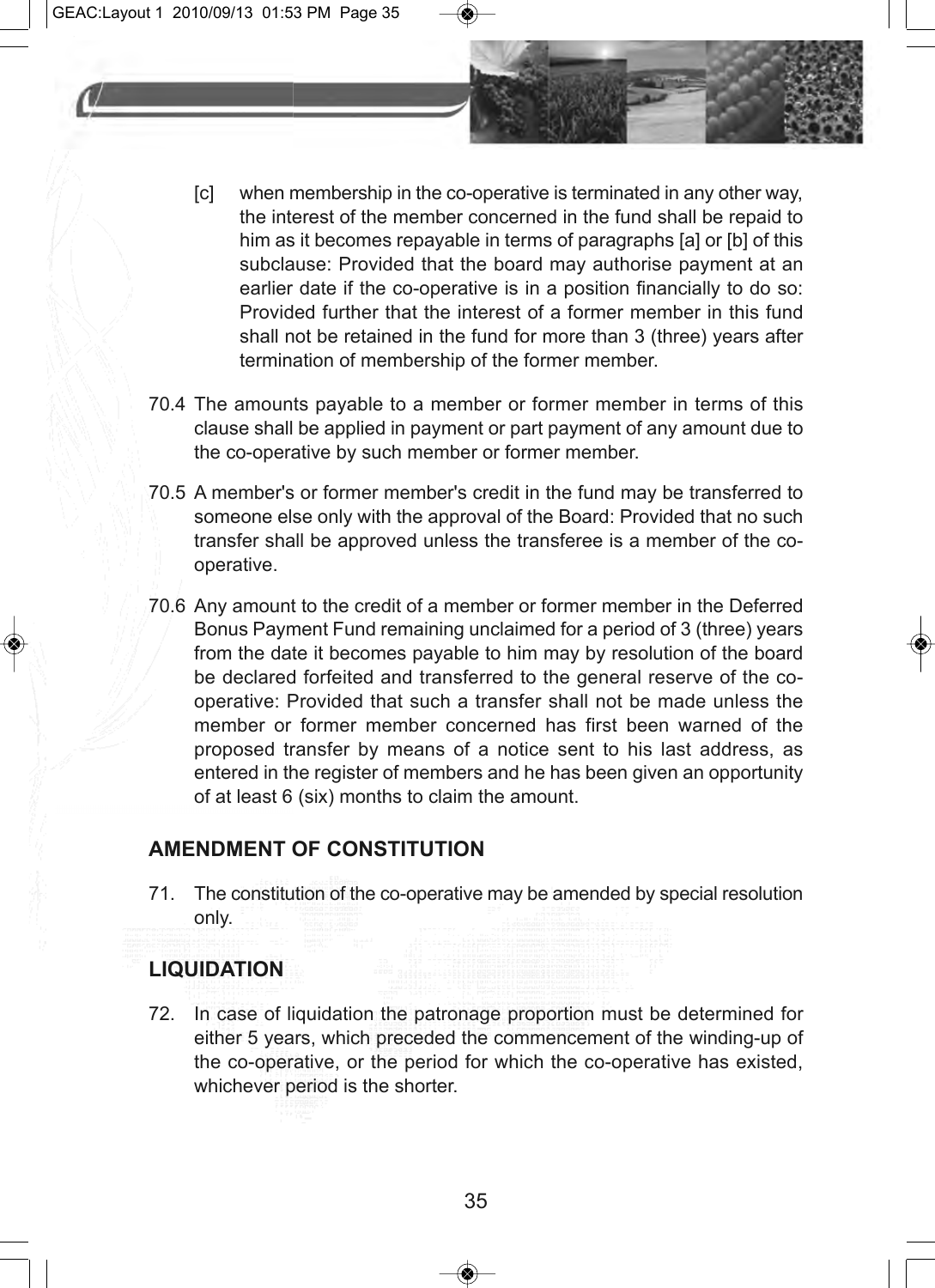

计数据 经数据

i.<br>Viited

36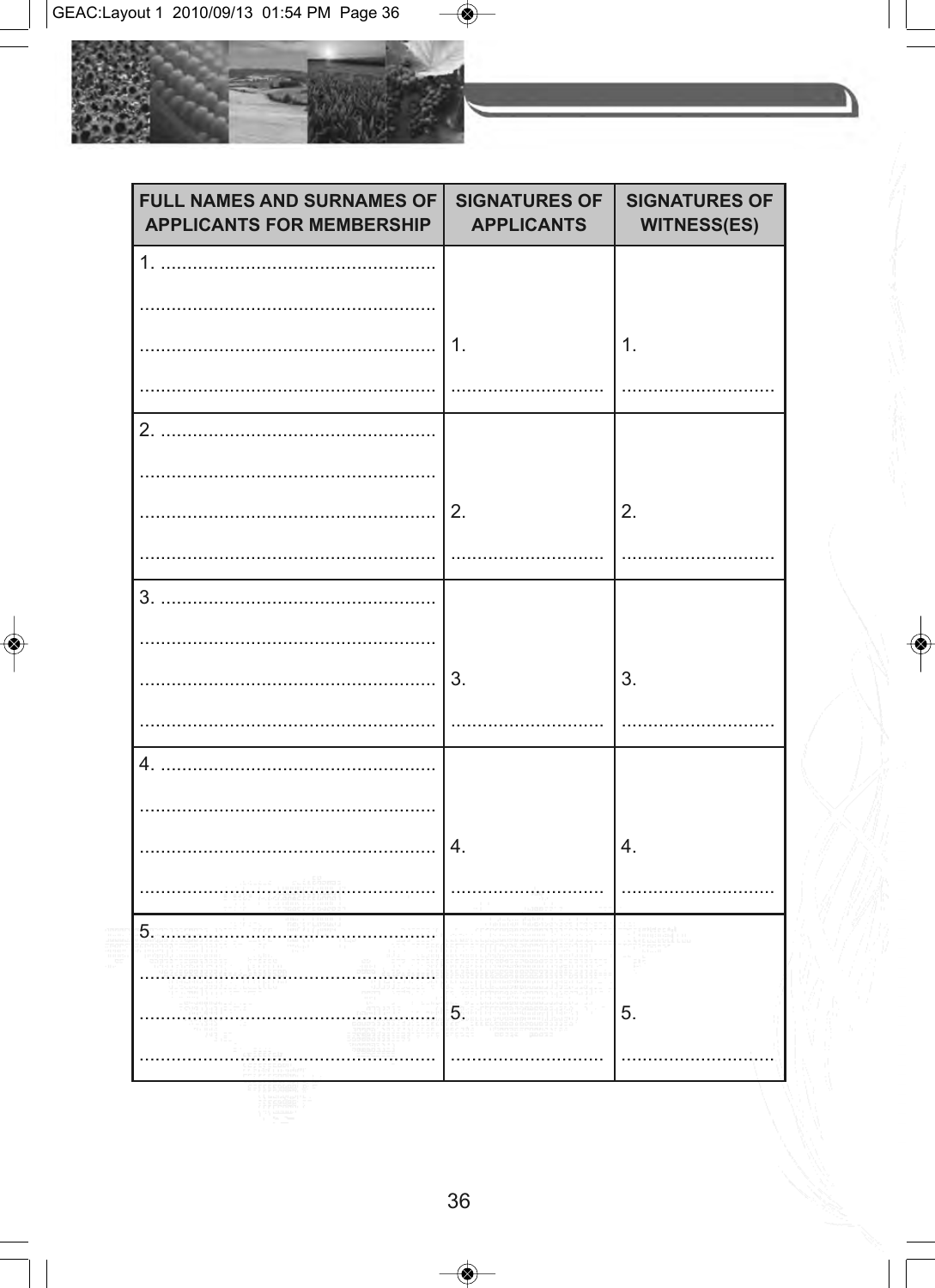# **Secondary**

## ........................................ **SECONDARY/TERTIARY CO-OPERATIVE LIMITED**

# **NAME**

- 1. [a] The name of the co-operative is ....................................................... SECONDARY / TERTIARY CO-OPERATIVE LIMITED
	- [b] The abbreviated name is .............................................................. (CO-OP.) LTD (if applicable)
	- [c] The co-operative may trade as ......................................................... (if applicable)

# **FORM OF CO-OPERATIVE**

This is the statute of an undertaking formed as a ….............................. (secondary/tertiary) co-operative with limited liability in terms of the provisions of the Co-operatives Act, 14 (Act No. 14 of 2005).

# **INTERPRETATION OF TERMS**

In this statute, unless the context indicates otherwise, a word or expression to which a meaning is attached in the Co-operatives Act, 2005 (Act 14 No. of 2005) shall have a similar meaning and -

"the Act" means the Co-operatives Act, 2005 (Act No. 14 of 2005);

"co-operative" means …........................…………………………………

"patronage

- 「「「「「「「「「「「」」「「」」「「」」「「」」「「」」「」」「」

**SECONDARY/TERTIARY CO- OPERATIVE LIMITED** which is incorporated in terms of the Act;

means the board of directors referred to in clause 22; ing is unulled<br>www.comple.com ل المستقل المستقل المستقل المستقل .<br>- http://www.adams.com/adams/2003/2003/07/2003/07/2003/2012

frender" a reference in this statute to the masculine gender shall also include the feminine gender and *vice versa:* and

 $\frac{1}{2}$  reportion" means the proportion in which the value of the  $\frac{1}{2}$ trans at the conducted by a member with a co-operative during a specified period bears to the value of the transactions conducted by all members with a cooperative during the same period.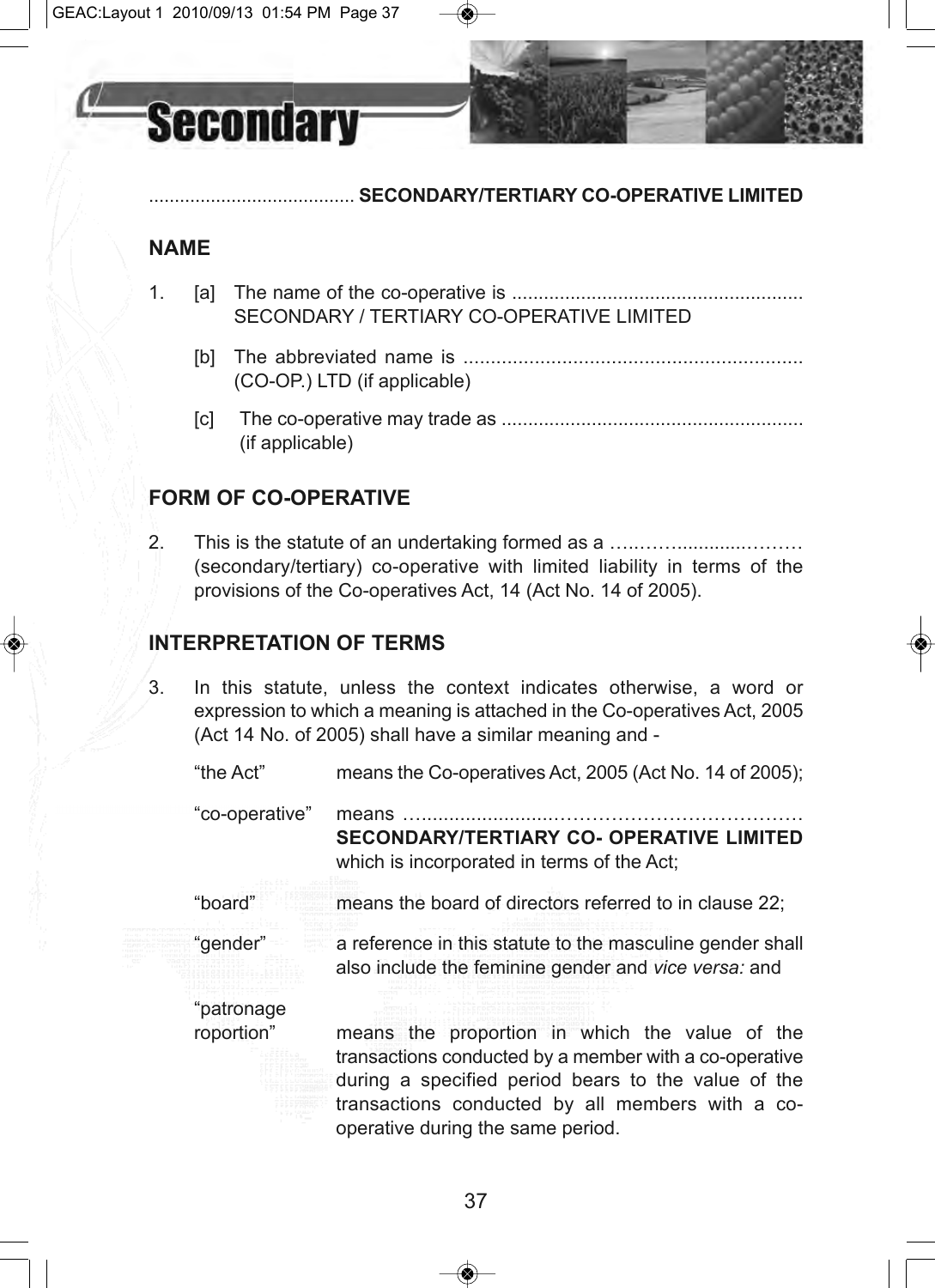# **PLACES OF BUSINESS**

4. The main place of business of the co-operative is situated at ................. ..................................................................................................... (place), ……………….....………...................................…………………. (province). **1990年6月1日 10月1日 10月1日** 

5. The co-operativemay not establish any branches.

# **OBJECTIVES**

**POWERS**

- 6. The objectives of the co-operative are to undertake the following types of business according to co-operative practice -
	- [a] ...………………………………………………………………………..;
	- [b] Do bulk buying on behalf of its members;
	- [c] Actively work towards improving the quality of co-operative patronage in member co-operatives;
	- [d] Liaise other structures in pursuing the interest of members of the cooperative;
	- [e] Strive towards establishing an unitary nondiscriminating democratic training system;
	- [f] Assist members of the co-operative to interact with each other in problem solving and resource redistribution and utilisation;
	- [g] Assist in the establishment of new co-operatives and provide sound support service to its members;
	- [h] Enhance management and organisational capacities of its members;
	- [i] Provide marketing for its members' products and to handle such products; and
	- [j] Provide any other services to its members, which are not repugnant to the **Act and this constitution.**

7. The board of directors has the powers to perform the duties necessary to achieve the objectives of the co- operative subject to the Act and the constitution of the commerciative.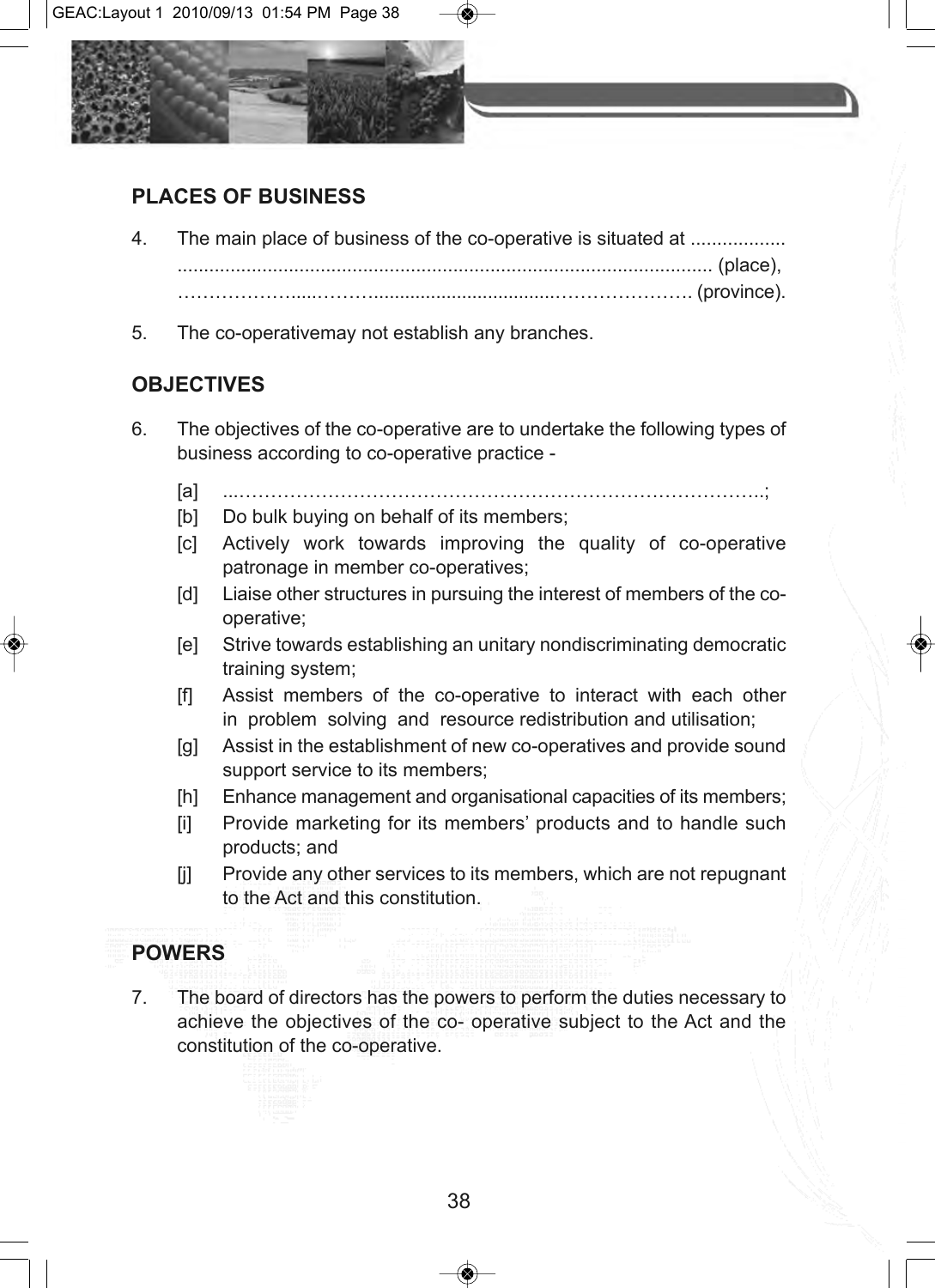# **MEMBERSHIP**

8. Any registered primary co-operative or other juristic person may, on application to the board, become a member of the co-operative.

# **APPLICATION FOR MEMBERSHIP**

- 9. [1] Every application for membership and has the right to accept or reject an application without assigning any reason for doing so.
	- [2] The board shall, within 3 (three) months after receipt of an application for membership, cause the applicant to be notified of its decision and, in the event of an application for membership being rejected, any amount paid by the applicant to the co-operative shall be refunded to him.

# **COMMENCEMENT OF MEMBERSHIP**

A person becomes a member of the co-operative when the board has accepted his application for membership, and a share is issued or transferred to him.

# **MEMBERSHIP AND SUBSCRIPTION FEE**

- 11. [1] An entrance fee of R………… must be paid on application for membership. Such fee shall not be refunded on termination of membership.
	- [2] A membership/subscription fee of R………….. must be paid yearly: Provided that a member may pay off the subscription fee in equal monthly instalments. Such fee shall not be refunded on termination of membership.

#### and completed to the complete <u>ige</u>da<u>an</u> **MEMBERSHIP CARDS**

ANG BILITI AT ALITERAL

「「「「「「「「「「「「」」

12. Membership cards may be issued on request of the member and under authority of the board and shall be in such form as the board shall determine. Every card shall bear the signature of a director and of an officer empowered thereto by the board as well as the signature of the member concerned.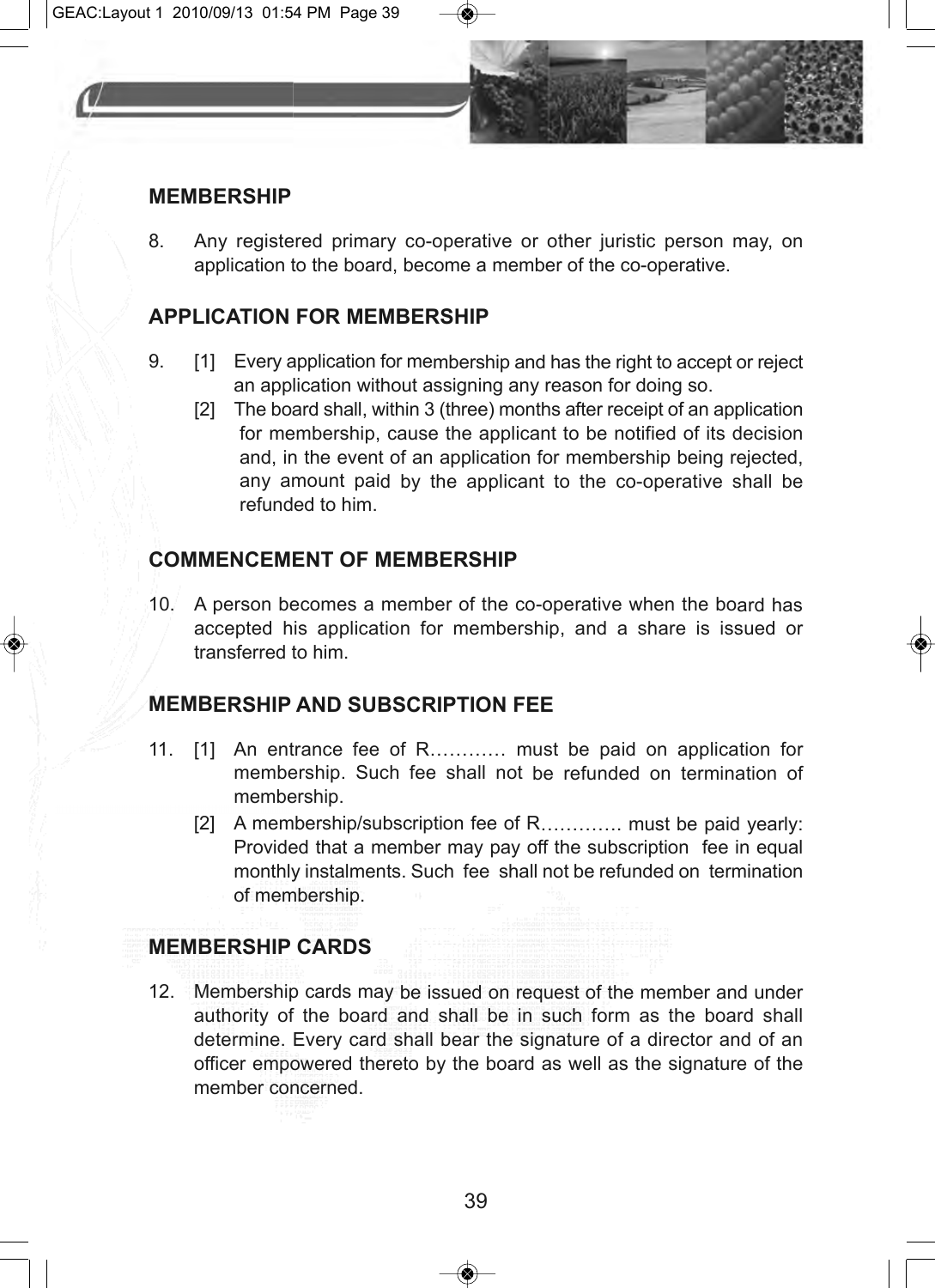## **ISSUE OF SHARES AND MINIMUM SHAREHOLDING**

- 13. [1] The shares issued by the co-operative must all be of the same class, ranking and nominal value.
	- [2] When the co-operative is founded each member must have a minimum of ........... (number of) shares.
	- [3] Shares will be fully paid-up, and will have a nominal value of R……

计数据 化硫酸盐

[4] From the time that the co-operative is 3 (three) years in operation, every member shall be bound to hold a minimum number of shares in the co-operative prescribed by a scale which shall be approved by members in a general meeting on the recommendation of the board: Provided that the scale must relate to business done by members with the co-operative. Whenever it appears that a member does not hold the number of shares prescribed by the applicable scale, the board may issue to him without application therefore such number of shares as will make up the insufficiency and the full nominal value of such shares shall immediately become payable upon such issue: Provided that before such issue of shares is made to any member, he shall be afforded an opportunity, of at least 30 (thirty) days, to acquire the requisite number of additional shares from any other member holding shares in excess of the above scale.

#### **CERTIFICATES OF SHARES AND LOANS**

14. Share certificates shall be issued in such form, as the board shall determine. These certificates shall state the name of the co-operative, that the co-operative is subject to the Act, the name of the member to whom it is issued and that the certificate represents shares in the cooperative and the number of the shares.

ETERRET. REGONALDER **LIABILITY OF MEMBERS** 15. The liability of a member is limited to an amount equal to the nominal value of the shares in the co-operative held by him in so far as that amount has hot been paid up. That Wije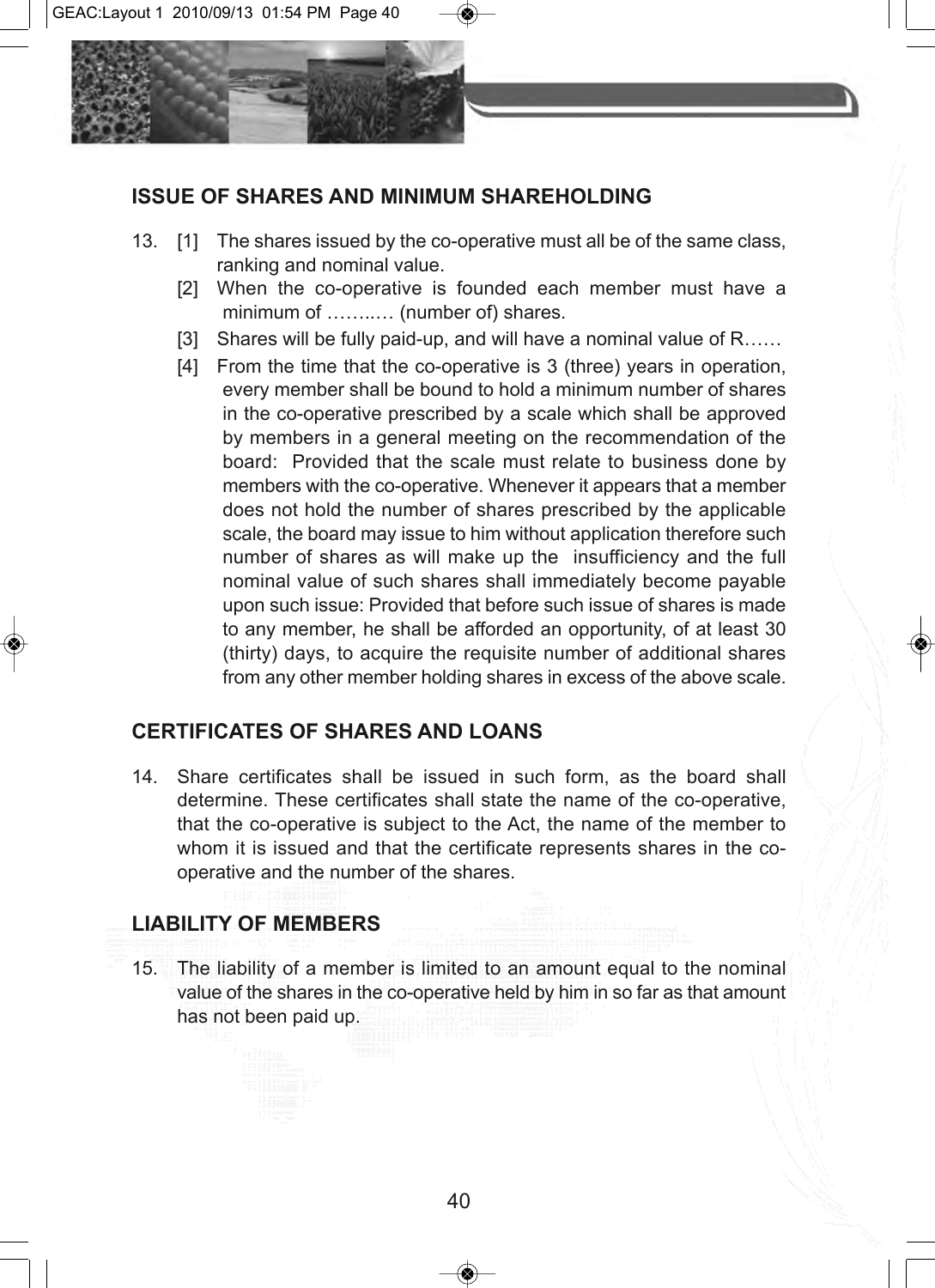実際に 体に

# **TRANSFER OF MEMBERSHIP, MEMBERS LOANS AND SHARES**

- 16. [1] Membership and shares may be transferred only with the approval and on the authority of the board which shall satisfy itself that the proposed transferee is qualified to be a member of the co-operative.
	- [2] The board may at any time refuse to approve and register a proposed transfer.
	- [3] The transfer of any membership shall be in writing in such form and signed in such manner as the board from time to time may stipulate.
	- [4] When such transfer has taken place the Board shall issue to the transferee a membership card, and a share certificate.

# **CONDITIONS AND PROCESSES FOR TERMINATION OF MEMBERSHIP**

## **Termination of membership on liquidation**

- [1] The membership of a member who has been placed in liquidation, must be terminated by resolution of the board. Upon such termination, the membership fees are forfeited and the amount paid in respect thereof is credited to the General Reserve Fund.
- [2] The shares registered in the name of the member must be cancelled by resolution of the board, at the request of the liquidator of the estate.
- [3] Upon such cancellation the co-operative must, pay to the liquidator the amount paid up on the shares for payment to the estate of the member: Provided that if the value of such shares, according to the latest completed balance sheet of the co-operative, is less than their nominal value, the co-operative shall pay -

[a] If the shares are fully paid up, an amount equal to the value so determined; or

 $\lim_{\epsilon\to 0}$  is if the shares are not fully paid up, an amount that stands in the same proportion to the amount paid up on the shares as that which the value so determined of the shares' stands to their nominal value.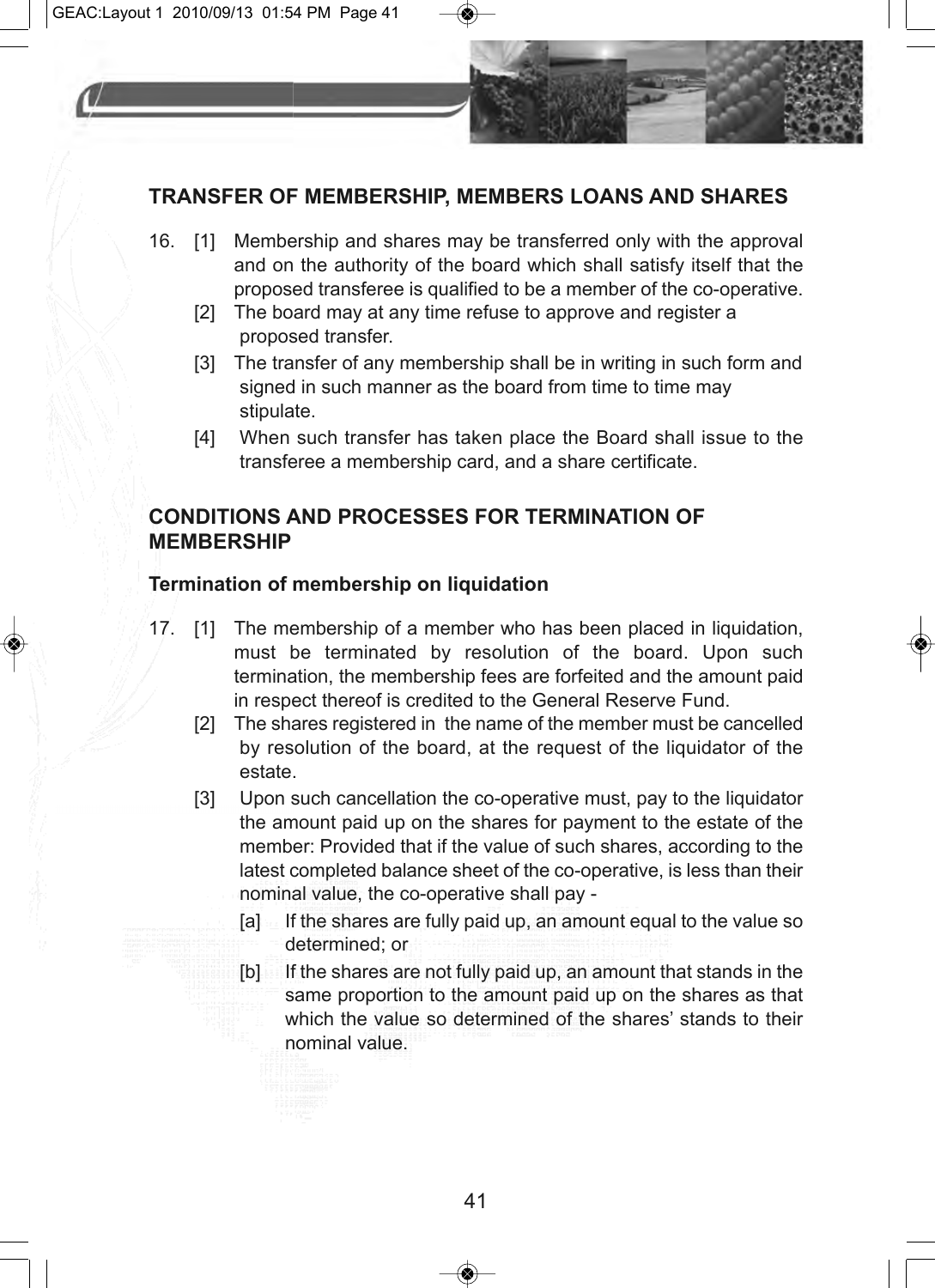### **Withdrawal of membership on resignation**

- 18. [1] The resignation of a member comes into operation at the first annual general meeting of the co-operative held after it has received the written resignation of the member: Provided that the member gave the co- operative a minimum of 6 months notice before this annual general meeting. The membership of a member who has resigned, shall be terminated by resolution of the board.
	- [2] The amount paid in respect of membership fees shall be forfeited to the co-operative and credited to the General Reserve Fund.

- [3] The shares of a member who has resigned, shall be cancelled by resolution of the board. The amount paid up on such cancelled shares shall, at the discretion of the board, be repaid to the member within a period of 2 (two) years from the date of cancellation: Provided that if the value of the shares, according to the latest completed balance sheet of the co-operative shall pay -
	- [a] If the shares are fully paid up, an amount equal to the value so determined; or
	- [b] If the shares are not fully paid up, an amount that stands in the same proportion to the amount paid up on the shares as that which the value so determined of the shares' stands to their nominal value.

#### **Suspension and expulsion**

19. [1] A member who repeatedly contravenes a provision of this constitution or any by-law or who refuses to comply with such provision or to meet an obligation imposed on him by the cooperative under the Act or in terms of this constitution or by-law or which he agreed to meet, may -

> [a] by resolution of the board, be suspended as a member for a period to be determined by the board but which shall not be longer than the date of the next annual general meeting;

by special resolution be suspended as a member for a period not longer than (12) twelve months from the date on which he is suspended; and

[c]  $c$ ] special resolution be expelled from the co-operative.

[2] The suspension of a member may be revoked by resolution of the board at any time.

42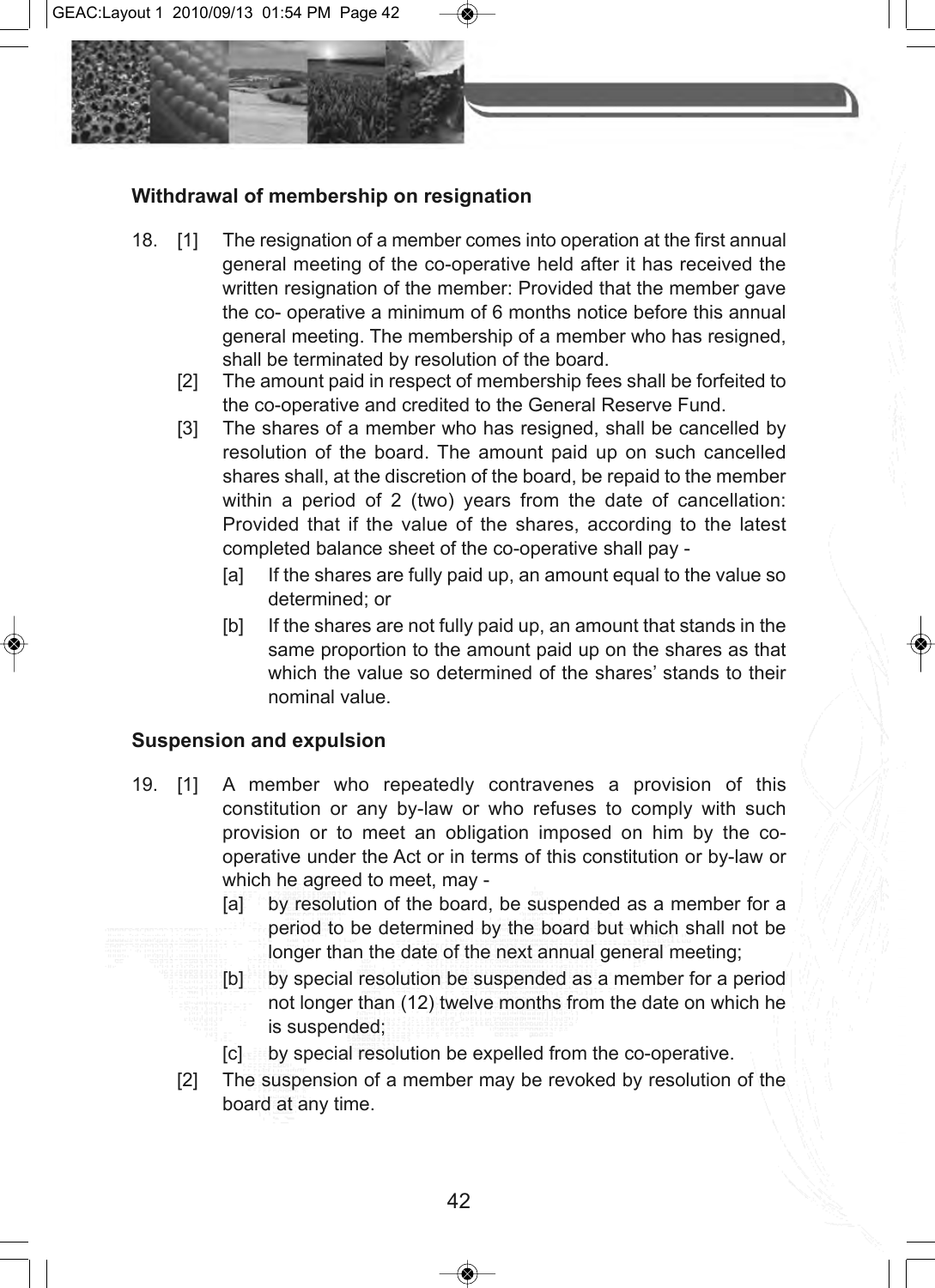

- [2] The notice to such member shall contain the following particulars -
	- [a] the reasons for the proposed suspension or expulsion; and
	- [b] a time when, and place where the member may appear in person, with or without witnesses, before the board or to which he may send a written statement signed by himself setting out his objections to the proposed suspension or expulsion.
- [3] The board shall, if it is decided to suspend or expel a member, notify him in writing of -
	- [a] the date on which his suspension or expulsion comes into effect;
	- [b] the period of time during which the suspension will apply; and
	- [c] the disciplinary measures which will be taken.

## **Disciplinary measures**

「「「「「「「「「「「「」」」

- [1] While under suspension a member forfeits his/her right to attend general meetings.
	- [2] The members by special resolution or the board may furthermore stipulate that certain or all transactions with a member shall be suspended for the period of his/her suspension.
	- [3] The membership of an expelled member shall be cancelled by resolution of the board and upon such cancellation the member shall forfeit his/her membership fees and the amount paid in respect thereof shall be credited to the general reserve of the co-operative.
	- [4] The shares of an expelled member must be cancelled, subject to the provisions of clause 22(1) by resolution of the board and upon

such cancellation the member shall forfeit his/her shares.

4396833333333.LEXXIII.

**LIABILITY IN RESPECT OF FORFEITED SHARES**

- 
- 22. [1]<sup>[11]</sup> A person whose shave been forfeited, is responsible for immediate payment to the co-operative of the entire amount unpaid on such shares.
	- [2] All moneys paid to the co-operative in respect of forfeited shares must be added to the General Reserve Fund.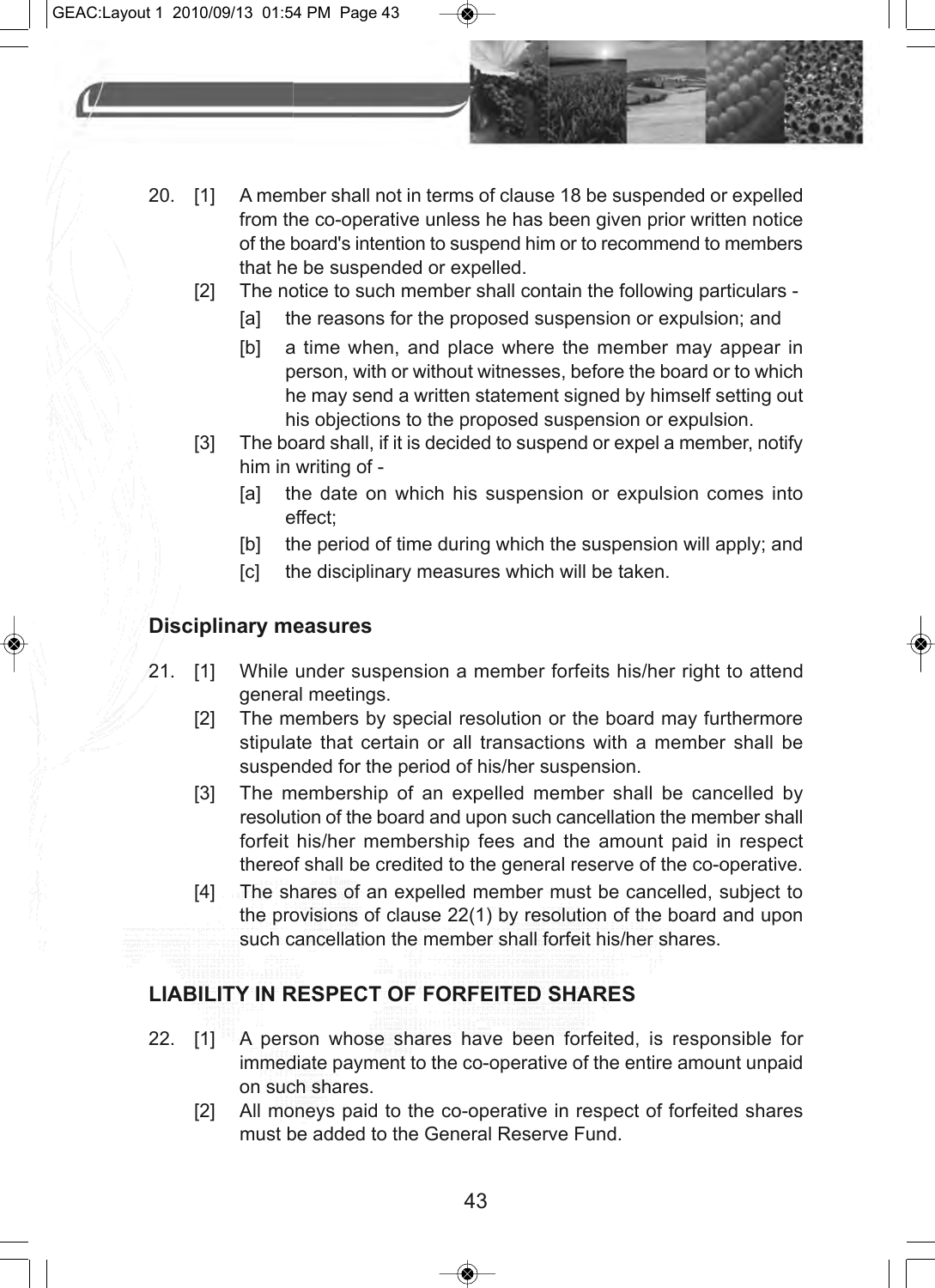- [3] Notice must be given to the member in whose name the shares were registered prior to the forfeiture, and an entry of the forfeiture, with the date thereof, shall forthwith be made in the register of members.
- [4] Interest on share capital or any other amount accruing to a member and which is payable by the co-operative to the member, must be applied to pay calls on shares and/or amounts unpaid on forfeited shares, due but unpaid at the time such interest, bonus or other amount becomes payable to the member concerned.

医单子宫 医静脉 医静脉

## **MANAGEMENT OF CO-OPERATIVE**

#### **Board Of Directors**

- 23. [1] The affairs of the co-operative shall be managed by a board consisting of a minimum of ………… and a maximum of ……….. The directors shall, subject to the provisions of the Act and this constitution, exercise the powers and duties of the co-operative.
	- [2] The number of directors shall subject to the approval of members at the next general meeting, be determined by the board from time to time. If, however, the members do not approve the decision of the board and a vacancy arises as a result thereof, such vacancy shall be regarded as a casual vacancy to be filled in terms of clause 29.
	- [3] Directors shall be elected at the annual general meeting.

#### **Persons not competent to be director**

- 24. No person shall hold the office of director if
	- [a] A person is of unsound mind;
	- [b] A person is an unrehabilitated insolvent; or
	- $\lceil c \rceil$  A person who has at any time been convicted (whether in the Republic of stewhere) of theft, fraud, forgery, purgery, or any

offence involving dishonesty in connection with the formation of management of a co-operative or other corporate entity.

| attes<br>273-32-1-122562500256E620098050503                                                                                                                             |
|-------------------------------------------------------------------------------------------------------------------------------------------------------------------------|
| the bank of the first and the concentration of the property of the concentration                                                                                        |
| է», այցենվելաց»ընտացա<br>スプラブ・シー<br>rs isto rrhnogenemme<br><b>DR7D</b>                                                                                                 |
| the contract of the company of the company's<br>                                                                                                                        |
| Share with the Charles and the best and the control of the control of the control of the control of the control of<br>Lt.<br><u>i.i.rh.:.rhrnunaanapos</u><br>ana sa sa |
| the coupling properties to the matched Wardings<br><b>Barbel Line Co.</b>                                                                                               |
| innerialia a 4 tota : Antiotizit, Saanti Loo Seusipinionnia<br><b>ILLECEUDO ADODUDI</b>                                                                                 |
| anning inaccession of concentration<br>1:500335500015                                                                                                                   |
|                                                                                                                                                                         |

- 25.  $\left[1\right]$  the term of office of the directors of the co-operative shall be 2 (two) years.
	- [2] Retiting the ctors are eligible for re-election.
	- [3] The directors to retire each year shall be those who have been longest in office since their last election at the annual general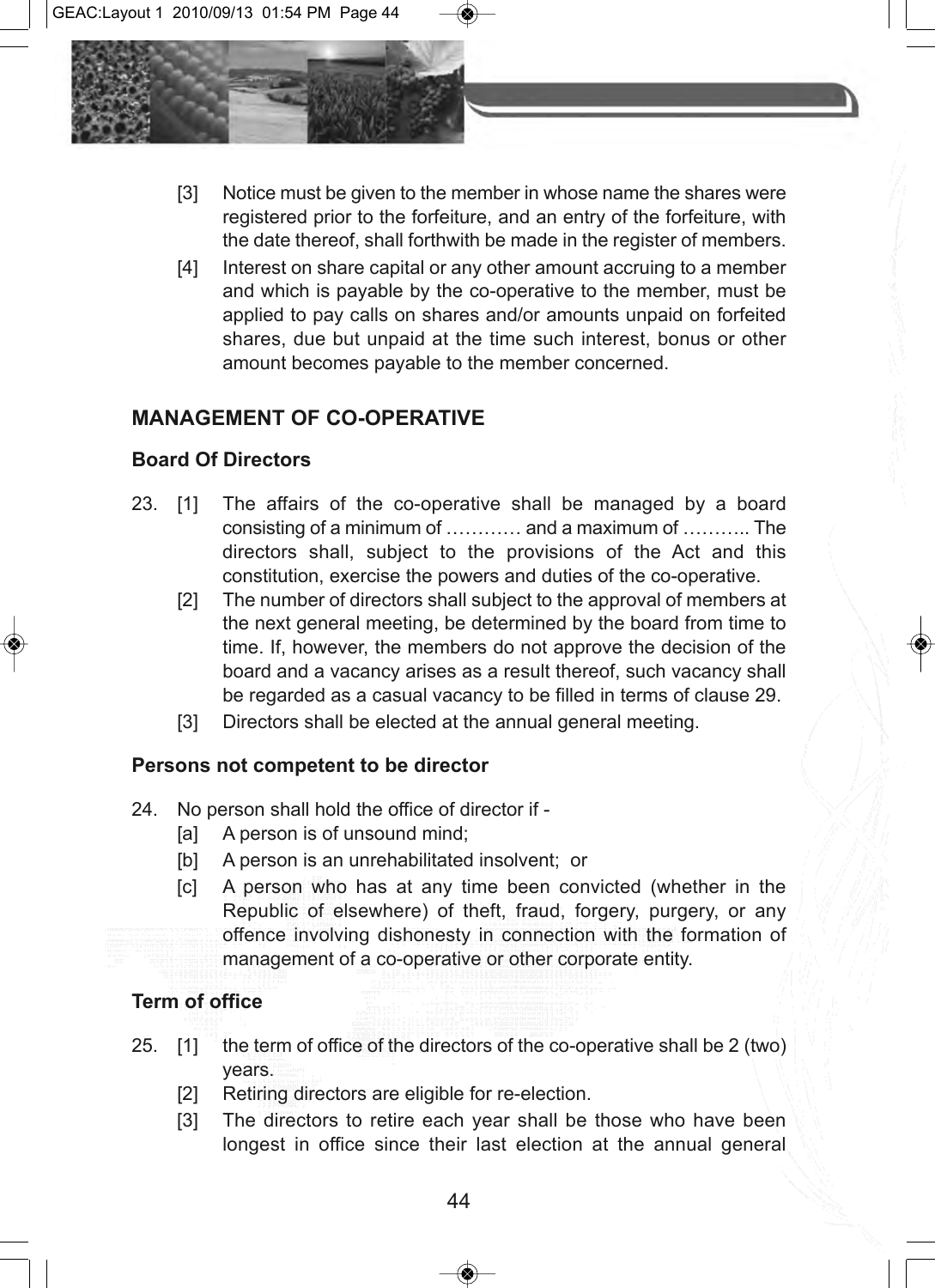meeting but between members who became directors on the same day, those to retire shall, unless they otherwise agree among themselves, be determined by ballot.

#### **Nomination of directors and voting for directors**

- 26. [1] Candidates for the position of director shall be nominated openly at the annual general meeting held for the purpose of electing one or more directors.
	- [2] Without prejudice to the provisions of clauses 29 a member, including a retiring director, qualifies for election as director only if he is nominated in terms of subclause 26(1).
	- [3] [a] If the number of candidates nominated does not exceed the number of vacancies on the board to be filled, such candidate or candidates shall be declared elected at the annual general meeting.
		- [b] If the number of candidates nominated exceeds the number of vacancies on the board, as many directors as there are vacancies shall be elected from the nominees at the annual general meeting.
		- [c] If insufficient or no candidates are nominated to fill the vacancies on the board, such vacancies shall be regarded as casual vacancies to be filled in accordance with clause 29.
- 27. The method to be followed in electing directors shall be as determined by the chairperson of the meeting.
- 28. At the election of directors a member shall vote for as many candidates as there are vacancies to be filled on the board and those candidates receiving the highest number of votes shall be declared elected.

# **Filling of a vacancy on the board**

実際に 体に

gggee er **Barnet** 

Any vacancy occurring on the board during the year shall be filled until the next annual general meeting by a member appointed, by the remaining directors, subject to the provisions of clause 25. At the said annual general meeting a member shall, subject to the provisions of this constitution. be elected to fill the vacancy. Any director elected at such general meeting shall not hold office for a period longer than the unexpired portion of the period of office of the director whose office became vacant.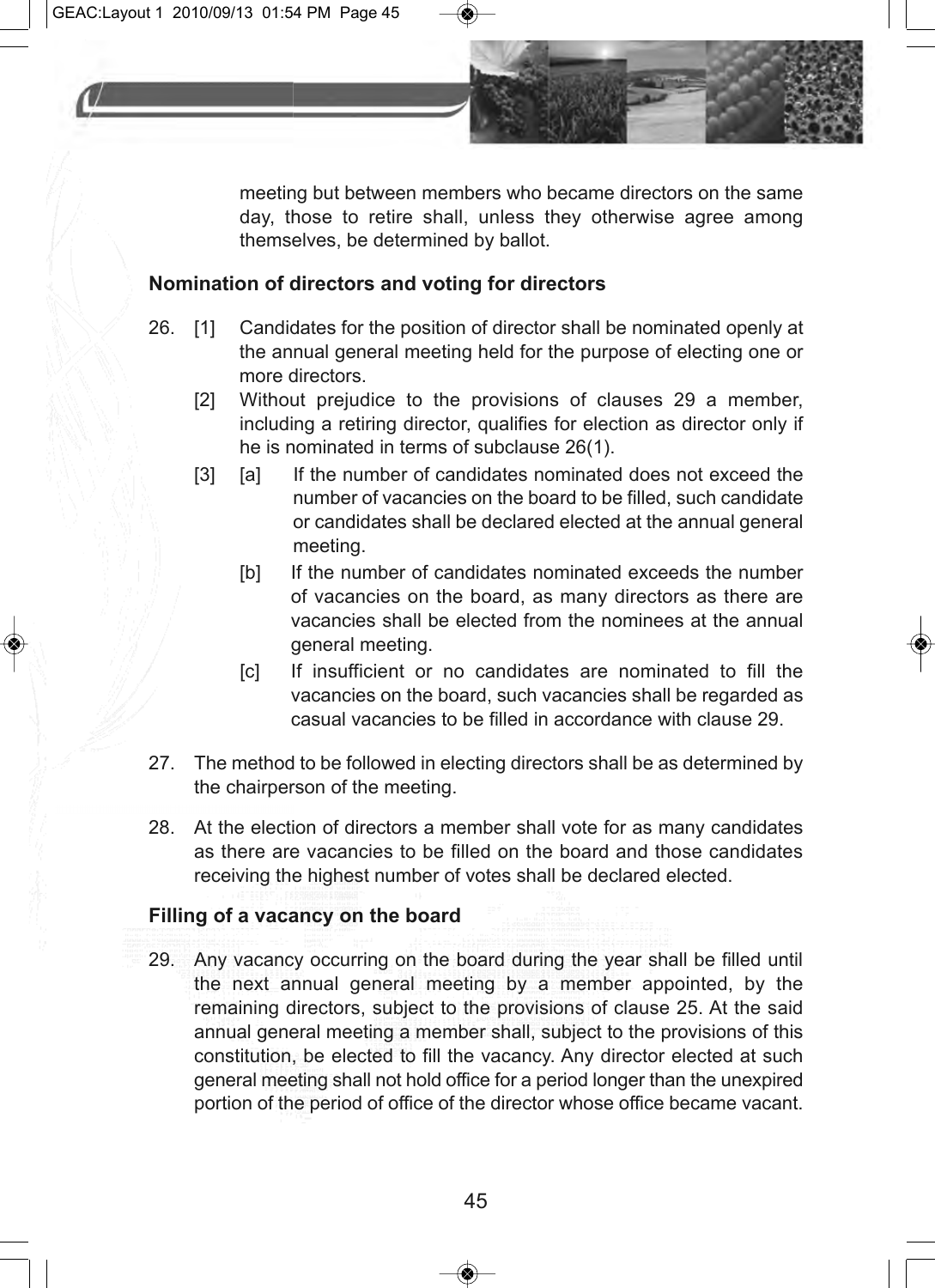### **Conditions for vacation of office**

- 30. A director shall vacate his office
	- [a] If he becomes incompetent in terms of clause 24 of this constitution to hold the office of director; or
	- [b] If he absents himself from more than three consecutive ordinary meetings of the board without its leave; or

[c] Upon the expiry of 30 (thirty) days, or such shorter period as may be approved by the board, after he has resigned as a director of the co-operative.

## **Conditions and processes for the appointment of the chairperson, vice-chairperson and acting chairperson of the board**

- 31. [1] At the first meeting of the board held after the formation meeting and thereafter at the first meeting of the board held after every annual general meeting of members or when the necessity arises, the directors shall elect from among themselves a chairperson and vicechairperson.
	- [2] The vice-chairperson shall act as chairperson whenever last-named is absent or unable to act as chairperson, and if both the chairperson and vice-chairperson are absent or unable to carry out the functions of the chairperson, the board must elect another director to be acting chairperson during such absence or in capacity.
- 32. The chairperson of the board of the co-operative shall vacate the office of the chairperson if he -
	- [a] Ceases to be a director of the co-operative; or
	- [b] Resigns as chairperson; or
	- $[c]$  Is relieved of the office of chairperson by the board.

ा The provisio阳 'bill' clause 31 shall mutatis mutandis apply to the vice-<br>क्यों को प्रदेश के प्रोफ्रेंट के साथ के साथ कार्य कार्य कार्य कार्य कार्य कार्य कार्य कार्य कार्य कार्य कार्य **chairperson of the board.** 

**BERSHELL-LEELER Board meetings and quorum** " ENG MOST LUBURGO GROUND I 1150 LUI 11 -<br>LUES, PRELECTORO GROUND I 1250 - 11 -

- 34. [1] A meeting of the board must be convened by the board or the chairperson of the board or any two directors of the co-operative.
	- [2] The majority of directors shall constitute a quorum of a meeting of the board.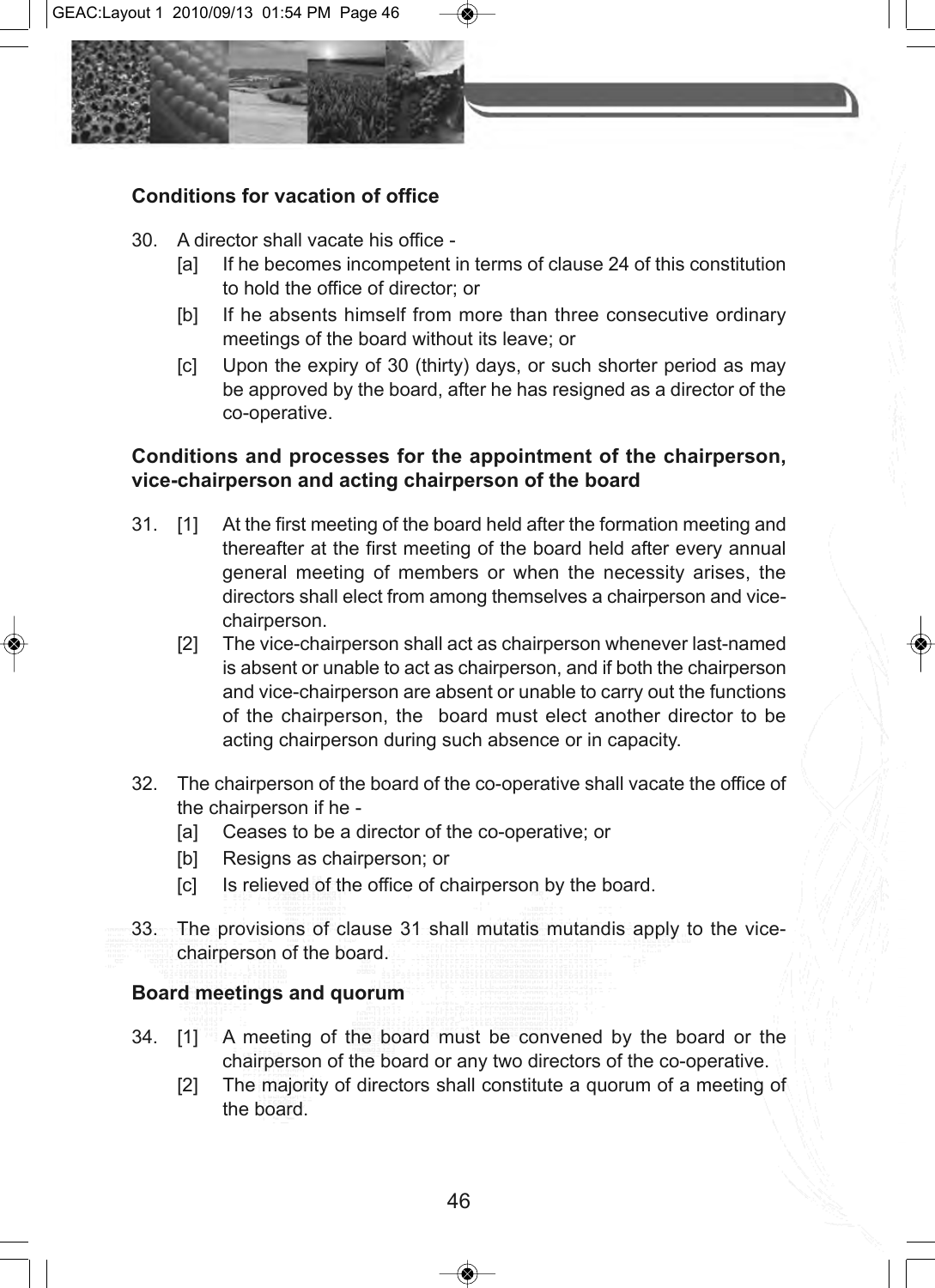[3] Questions arising at a meeting of the board shall be determined by a majority of the directors present at the meeting and in the case of an equality of votes, the chairperson of the board or the person acting as Chairperson shall have a casting vote in addition to his deliberative vote.

### **By-laws**

中央教育 法律的

35. The board has power to make by-laws provided these are not repugnant to this constitution.

## **Delegation of powers to a committee**

- 36. [1] The board may delegate one or more of its powers to a director or to a committee appointed by the board or manager of the cooperative.
	- [2] Any director or committee or manager so appointed must in the exercise of the powers so delegated, abide by such rules as may be made and follow such instructions as may be issued, in regard thereto, by the board.

# **GENERAL MEETINGS**

- 37. [1] A co-operative must hold
	- [a] Its first annual general meeting within 18 (eighteen) months of registration of the co-operative;
	- [b] Subsequently annual general meetings within 6 (six) months after the end of the preceding financial year.
	- [2] The annual general meeting must
		- [a] Appoint an auditor;
		- Approve a report of the board on the affairs of the co-operative for the previous financial year;
	- [c] .... Approve the financial statements and auditor's report where applicable for the previous financial year;
		- Elect directors; and interesting the
		-
		- Decide on the future business of the co-operative.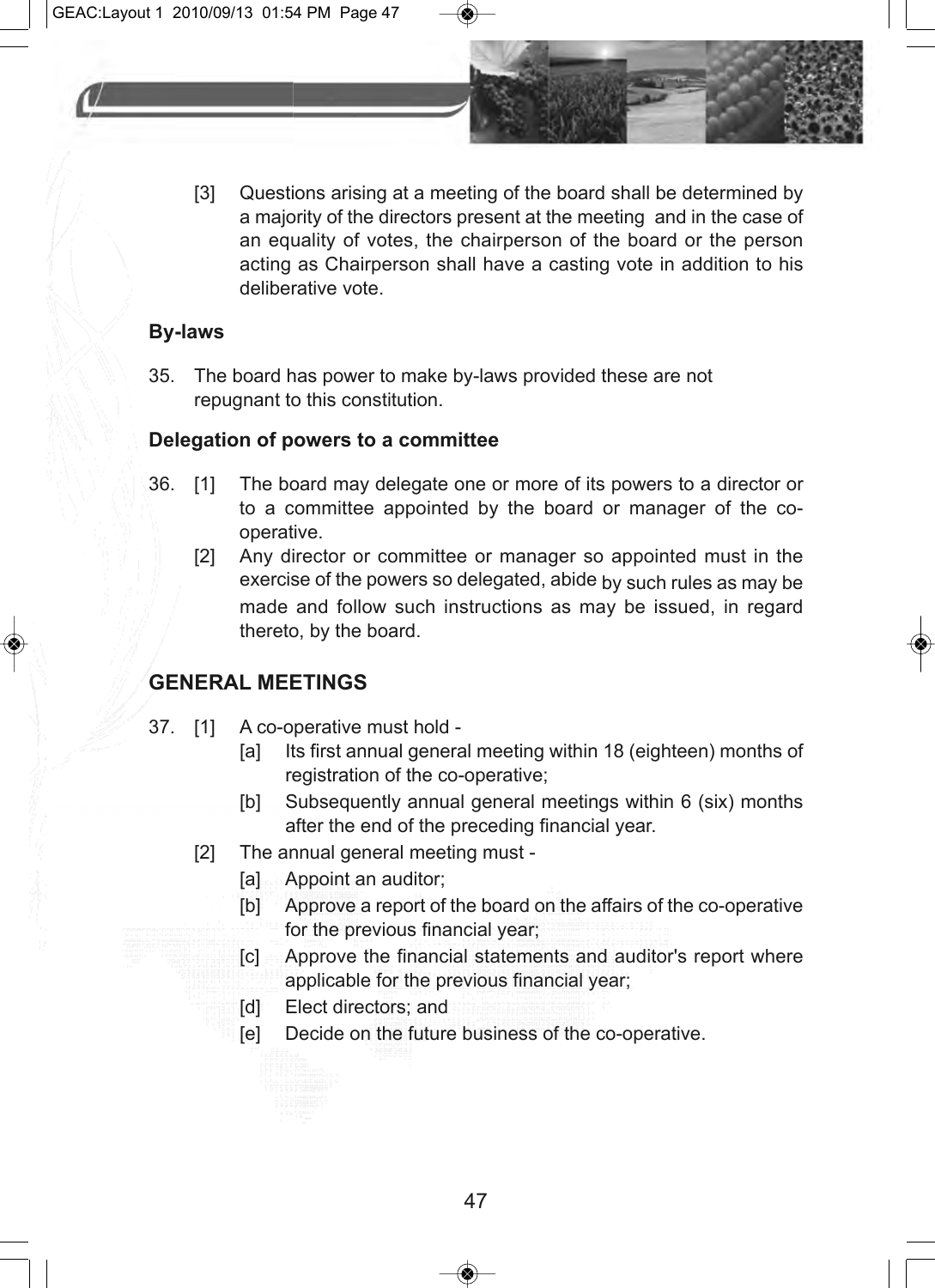#### **Special general meetings**

38. The co-operative may from time to time in addition to its annual general meeting hold special general meetings of its members to dispose of any matter relating to its affairs specifically set out in the notice convening the meeting.

#### **Convention of meetings**

- 39. [1] An annual general meeting shall be convened on authority of the board.
	- [2] A special general meeting shall be convened
		- [a] by at least two directors of the co-operative; or
		- [b] by two or more members of the co-operative constituting in number at least ten (10 %) per cent of all the members of the co-operative: Provided that such members shall not be entitled to convene a special general meeting unless they have beforehand in writing petitioned the directors to convene such a meeting and the meeting is not convened within twenty-one (21) days reckoned from the date the petition was lodged, or unless for any reason there are no directors to whom such a petition can be addressed.

[3] Any meeting convened in terms of subclause 39(2)(b) by the petitionists shall, as far as possible, be convened and held in the same manner as is prescribed for meetings convened and held by the Board and any reasonable expense incurred by the petitionists in securing the names and addresses of members, in sending notices of the meeting to them and hiring accommodation for the holding of the meeting if so resolved by such meeting, be refunded to the petitionists by the co-operative.

# **Notice of general meeting**

- ....<br>A general meeting shall be convened by at least 14 days notice in writing to each member of the co- operative.
	- [2] The notice convening the meeting strall in addition to the time and place of the method state the purpose for which it is convened.
	- [3] A notice may be delivered personally, forwarded by post to the member at his registered address, e-mailed to the registered e-mail address of the member or faxed to the registered fax number of the member.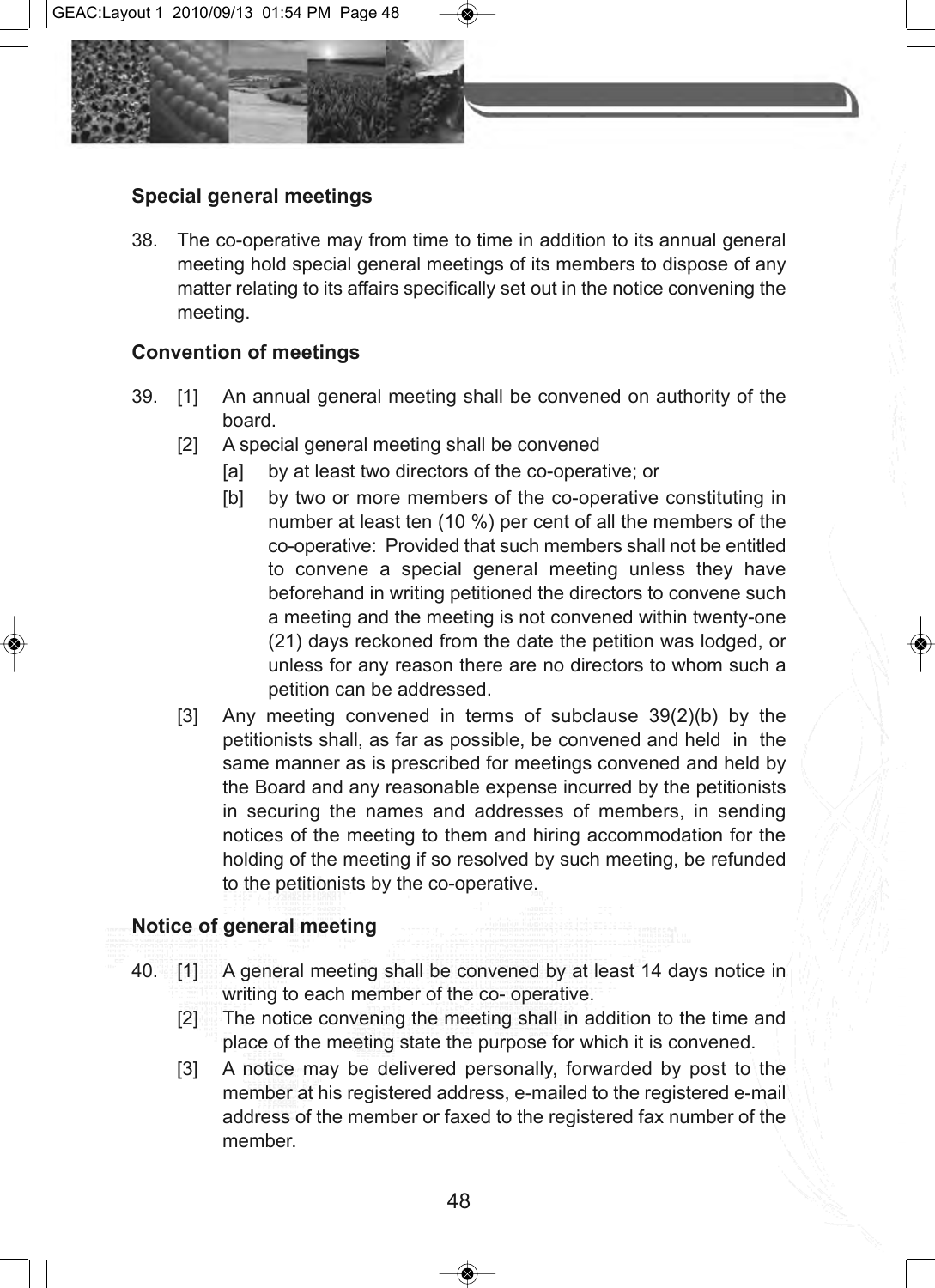- [4] Nonreceipt by a member of a notice of a general meeting of the cooperative does not render such meeting invalid.
- [5] If a notice of a meeting is returned to the co-operative because the member to whom it was sent is no longer resident at the registered address, the e-mail address or fax number does not exist or does not function, the co-operative shall be relieved of its obligation to send further notices of meetings to the member concerned unless the member makes an appearance and requests that such notices be sent to his new address.

#### **Representation of juristic persons at general meetings**

41. A member that is a juristic person, may appoint someone to act on his/her behalf at a general meeting of the co- operative.

#### **Appointment of proxies**

「「「「「「「「「「「「」」」

42. A representative of a member of the co-operative may appoint any person who is not in terms of clause 24 incompetent to be a director of the cooperative as proxy to attend, to speak and to vote in his or its stead at a general meeting of the co-operative: Provided that -

- [a] a proxy shall not be entitled to cast a vote, except in a vote by ballot;
- [b] a member or such a representative shall not be entitled to appoint more than one proxy;
- [c] the same person shall not act as proxy to more than two representatives;
- [d] a proxy at a general meeting shall not represent more than 20 % (twenty per cent) of the votes of all representatives.

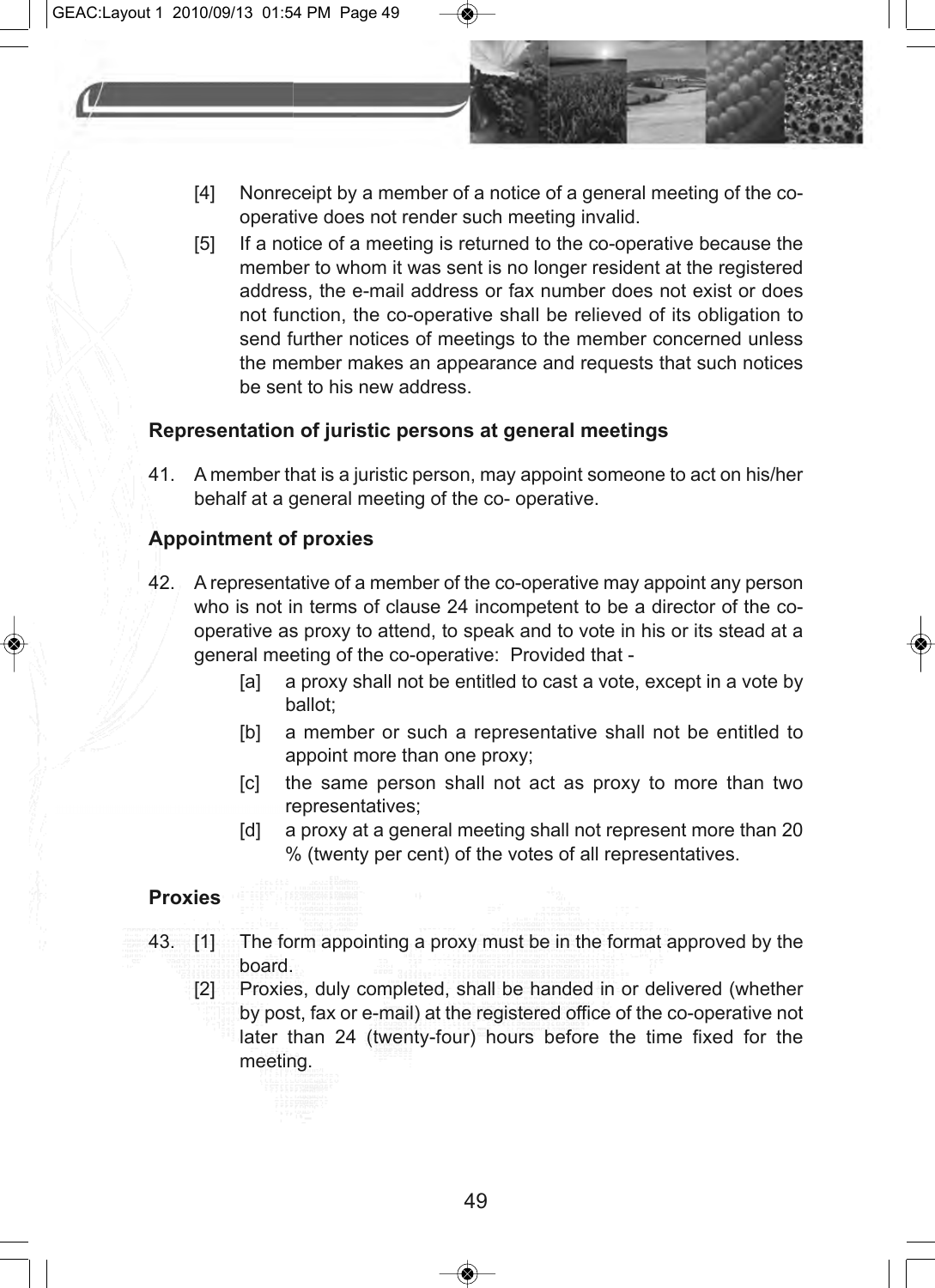[3] The secretary or other official acting on his behalf shall give a receipt to each proxyholder, indicating the number of proxies held by him and the names of the appointor or appointors: Provided the proxyholder is not advised of any defect in any of the proxies held by him, this receipt shall be sufficient evidence at the meeting of the number of votes which may be cast by him. Without this receipt, voting by proxy shall not be allowed.

医单位 医静脉

[4] If a member appoints two or more proxies to vote on his behalf at the same meeting, the chairman shall, if he is aware of the position, at his discretion either disallow all his proxies or declare which of the relative proxies shall be allowed.

#### **Quorums**

- 44. A quorum for a general meeting shall be constituted
	- [a] by at least two members, if the number of members of the cooperative is not more than ten; and
	- [b] by at least three of the members of the co-operative, if the number of members of the co-operative is more than ten: Provided that the quorum of shall not be less than 10 % (ten per cent).
- 45. No item of business shall be transacted at any general meeting unless a quorum of members is present during the time when the meeting is considering that item.
- 46. [1] If within 1 (one) hour from the time appointed for the meeting a quorum is not present, the meeting
	- [a] if convened by members or in consequence of a petition of members, must be cancelled;
	- [b] if otherwise convened, must be adjourned to the same day in
	- **the next week at the same time and place, or if that day is a** 
		- public holiday, to the next day following which is not a public
	- holiday. if the same hall or building is not available for an adjourned meeting, it may be held at another venue within convenient distance if members are advised of the change of verile either by notice posted at the original venue or by some other means.
		- [3] If a quot is not present within 1 (one) hour after the time fixed for an adjourned meeting, the members present, provided they are not less than five in number, shall be deemed to constitute a quorum: Provided that a special resolution may not be passed by such a meeting.

50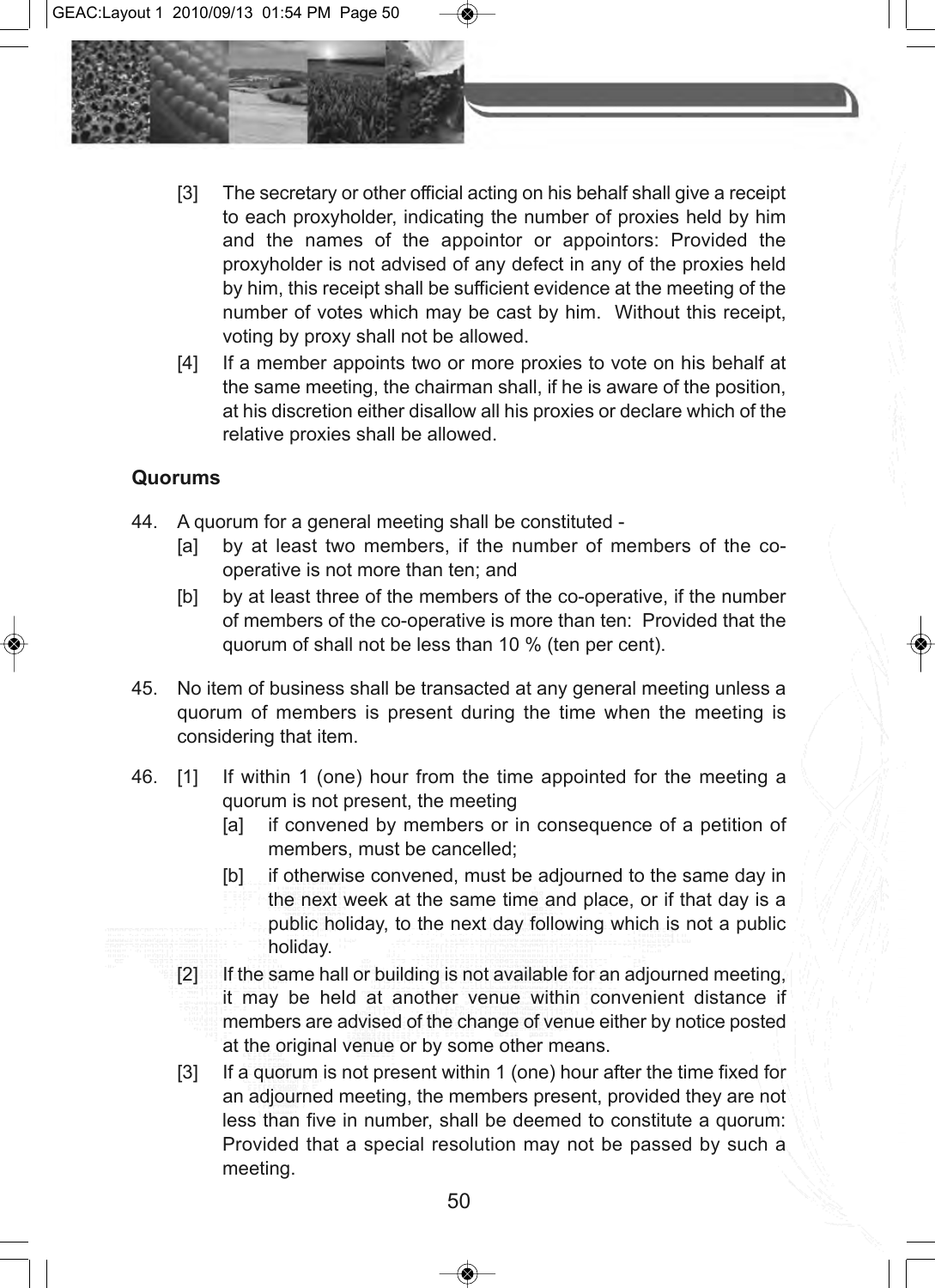

# **Chairperson of general meetings**

- 47. [1] The chairperson of the board or in his absence the vice-chairperson or in the absence of both, another director elected by the meeting shall act as chairperson of an annual general meeting or a special general meeting convened in terms of clauses 39(1) and 39(2)(a).
	- [2] A person elected by the meeting shall act as the chairperson of a special general meeting convened in terms of clause 39(2)(b) of this constitution.

# **Voting by members**

「「「「「「「「「「「「」」

48. At all meetings of the co-operative, each member shall have one vote.

- [a] Any matter for decision by a general meeting shall be decided by means of a vote on a show of hands or by ballot.
- [b] A vote by ballot shall not be held unless it is demanded by at least two representatives present at the meeting and entitled to vote in a vote by ballot.
- [c] A vote by ballot must be held in such manner as the chairperson stipulates. Scrutineers must be nominated to determine the result of the vote that must be declared by the chairperson of the meeting as the resolution of the meeting.
- [d] A declaration by the chairperson that a resolution has, on a show of hands or by ballot, been carried, or carried unanimously or by a particular majority, or lost, and an entry to that effect in the minutes of the proceedings of the meeting, shall be conclusive proof thereof, without evidence as to the number or proportion of votes recorded for or against such resolution.
- 49. If no objection is reason in terms of the provisions of this constitution against the validity of any vote cast at the meeting, whether on a show of hands or by ballot, every vote cast at the meeting that has not been disallowed shall for all purposes be deemed to be valid.

111183111121111111 

- 50. In the case of an equality of votes, whether on a show of hands or in a vote by ballot, the chairperson of the meeting shall have a casting vote in addition to his deliberative vote.
- E POSSE 51. Every matter submitted to a general meeting for resolution, except for a matter requiring a special resolution, shall be determined by a majority of votes recorded at the meeting.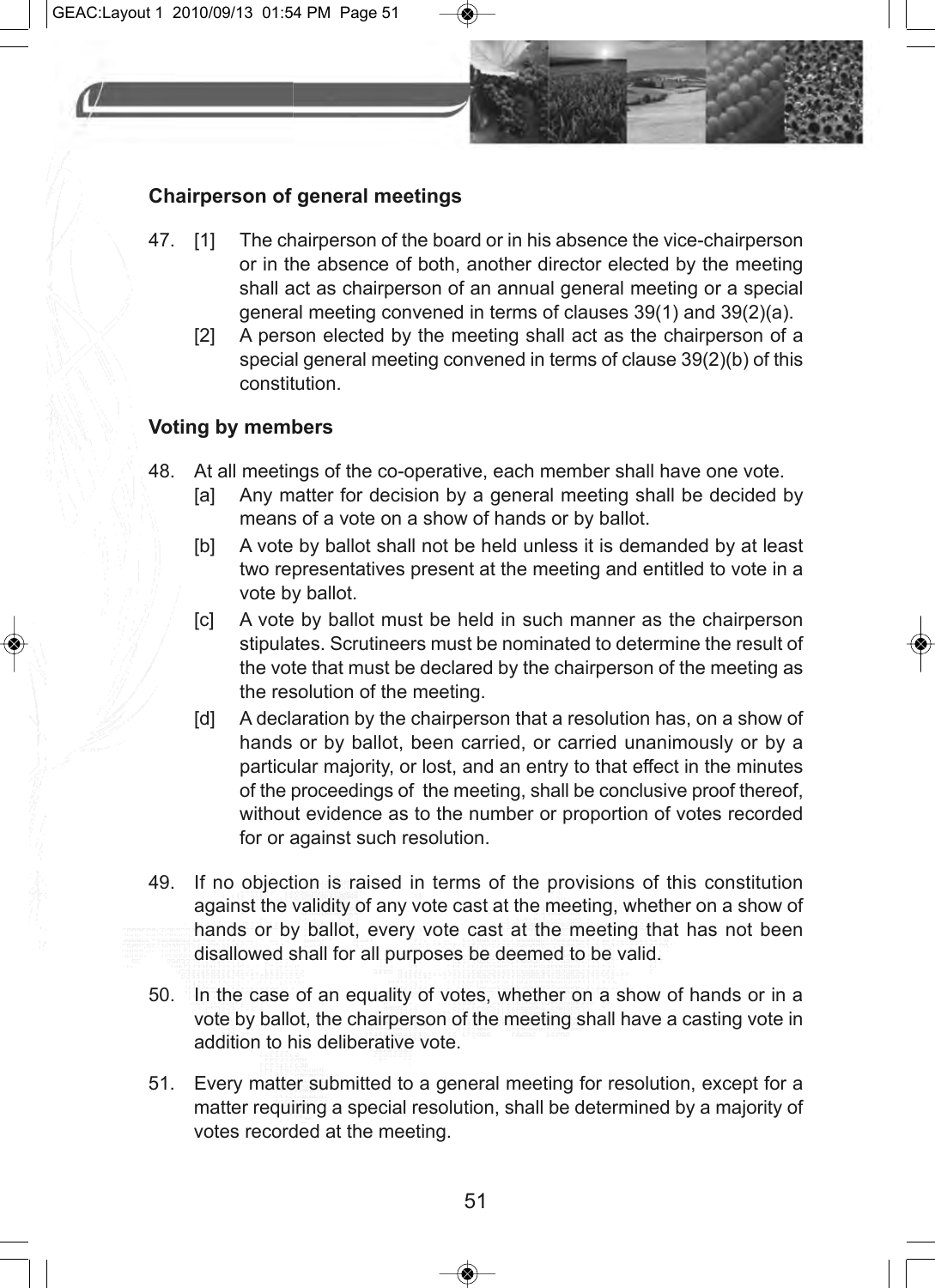## **Special resolution**

- 52. A resolution by a general meeting of the co-operative shall, constitute a special resolution if -
	- [a] the notice by which the general meeting was convened specified particulars of the proposed resolution and stated the intention to propose same as a special resolution; and

- [b] the resolution has been passed by not less than two thirds of the members present, both in a vote on the show of hands and a vote by ballot; or
- [c] the resolution related to the winding-up of the co-operative and was passed by at least 75 % of the votes of all the members of the cooperative, both in a vote on the show of hands and a vote by ballot.

# **PROHIBITED AND PERMITTED LOANS AND SECURITY**

- 53. [1] The co-operative may give financial assistance by means of a loan or the provision of security to -
	- [a] any person in the ordinary course of business if the lending of money is part of the ordinary business of the co-operative;
	- [b] any person on account of expenditures incurred or to be incurred on behalf of the co-operative;
	- [c] employees of the co-operative or of any of its members
		- [i] to enable or assist them to purchase or erect living accommodation for their own occupation; or
		- [ii] in accordance with a plan for shares of the co-operative or any of its members to be held by a trustee; and
	- [d] members, if the financial assistance is available to all members on substantially the same terms.

[2] The co-operative may not give financial assistance in terms of clause 53(1) whether directly or indirectly if there are reasonable grounds i⊞to belie∨e that

> [a] the co-operative, after giving the financial assistance, will be unable to pay its liabilities as they become due; or

the realisable value of the assets of the co-operative, after e inquiving the financial assistance, will be less than the aggregate of its liabilities, share capital and reserves.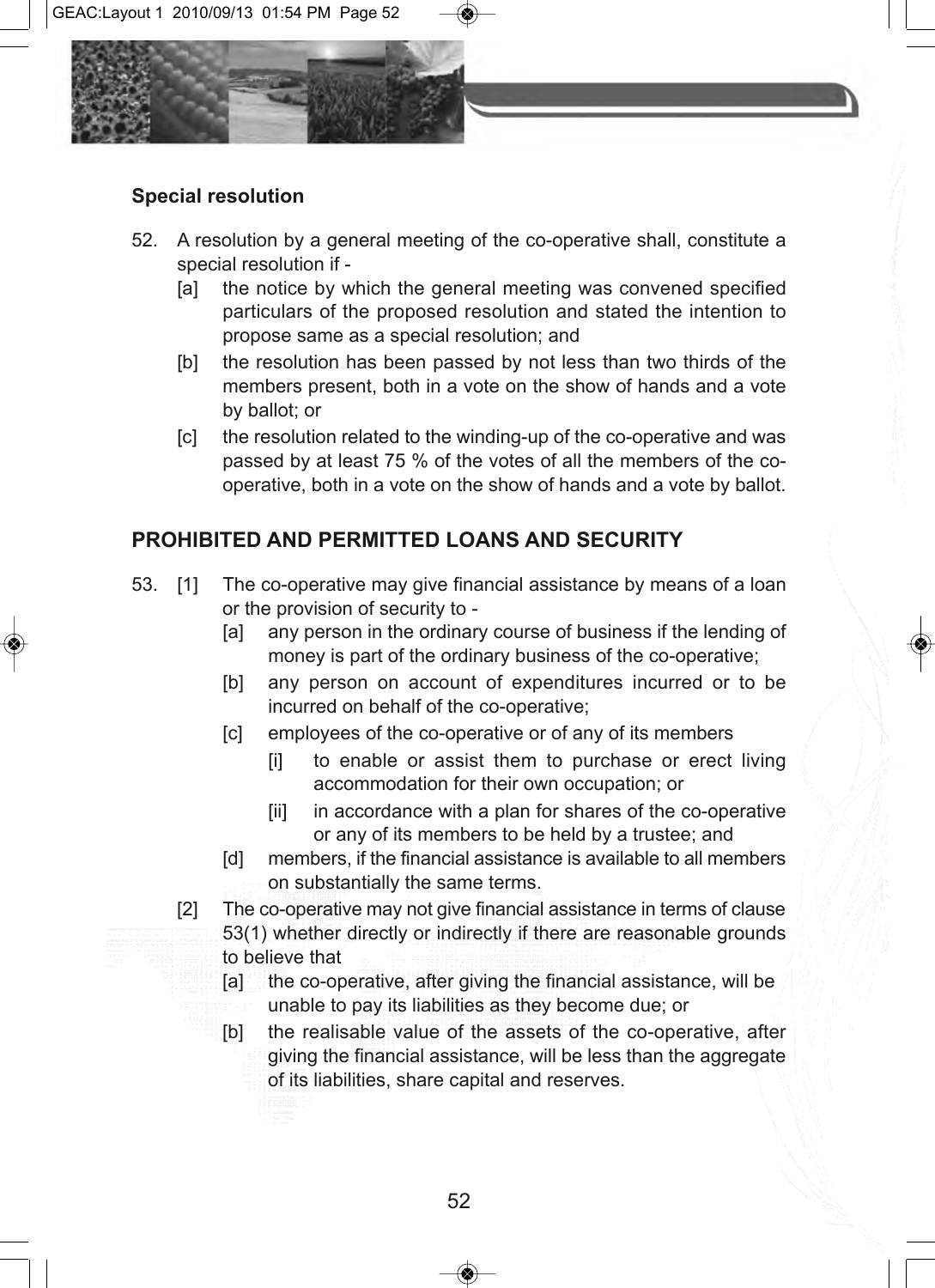[3] In determining the realisable value of the assets of the cooperative contemplated in clause 53(2)(b), the amount of any financial assistance in the form of a loan and in the form of assets pledged or encumbered to secure a guarantee must be excluded.

# **BANKING ACCOUNT**

- 54. [1] The co-operative must open a banking account in the name of the co-operative in which all moneys received shall be deposited as soon as possible after receipt thereof.
	- [2] Cheques drawn on the banking account shall be signed by one of the directors and must be countersigned by the secretary of the board: Provided that a cheque shall not be signed and countersigned by the same person and that all officers who are authorised to sign or countersign cheques must furnish adequate security.

# **FINANCIAL YEAR**

55. The financial year of the co-operative shall end on the last day of ………………….….............................…. of each year.

# **FINANCIAL RECORDS**

- 56. [1] The co-operative must keep, such accounting records as are necessary fairly to reflect the state of affairs and business of the cooperative and to explain the transactions and financial position of the business of the co- operative.
	- [2] The accounting records shall be kept at the registered office of the co-operative and shall be available at all times for examination by
- the directors.
- 1995 1996 1997 1998 1998 1998 1998 1998 1998 1998 1998 1998 1998 1998 1998 1998<br>1999 1998 1998 1998 1999 1999 1999 1999 1999 1999 1999 1999 1999 1999 1999 1999
- **Annual financial statements** te transmission and incorporate in the first of the component of the component of the component of the component of the component of the component of the component of the component of the component of the component of the
	-

「「「「「「「「「「「「」」

- $57.$  [1] An audit of the analysis of the co-operative must be conducted annually in respect of each financial year in order to -
	- [a] ensure that financial statements are drawn up in conformity with generally accepted accounting practices;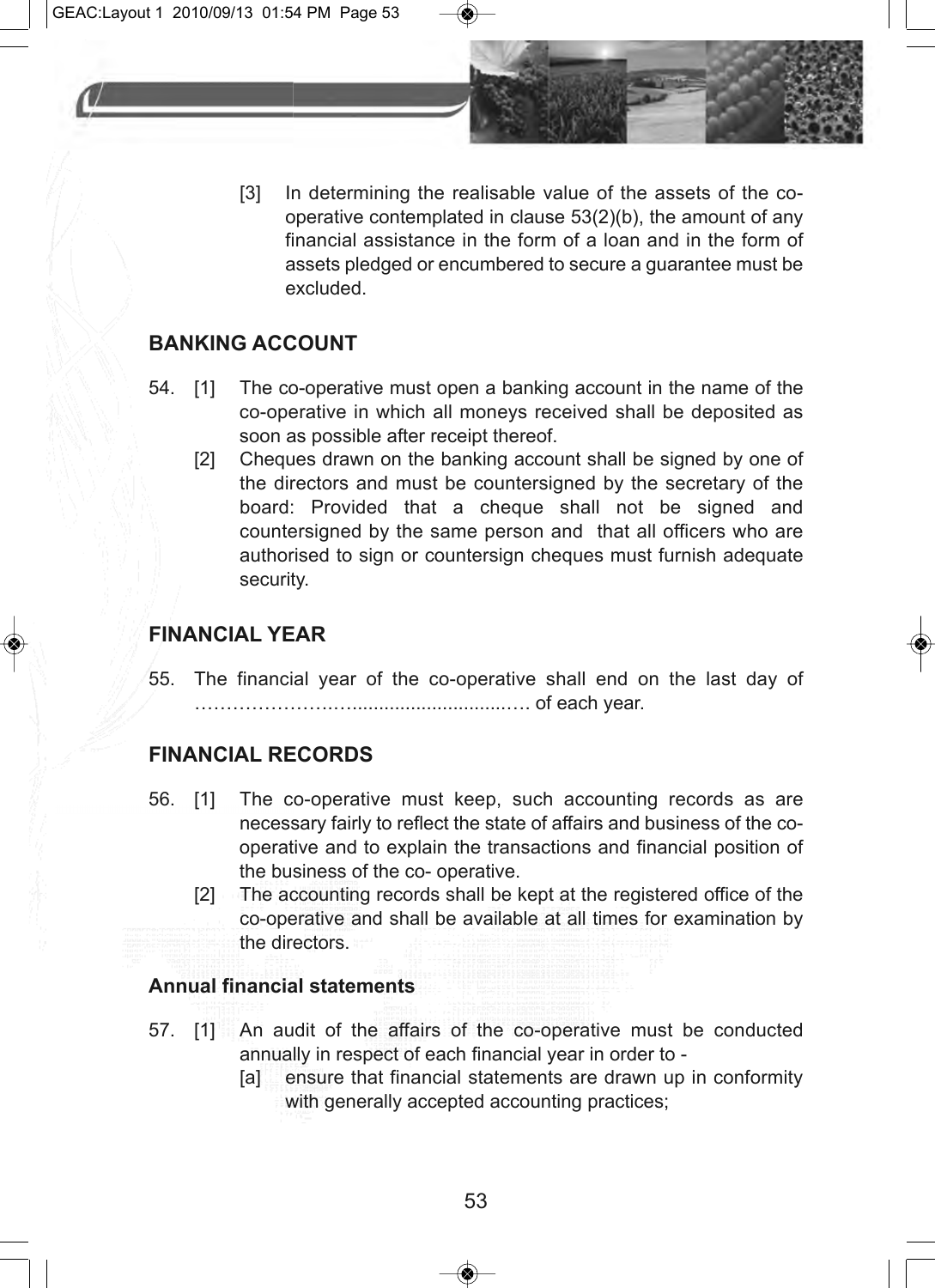- [b] verify that the co-operative has maintained adequate records in accordance with the requirements of this constitution and the Act;
- [c] report generally as to whether the assets and facilities of the co-operative are being properly managed and the operations of the co-operative are being conducted in accordance with cooperative principles; and

计全等级 医髂骨

- [d] report on any other matter the auditors are required to report on in terms of the constitution.
- 58. [2] The provisions of clause 57(1) are applicable to the annual financial statements of the co-operative and its company subsidiaries.

## **AUDIT**

59. The members must appoint an auditor at each annual general meeting, to hold office until the close of the next annual general meeting. The duties of the auditor is outlined in clause 58.

# **SURPLUS**

- 60. The surplus resulting from the operations of the co-operative during any financial year shall be applied by resolution of the annual general meeting for that year: Provided that -
	- [a] at least 5 % (five per cent) is set aside as Indivisible Reserve Fund and is not divisible among the members;
	- [b] at least 30 % (thirty per cent) is set aside as a General Reserve Fund.
	- [c] the amount which is available out of the surplus for distribution to members shall be applied in one or more of the following ways only, viz. Berthuaus

iil to pay interest at a rate not exceeding 15 % fifteen per cent] the members on the amounts paid up by them on their shares as at the last day of the financial year; to pay bonuses to members.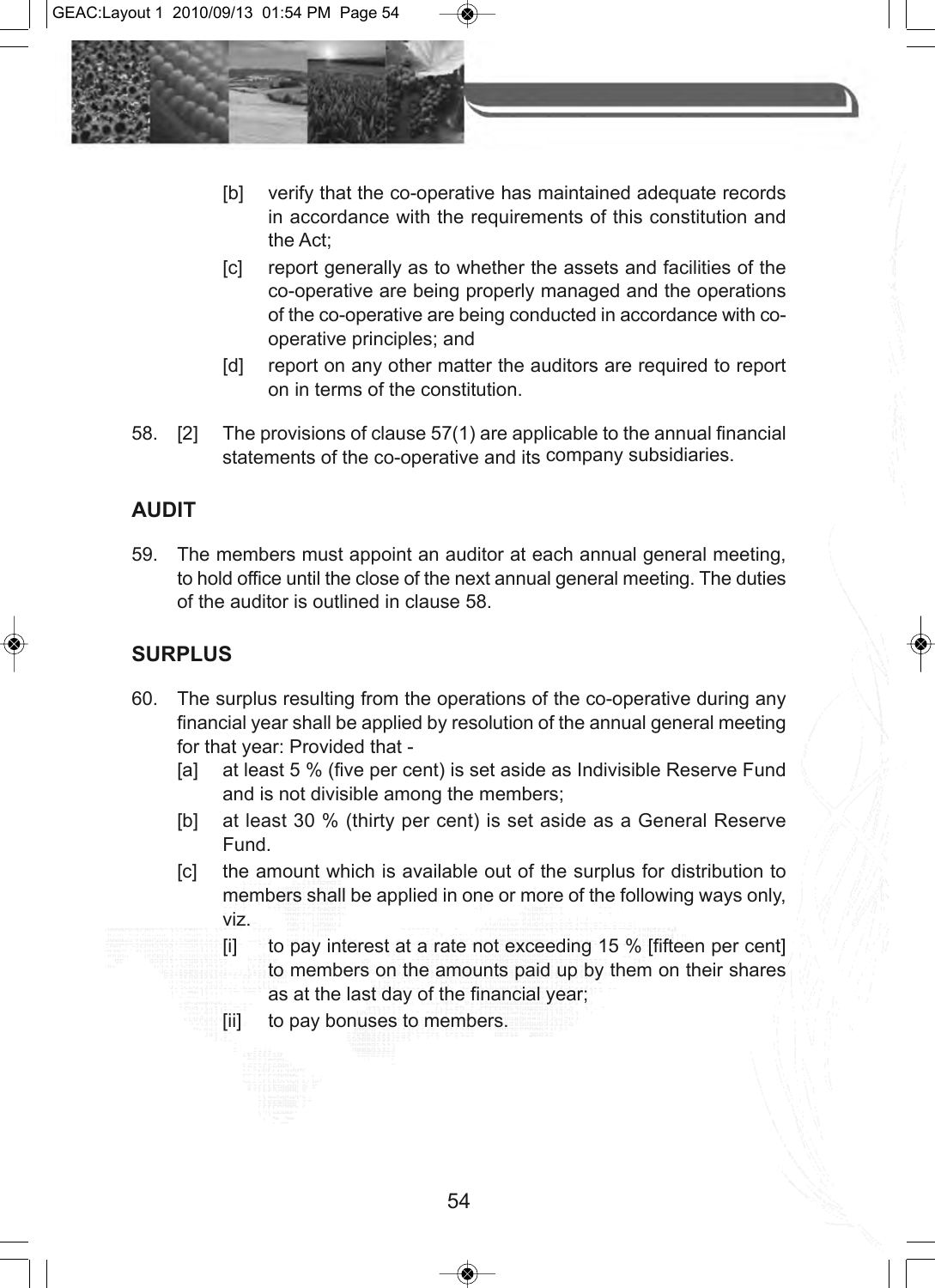# **PAYMENT OF BONUS**

- 61. [1] The amount mentioned in clause 60[c][ii] must, be allocated to members according to the patronage proportion and the amount allocated to a member must by resolution of members at the annual general meeting, be applied in one or more of the following ways -
	- [a] by paying it out either wholly or partly in cash; and/or
	- [b] by setting it aside in the Deferred Bonus Payment Fund for future payment to members.
	- [2] Interest on share capital or bonus declared payable to members, except amounts transferred to the Deferred Bonus Payment Fund, does not earn interest from the co-operative.
	- [3] Any interest on share capital or any bonus remaining unclaimed for a period of 3 (three) years from the date on which such interest or bonus was declared payable may, by resolution of the board, be declared forfeited and shall be added to the general reserve of the co-operative.

# **DEFERRED BONUS PAYMENT FUND**

実際に 体に

- 62. [1] All amounts transferred to the "Deferred Bonus Payment Fund" in terms of clause 60(1)(c) shall be credited in the respective names of the members in the books of the co-operative.
	- [2] The Deferred Bonus Payment Fund may be invested separately or may be used by the co-operative to carry out any of its objects: Provided that the fund must not be utilised to defray any loss resulting from the operations of the co-operative.
	- [3] The interests of members and former members in the Deferred bonus Payment Fund must be repaid to them in the following circumstances and subject to the conditions mentioned, i.e.

[a] When the fund has been functioning for 5 (five) years, the interests built up by members during the first year of the fund **in the shall be repaid to those concerned; the following year the** interests built up during the second year of the fund shall be refunded, et seq.;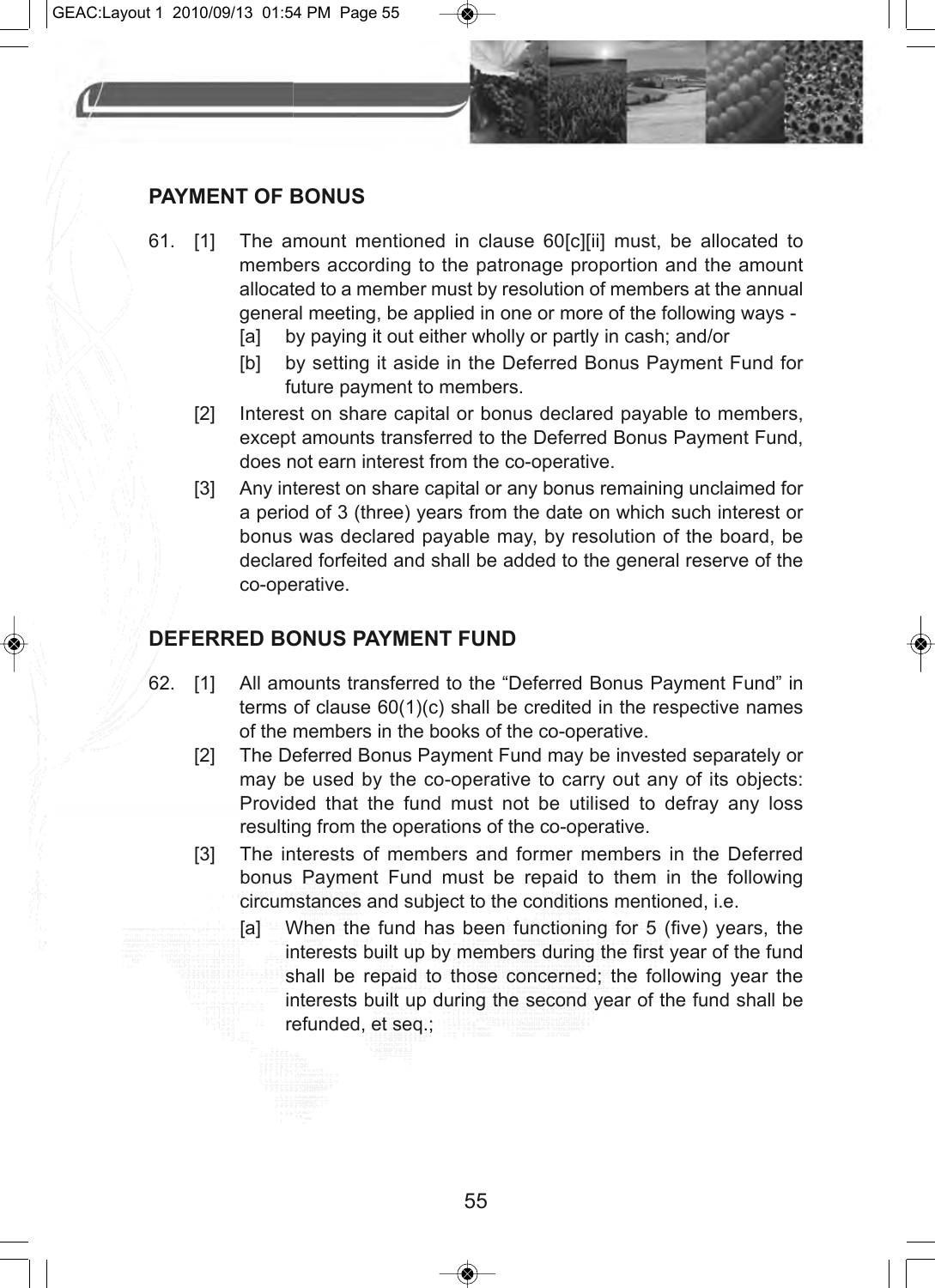[b] when membership in the co-operative is terminated, the interest of the member concerned in the fund shall be repaid to him at the co-operative's earliest convenience : Provided that the interest of a former member in this fund shall not be retained in the fund for more than 3 (three) years after termination of membership of the former member.

化硫酸钠 化硫酸盐

- [4] The amounts payable to a member in terms of this clause shall be applied in payment or part payment of any amount due to the cooperative by such member.
- [5] Any amount to the credit of a member in the Deferred Bonus Payment Fund remaining unclaimed for a period of 3 (three) years from the date it becomes payable to him may by resolution of the board be declared forfeited and transferred to the general reserve of the co-operative: Provided that such a transfer shall not be made unless the member concerned has first been warned of the proposed transfer by means of a notice sent to his last address, as entered in the register of members and he has been given an opportunity of at least 6 (six) months to claim the amount.

#### **AMENDMENT OF CONSTITUTION**

63. The constitution of the co-operative may be amended by special resolution only.

## **LIQUIDATION**

64. In case of liquidation the patronage proportion must be determined for either 5 (five) years, which preceded the commencement of the windingup of the co-operative, or the period for which the co-operative has existed, whichever period is the shorter.

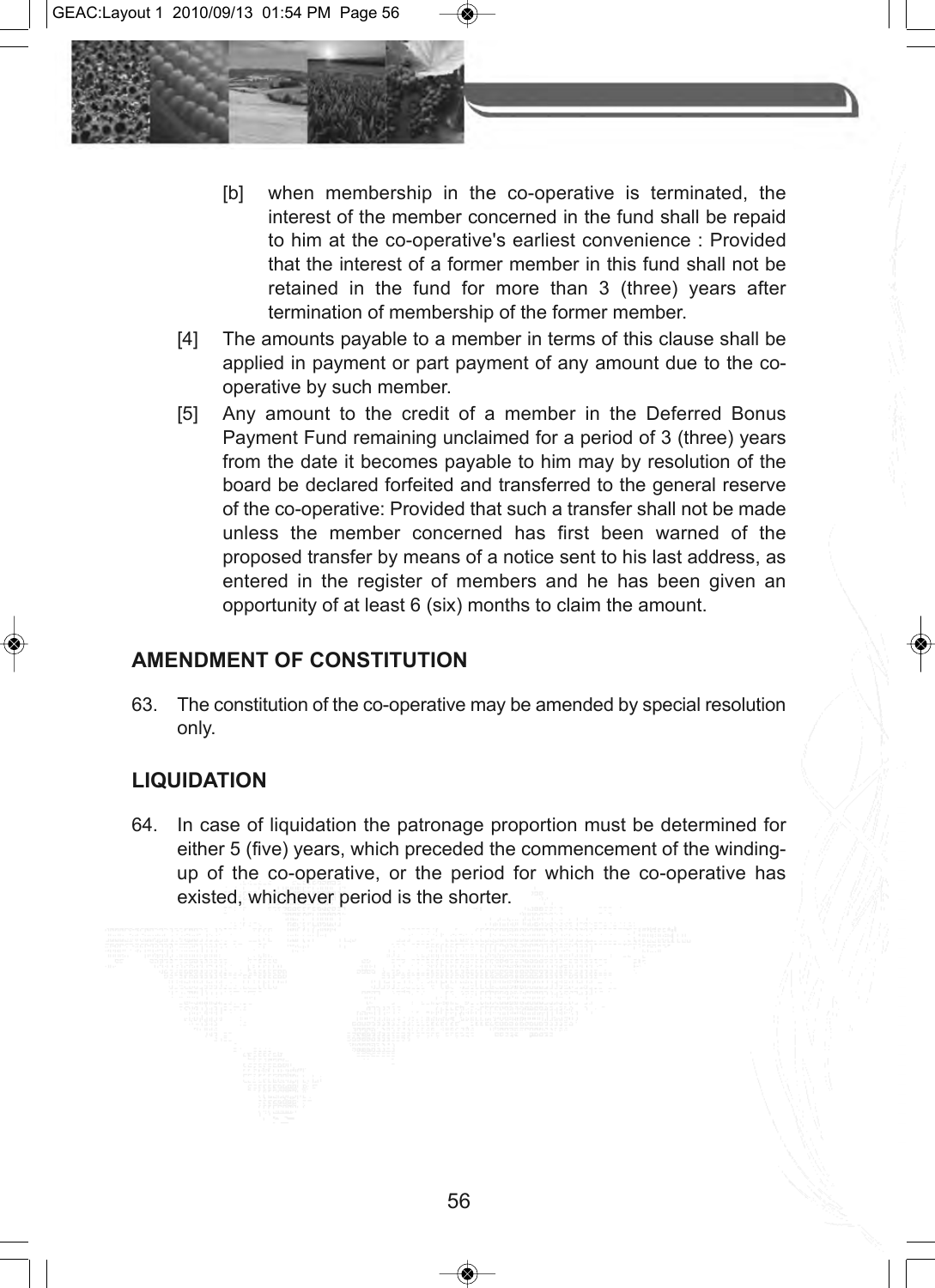$\mathcal{Q}$ 



 $\begin{array}{c} \bullet \ \bullet \end{array}$ 

|                                | <b>NAMES</b><br>OF REPRE-<br><b>SENTATIVES</b> | <b>NAMES OF</b><br><b>APPLICANTS (IE.</b><br><b>CO-OPERATIVES)</b> | <b>SIGNATURES</b><br>OF REPRE-<br><b>SENTATIVES</b> | <b>SIGNATURE OF</b><br><b>WITNESS(ES)</b> |
|--------------------------------|------------------------------------------------|--------------------------------------------------------------------|-----------------------------------------------------|-------------------------------------------|
|                                | 1.                                             | 1.                                                                 |                                                     |                                           |
|                                |                                                | .                                                                  |                                                     |                                           |
|                                |                                                |                                                                    |                                                     |                                           |
|                                |                                                |                                                                    |                                                     |                                           |
|                                |                                                |                                                                    |                                                     |                                           |
| Ý                              |                                                |                                                                    |                                                     |                                           |
|                                |                                                |                                                                    |                                                     |                                           |
|                                |                                                |                                                                    |                                                     |                                           |
|                                |                                                |                                                                    | 1.                                                  | 1.                                        |
| $\vec{\beta}$<br>$\frac{3}{6}$ | 2.                                             | 2.                                                                 |                                                     |                                           |
|                                |                                                |                                                                    |                                                     |                                           |
|                                |                                                |                                                                    |                                                     |                                           |
|                                |                                                |                                                                    |                                                     |                                           |
|                                |                                                |                                                                    |                                                     |                                           |
| F                              |                                                |                                                                    |                                                     |                                           |
|                                |                                                |                                                                    |                                                     |                                           |
|                                |                                                |                                                                    |                                                     |                                           |
| 愛愛的 法性                         | Lápudtá                                        | း နီ မိုးကား                                                       | 2.                                                  | 2.                                        |
|                                |                                                | Hansenberg<br>George Palmer<br>George Palmer<br>ann a              | $\mathbb{R}^{n \times n}$<br>pro n                  |                                           |
| V                              |                                                | $\frac{11}{11}$<br>84                                              | 889                                                 |                                           |
|                                |                                                | gijili <sup>11</sup><br>99 Ma                                      |                                                     |                                           |
|                                |                                                |                                                                    |                                                     |                                           |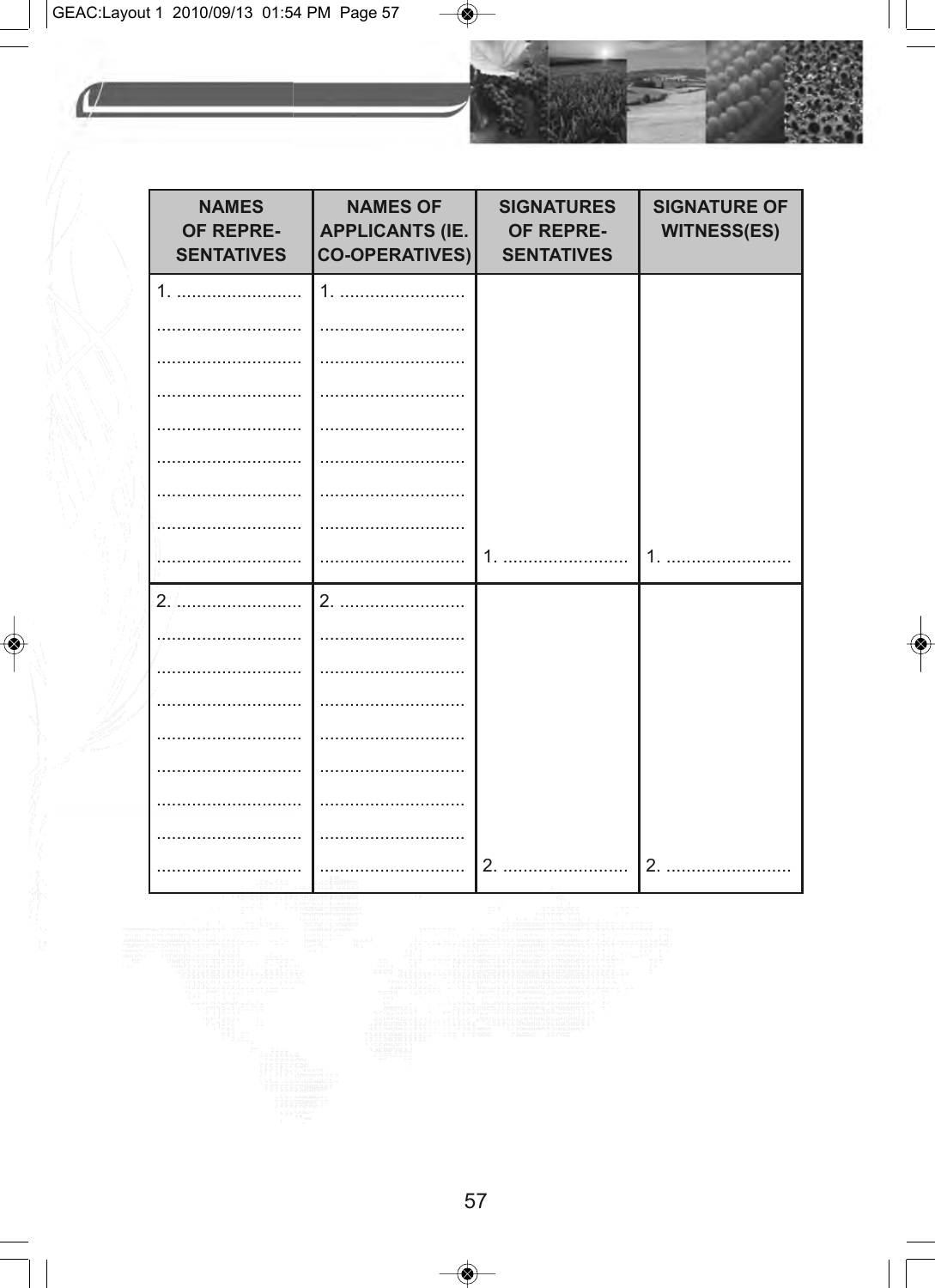| GEAC:Layout 1 2010/09/13 01:54 PM Page 58 |                                                           |
|-------------------------------------------|-----------------------------------------------------------|
|                                           | <b>Notes</b>                                              |
|                                           |                                                           |
|                                           |                                                           |
|                                           |                                                           |
|                                           |                                                           |
|                                           |                                                           |
|                                           |                                                           |
|                                           |                                                           |
|                                           |                                                           |
|                                           |                                                           |
|                                           |                                                           |
|                                           |                                                           |
|                                           |                                                           |
|                                           |                                                           |
| is Baanas<br>Pangguna                     | <b>MAR</b>                                                |
|                                           | Ĵ.<br>)<br>M<br>$\vec{r}$<br>$\blacksquare$<br>$\sqrt{ }$ |
|                                           | W.<br>$\gamma_{\alpha}$<br>ł,<br>A<br>т<br>Í              |
|                                           | IA<br>Po<br>J.<br>ŗ.<br>ý,<br>J.                          |
|                                           | ч,<br>Á<br>$\frac{1}{2}$<br>Ä                             |
| 58                                        |                                                           |
|                                           | a Kabupatén Kabupatén Kabu                                |

 $\frac{1}{2}$ 

♦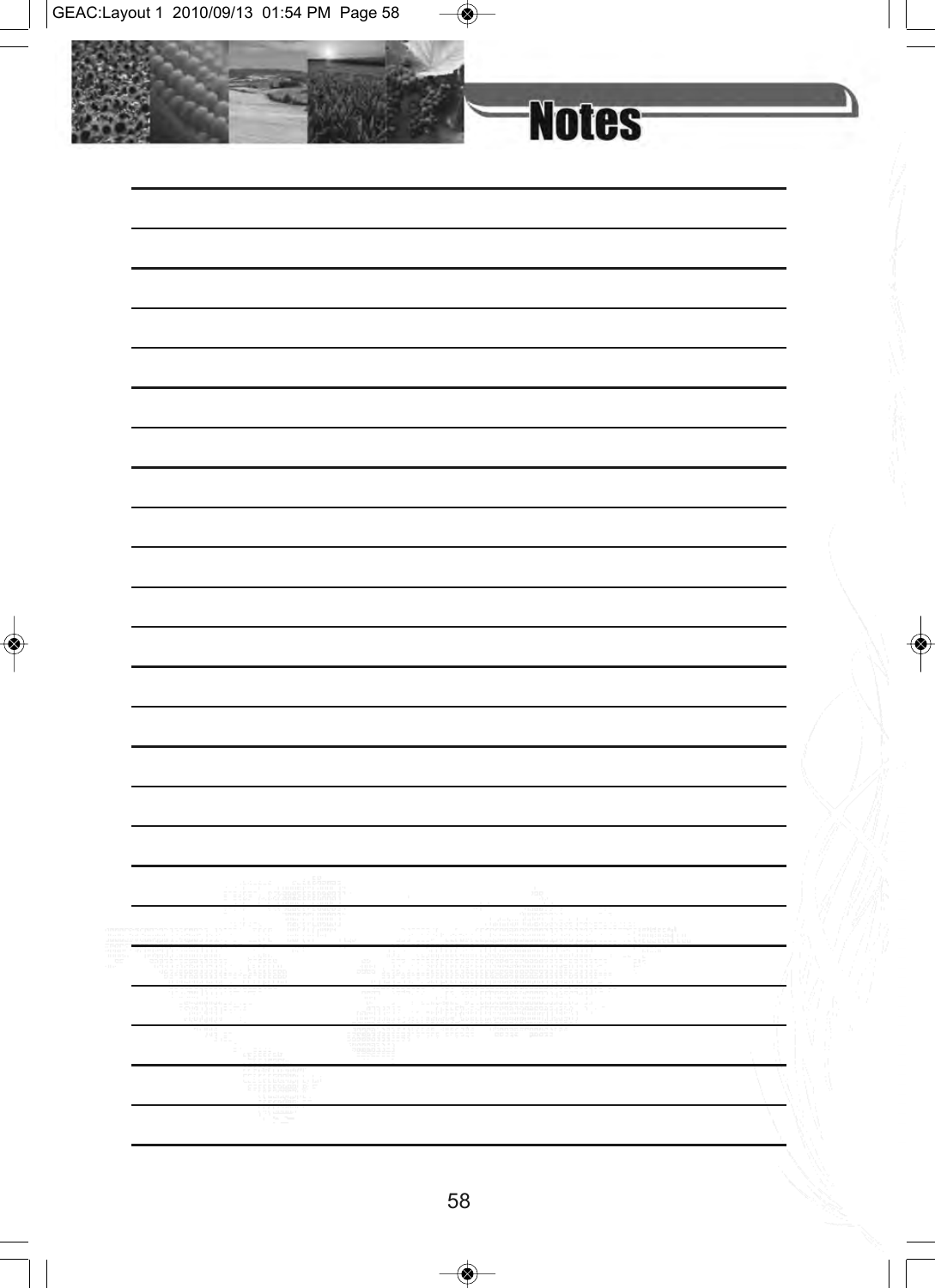